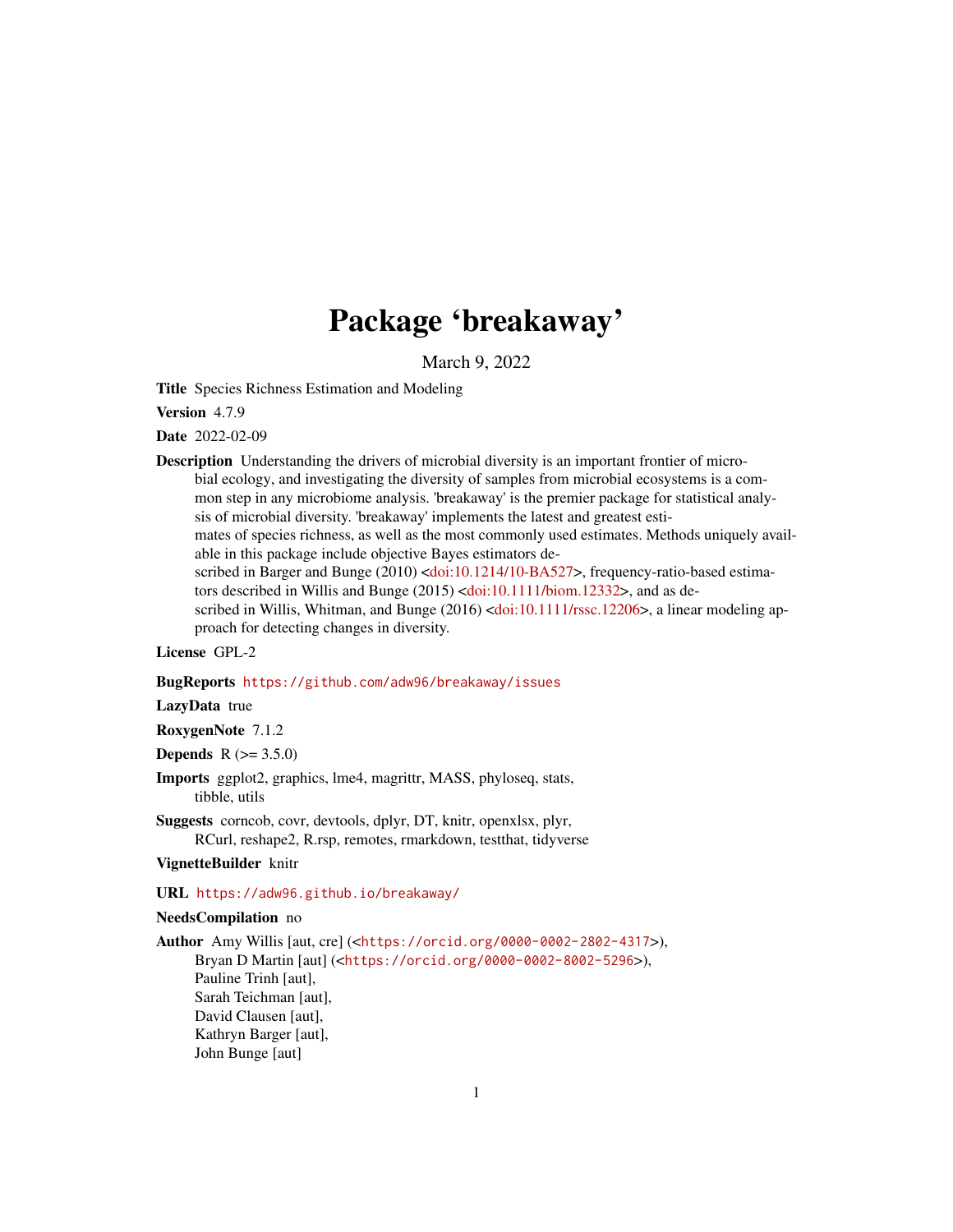Maintainer Amy Willis <adwillis@uw.edu> **Repository CRAN** Date/Publication 2022-03-09 08:00:09 UTC

# R topics documented:

| 3              |
|----------------|
| $\overline{4}$ |
| 5              |
| $\overline{5}$ |
| 6              |
| 9              |
| 10             |
| 11             |
| 13             |
| 15             |
| 16             |
| 17<br>chao1    |
| 18             |
| 19             |
| 19             |
| 20             |
| <b>20</b>      |
| 21             |
| 21             |
| 22             |
| 22             |
| 24             |
| 24             |
| 25             |
| 26             |
| 27             |
| 28             |
| 28             |
| 29             |
| 30             |
| 32             |
| 33             |
| 33             |
| 34             |
| 35             |
| 35             |
| 36             |
| 36             |
| 37             |
| 37             |
| 38             |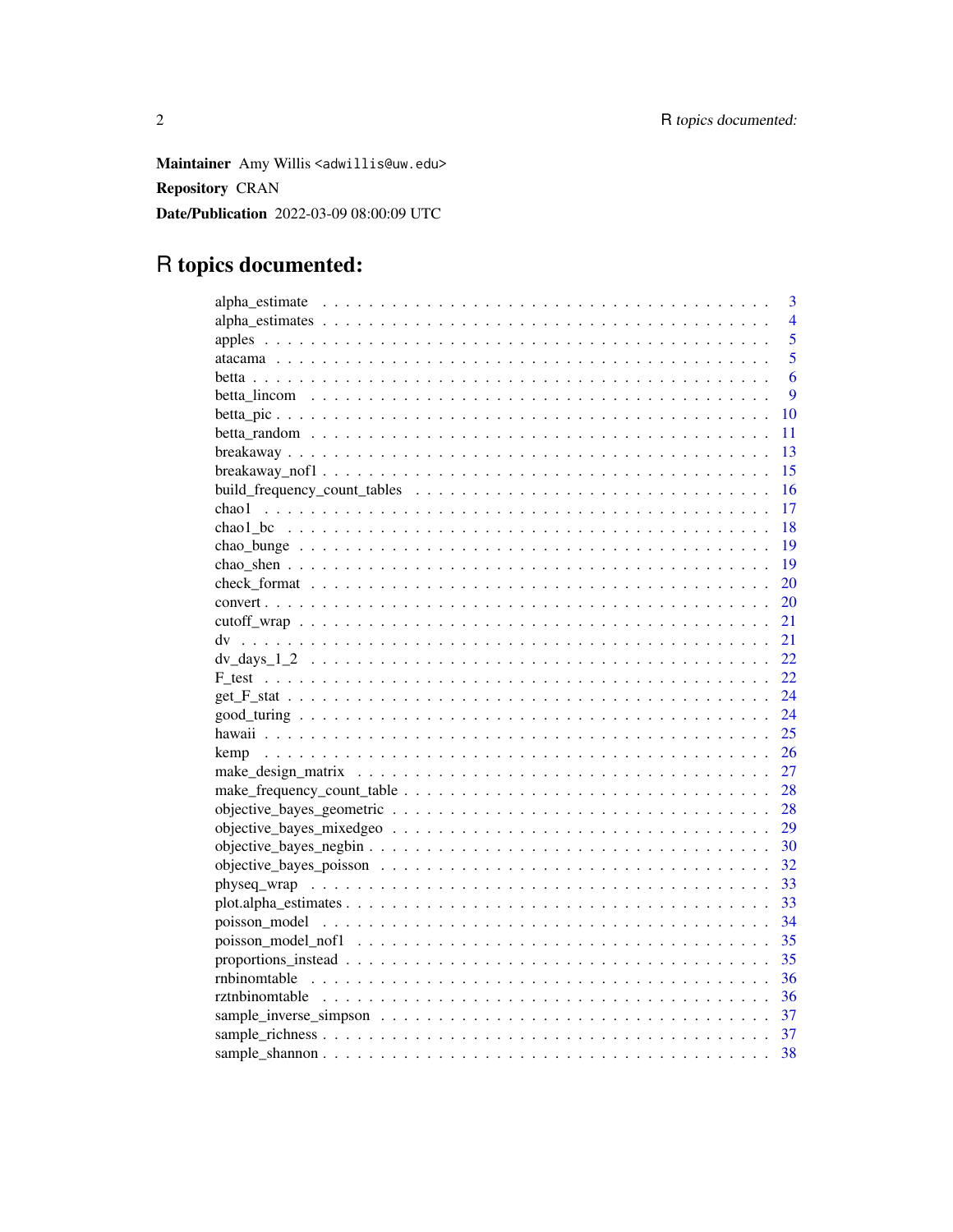<span id="page-2-0"></span>

|  |  | 38  |
|--|--|-----|
|  |  | -39 |
|  |  | 40  |
|  |  | 41  |
|  |  | 41  |
|  |  | 42  |
|  |  | 42  |
|  |  | 43  |
|  |  | 44  |
|  |  | 45  |
|  |  | 45  |
|  |  | 46  |
|  |  | 46  |
|  |  | 47  |
|  |  | 47  |
|  |  | 48  |
|  |  | 48  |
|  |  | 49  |
|  |  | -50 |
|  |  |     |

#### **Index** [52](#page-51-0)

alpha\_estimate *alpha\_estimate*

# Description

Build objects of class alpha\_estimate from their components. alpha\_estimate() is a constructor method

# Usage

```
alpha_estimate(
  estimate = NULL,
  error = NULL,
  estimand = NULL,
  name = NULL,interval = NULL,
  interval_type = NULL,
  type = NULL,
  model = NULL,
 warnings = NULL,
  frequentist = NULL,
  parametric = NULL,
 plot = NULL,
  reasonable = NULL,
  other = NULL,
  ...
\mathcal{L}
```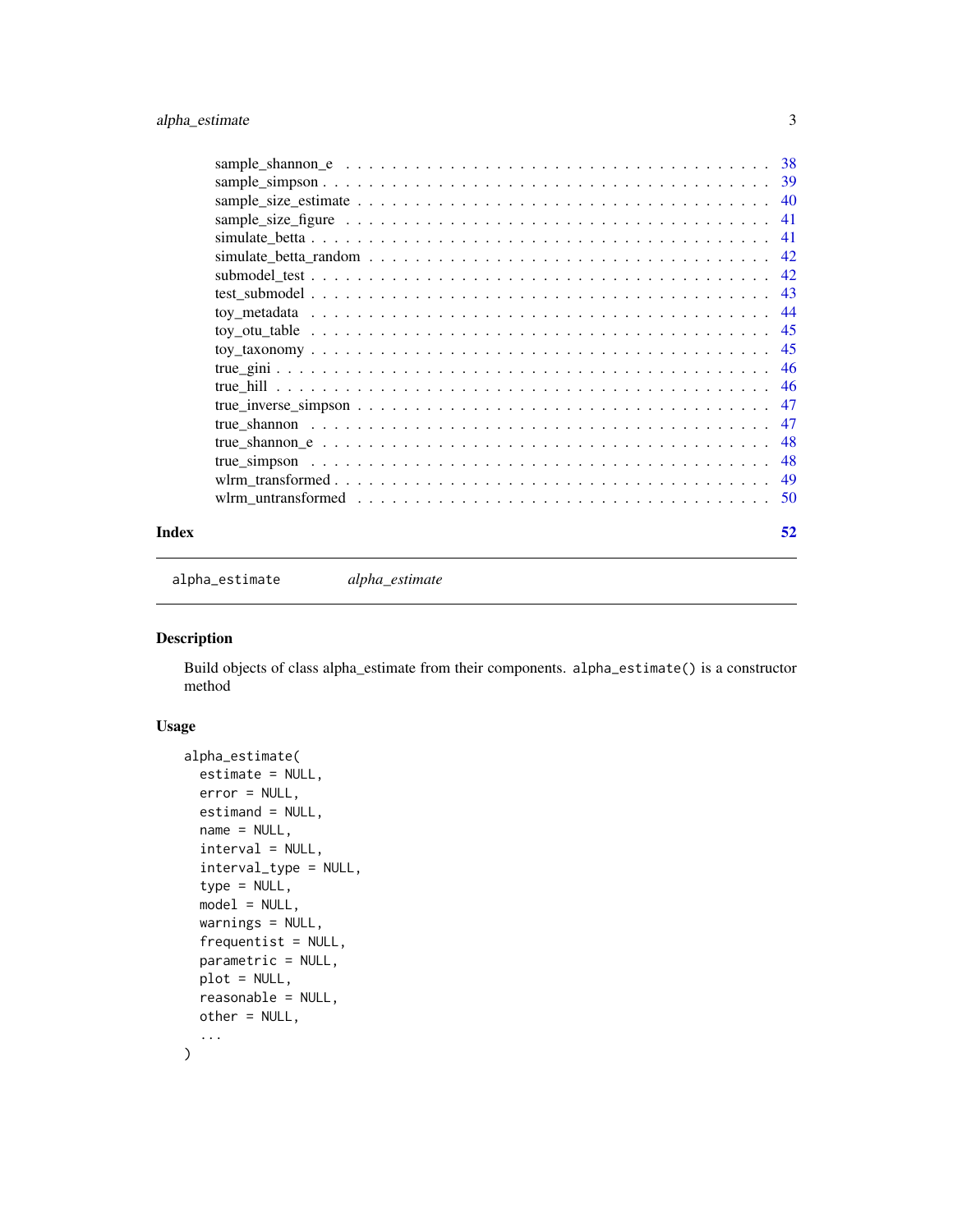# Arguments

| estimate      | The estimate                                                 |
|---------------|--------------------------------------------------------------|
| error         | The standard error in the estimate.                          |
| estimand      | What is the estimate trying to estimate? (richness, Shannon) |
| name          | The name of the method                                       |
| interval      | An interval estimate                                         |
| interval_type | Type of interval estimate.                                   |
| type          | TODO(Amy): Deprecate?                                        |
| model         | What model is fit                                            |
| warnings      | Any warnings?                                                |
| frequentist   | Logical. Frequentist or Bayesian?                            |
| parametric    | Logical. Parametric or not?                                  |
| plot          | A ggplot associated with the estimate                        |
| reasonable    | Is the estimate likely to be reasonable?                     |
| other         | Any other relevant objects                                   |
|               | Any other objects                                            |

#### Value

An object of class alpha\_estimate

alpha\_estimates *alpha\_estimates*

# Description

Build objects of class alpha\_estimates from their components. alpha\_estimates() is a constructor method

# Usage

```
alpha_estimates(...)
```
# Arguments

... Objects of class alpha\_estimate, or a list of objects of class alpha\_estimate

# Value

An object of class alpha\_estimates

<span id="page-3-0"></span>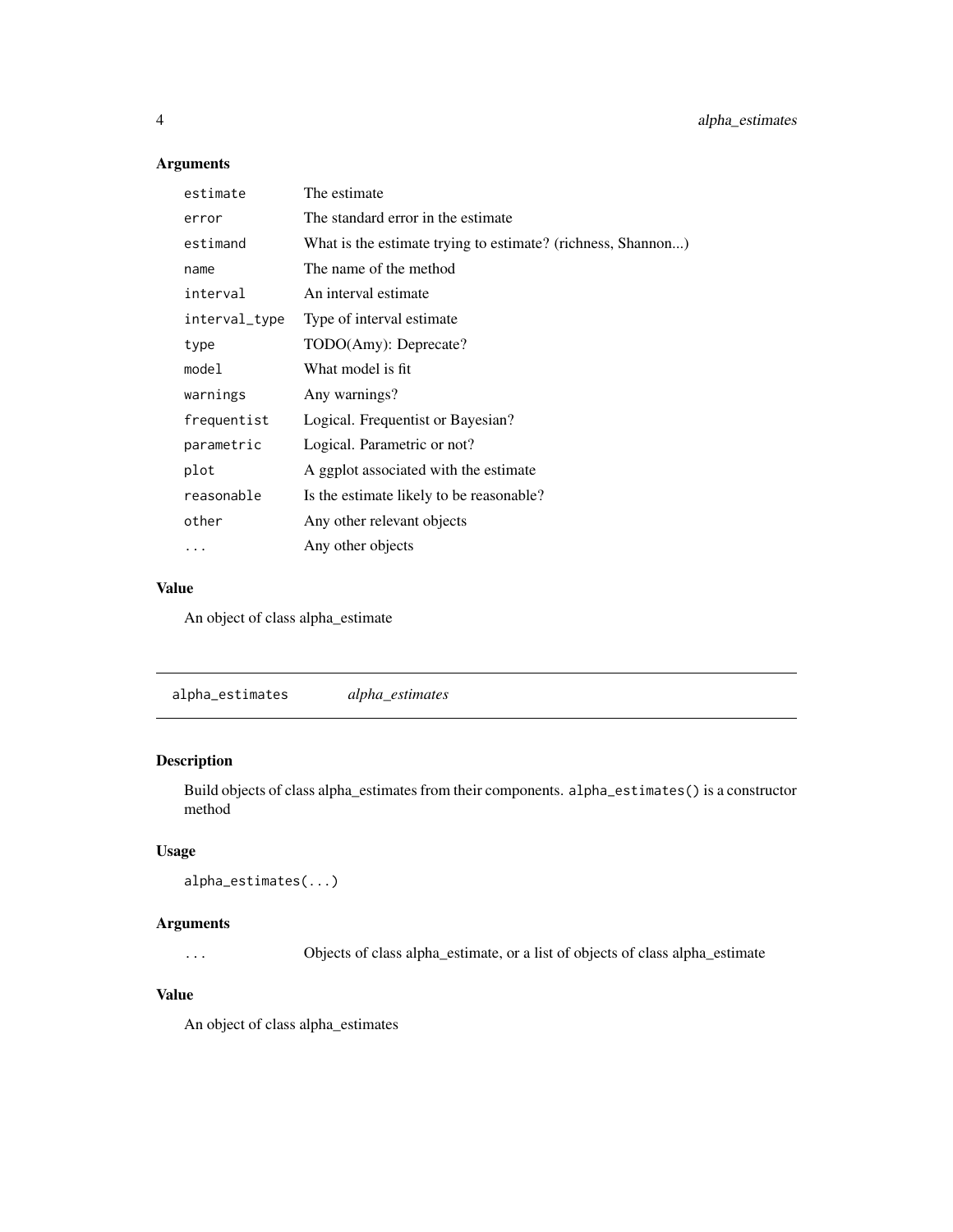<span id="page-4-1"></span><span id="page-4-0"></span>

(Data) Frequency count table of soil microbes in an apples orchard.

# Usage

apples

#### Format

A data frame with 88 rows and 2 variables:

index an index variable

frequency number of taxa that were observed with this frequency ...

#### Source

<https://onlinelibrary.wiley.com/doi/abs/10.1111/biom.12332>

# References

Willis, A. and Bunge, J. (2015). Estimating diversity via frequency ratios. *Biometrics*, 71(4), 1042– 1049. <https://onlinelibrary.wiley.com/doi/abs/10.1111/biom.12332>

Walsh, F. et al. (2014). (2014). Restricted streptomycin use in apple orchards did not adversely alter the soil bacteria communities. *Frontiers in Microbiology* 4, 383.

atacama *A canonical QIIME2 dataset*

# Description

Data used for internal testing retrieved from https://raw.githubusercontent.com/paulinetrinh/data/master/otu\_table\_atacama.txt

# Usage

atacama

#### Format

character vector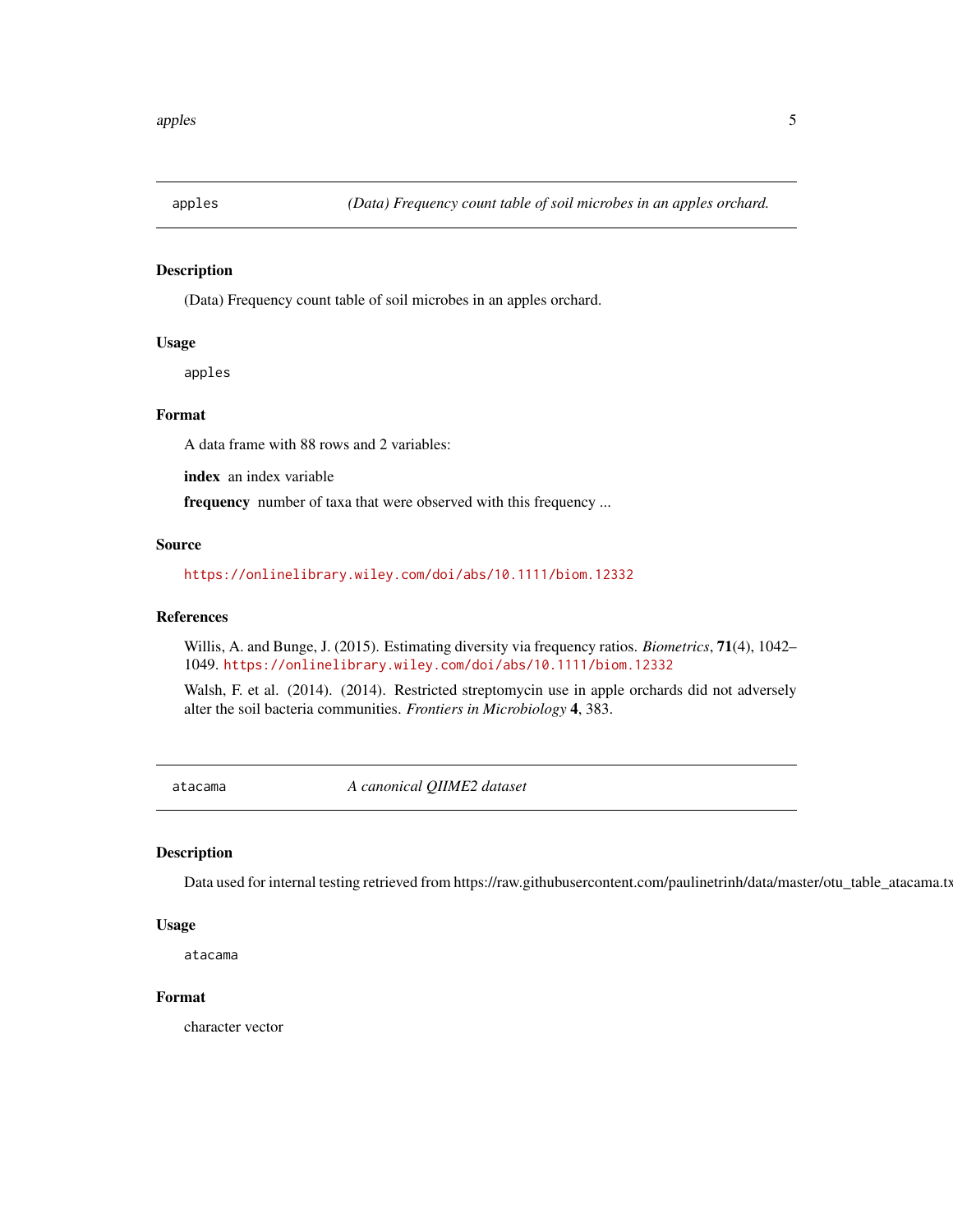<span id="page-5-1"></span><span id="page-5-0"></span>This function tests for heterogeneity of total diversity (observed plus unobserved) across multiple sites. It can account or test for fixed effects that may explain diversity. It returns the significance of the covariates in explaining diversity and a hypothesis test for heterogeneity.

#### Usage

```
betta(
  chats = NULL,
  ses,
  X = NULL,initial_est = NULL,
  formula = NULL,
  data = NULL
\mathcal{E}
```
#### Arguments

| chats       | A vector of estimates of total diversity at different sampling locations. 'breakaway'<br>estimates are suggested in the high-diversity case but not enforced.                                                                                                                                                                          |
|-------------|----------------------------------------------------------------------------------------------------------------------------------------------------------------------------------------------------------------------------------------------------------------------------------------------------------------------------------------|
| ses         | The standard errors in chats, the diversity estimates. This can either be a vector<br>of standard errors (with the arguments chats and X), or the name of the vari-<br>able in the dataframe data that contains the standard errors (with the arguments<br>formula and data).                                                          |
| X           | A numeric matrix of covariates. If not supplied, an intercept-only model will be<br>fit. This is optional with the chats argument.                                                                                                                                                                                                     |
| initial_est | (Optional) A vector of length $1 + ncol(X)$ giving the starting values for the<br>likelihood maximisation search. The first element is the starting estimate for<br>sigma^2_u, and the remaining elements are the starting elements for beta. De-<br>faults to NULL, in which case the starting values outlined in the paper are used. |
| formula     | A formula object of the form $y$ $x group$ . Required with the data argument.                                                                                                                                                                                                                                                          |
| data        | A dataframe containing the response, response standard errors, covariates, and<br>grouping variable. Required with the formula argument.                                                                                                                                                                                               |

# Value

table A coefficient table for the model parameters. The columns give the parameter estimates, standard errors, and p-values, respectively. This model is only as effective as your diversity estimation procedure; for this reason please confirm that your estimates are appropriate and that your model is not misspecified. betta\_pic may be useful for this purpose.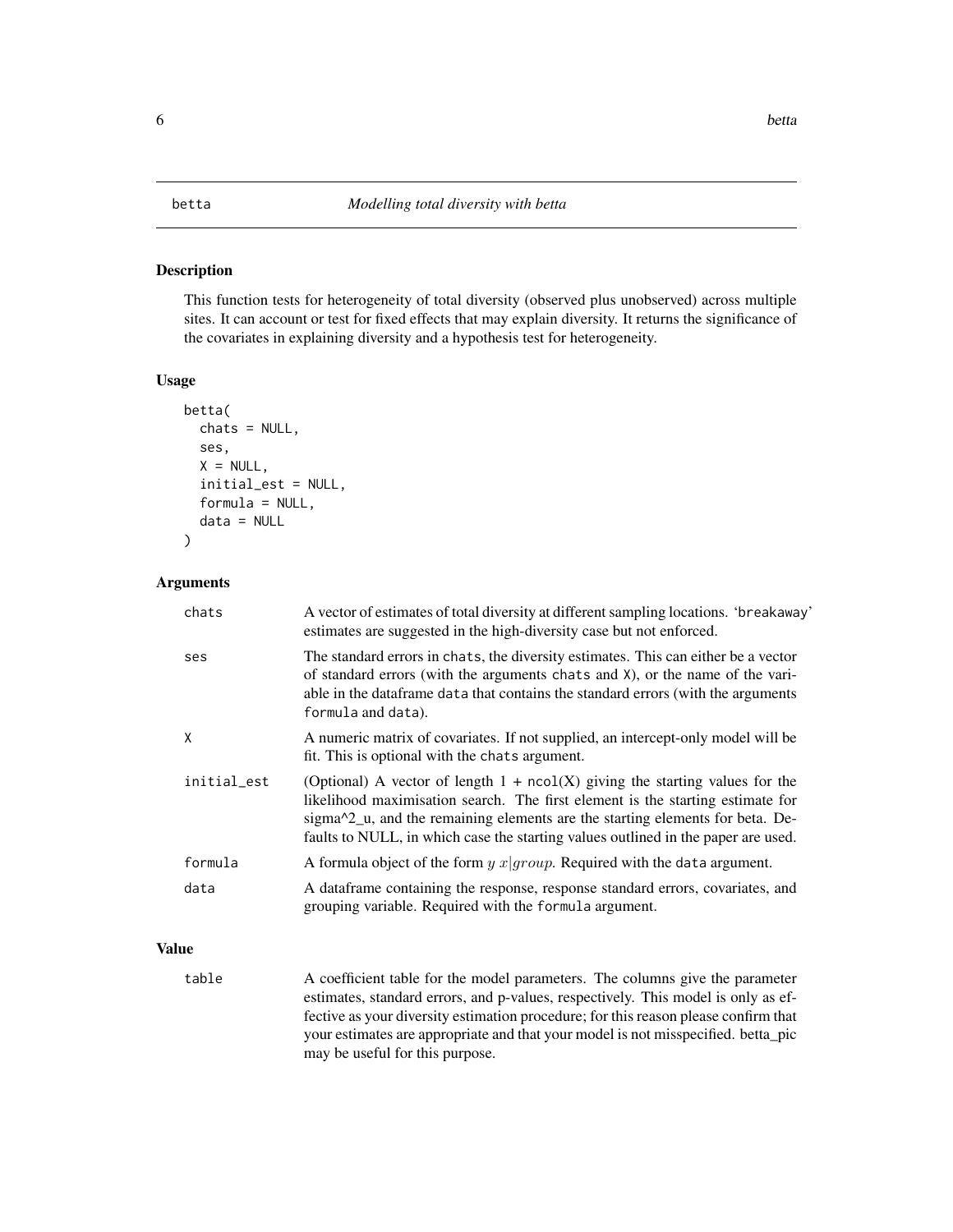<span id="page-6-0"></span>betta and the contract of the contract of the contract of the contract of the contract of the contract of the contract of the contract of the contract of the contract of the contract of the contract of the contract of the

| COV           | Estimated covariance matrix of the parameter estimates.                                                                                                                                                                                                                                                                                                                                                        |
|---------------|----------------------------------------------------------------------------------------------------------------------------------------------------------------------------------------------------------------------------------------------------------------------------------------------------------------------------------------------------------------------------------------------------------------|
| ssq_u         | The estimate of the heterogeneity variance.                                                                                                                                                                                                                                                                                                                                                                    |
| homogeneity   | The test statistic and p-value for the test of homogeneity.                                                                                                                                                                                                                                                                                                                                                    |
| global        | The test statistic and p-value for the test of model explanatory power.                                                                                                                                                                                                                                                                                                                                        |
| blups         | The conditional expected values of the diversity estimates (conditional on the<br>random effects). The authors propose that if the practitioner believes that in-<br>formation from one diversity estimator may inform the others, then using the<br>'condfits' as estimators of total diversity rather than 'Chats' may reduce vari-<br>ance of diversity estimates by "sharing strength" across the samples. |
| blupses       | The estimated standard deviation (standard errors) in the blups.                                                                                                                                                                                                                                                                                                                                               |
| loglikelihood | The log likelihood of the fitted model.                                                                                                                                                                                                                                                                                                                                                                        |
| aic           | The Akaike information criterion for the fitted model.                                                                                                                                                                                                                                                                                                                                                         |
| aicc          | The finite sample correction of the Akaike information criterion for the fitted<br>model.                                                                                                                                                                                                                                                                                                                      |
| r_squared_wls | The weighted R <sup><math>\wedge</math>2</sup> statistic, appropriate for heteroskedastic linear models.                                                                                                                                                                                                                                                                                                       |
| function.args | A list containing values initially passed to betta_random.                                                                                                                                                                                                                                                                                                                                                     |

#### Note

Ecologists who are interested in the way species richness varies with covariate information often run a regression-type analysis on the observed diversity using their covariate information as predictors. However, in many settings (especially microbial), rare and unobserved taxa play a hugely important role in explaining the subtleties of the ecosystem, however, a regression analysis on the observed diversity level fails to account for these unobserved taxa. By predicting the total level of diversity (for example, via [breakaway](#page-12-1)) and estimating the standard error in the estimate, one can take account of these unobserved, but important, taxa. In order to account for the estimated nature of the response, a mixed model approach is taken, whereby the varying levels of confidence in the estimates contributes to a diagonal but heteroscedastic covariance matrix. Given covariates constitute the fixed effects in the mixed model, and significance of the random effect term sigsq\_u reflects heterogeneity in the sample, that is, variability that cannot be explained by only the covariates. The authors believe this to be the first attempt at modelling total diversity in a way that accounts for its estimated nature.

#### Author(s)

Amy Willis

# References

Willis, A., Bunge, J., and Whitman, T. (2015). Inference for changes in biodiversity. *arXiv preprint.* Willis, A. and Bunge, J. (2015). Estimating diversity via frequency ratios. *Biometrics.*

# See Also

[breakaway](#page-12-1); [breakaway\\_nof1](#page-14-1); [apples](#page-4-1)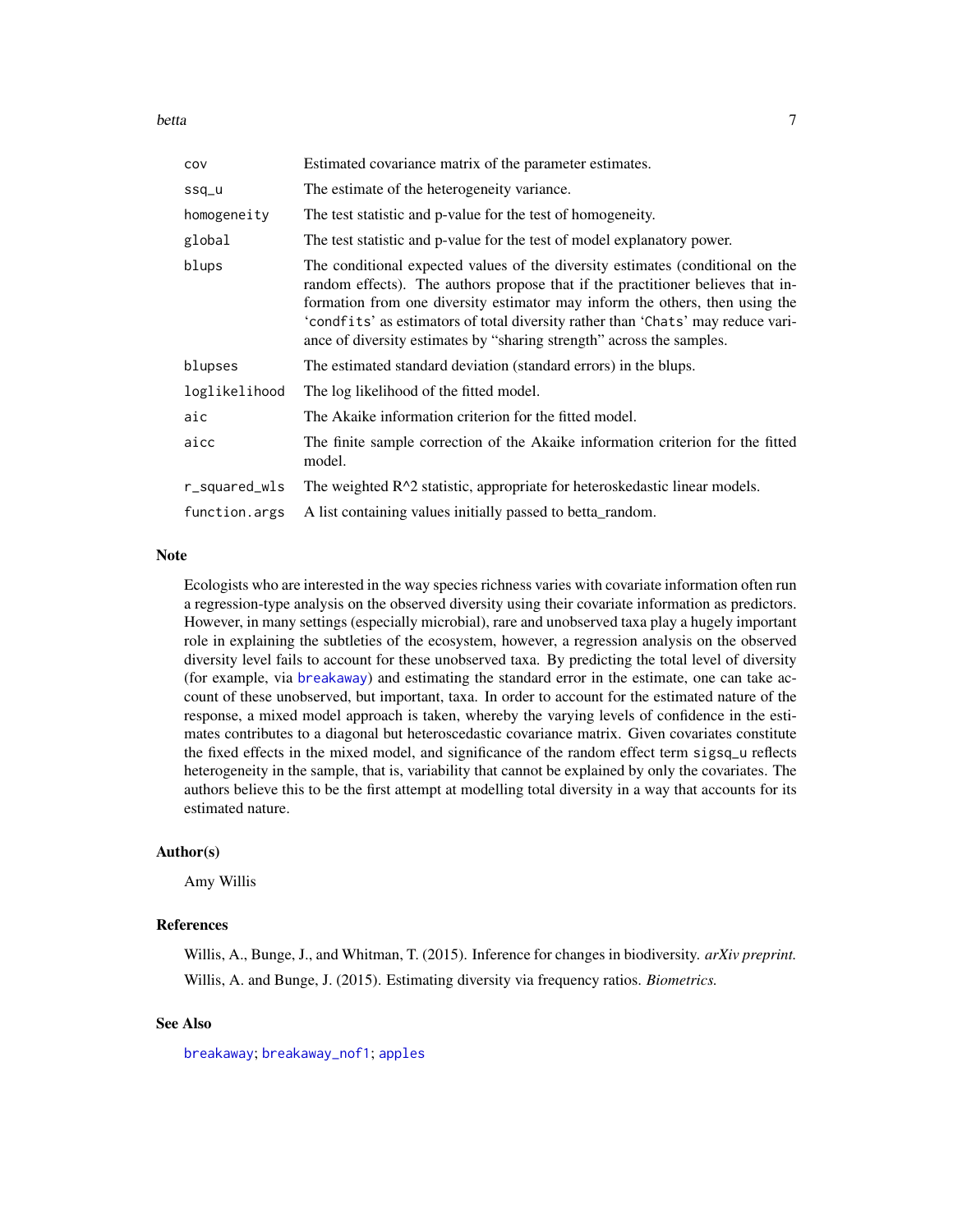Examples

```
df <- data.frame(chats = c(2000, 3000, 4000, 3000), ses = c(100, 200, 150, 180),
                Cont_var = c(100, 150, 100, 50))
# formula notation
betta(formula = chats \sim Cont_var, ses = ses, data = df)
# direct input
betta(c(2000, 3000, 4000, 3000), c(100, 200, 150, 180), cbind(1, c(100, 150, 100,
   50)))
## handles missing data
betta(c(2000, 3000, 4000, 3000), c(100, 200, 150, NA))
## A test for heterogeneity of apples diversity estimates vs butterfly estimates
beta(c(1552, 1500, 884), c(305, 675, 205), chind(1, c(0, 0, 1)))
```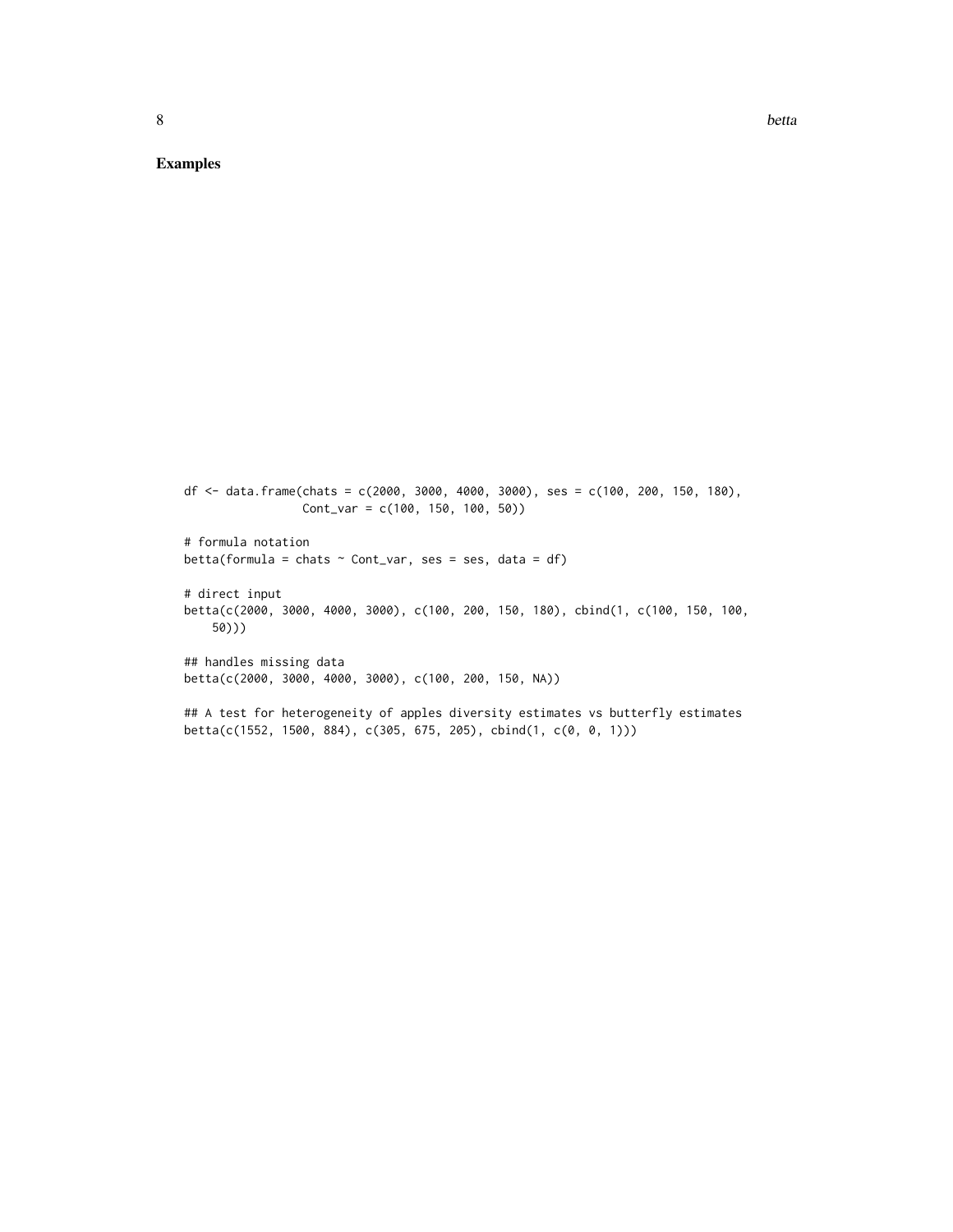<span id="page-8-0"></span>betta\_lincom *Confidence intervals and testing for linear combinations of fixed effects estimated via betta() or betta\_random()*

# Description

This function provides point estimates, standard errors, and equal-tailed confidence intervals for linear combinations of fixed effects estimated via betta() or betta\_random(). A p-value for a Wald test of the null that the linear combination of effects is equal to zero (against a general alternative) is also returned.

#### Usage

```
betta_lincom(fitted_betta, linear_com, signif_cutoff = 0.05)
```
#### Arguments

| fitted_betta  | A fitted betta object – i.e., the output of either betta() or betta random() – con-<br>taining fixed effect estimates of interest.  |
|---------------|-------------------------------------------------------------------------------------------------------------------------------------|
| linear_com    | The linear combination of fixed effects for which a point estimate, confidence<br>interval, and hypothesis test are to be produced. |
| signif_cutoff | The type-I significance threshold for confidence intervals. Defaults to 0.05.                                                       |

#### Value

table A table containing a point estimate, standard error, lower and upper confidence bounds, and a p-value for the linear combination of fixed effects specified in input. The p-value is generated via a two-sided Wald test of the null that the linear combination of fixed effects is equal to zero.

#### Author(s)

David Clausen

# References

Willis, A., Bunge, J., and Whitman, T. (2015). Inference for changes in biodiversity. *arXiv preprint.*

#### See Also

[betta](#page-5-1);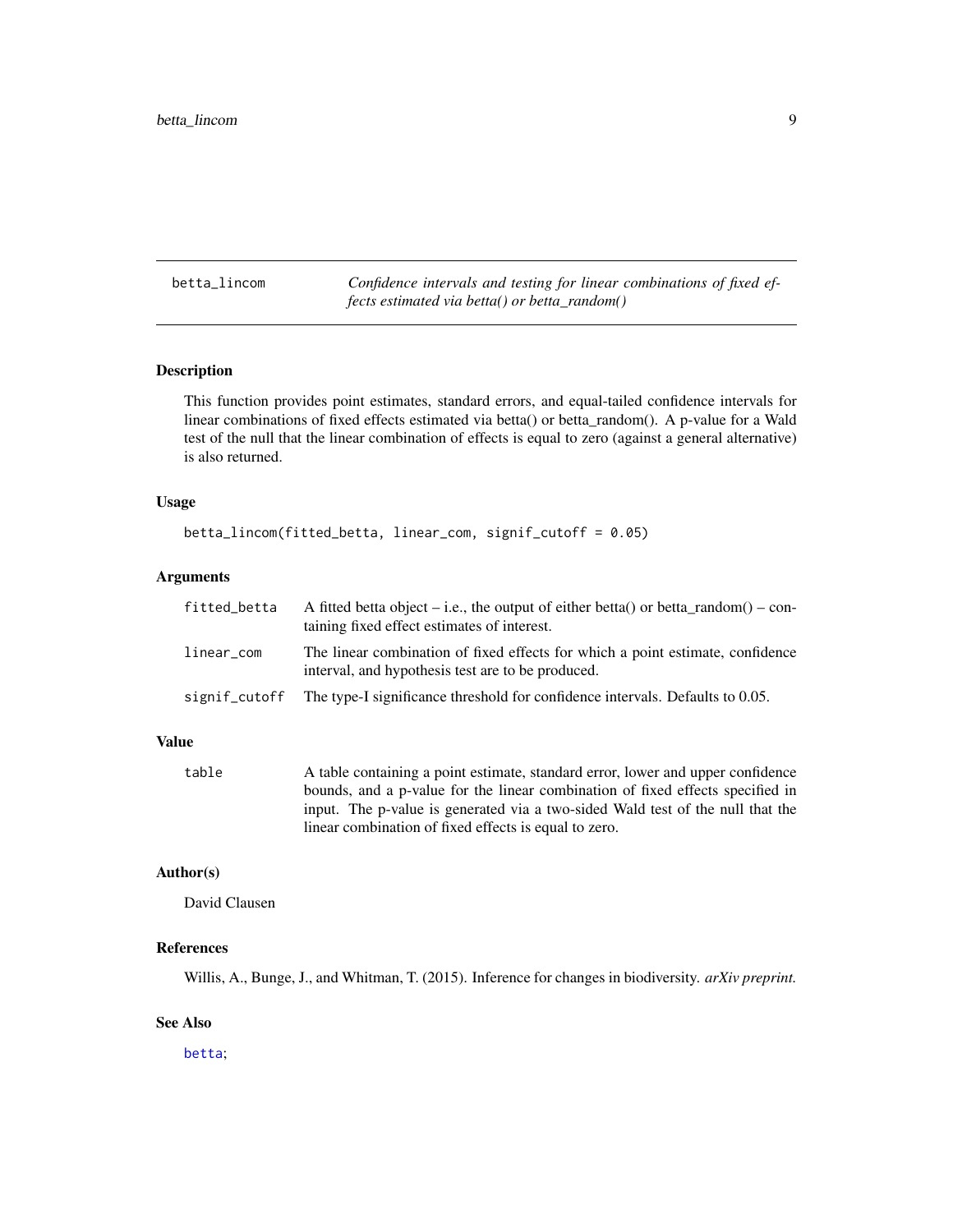# <span id="page-9-0"></span>Examples

```
# generate example data
df <- data.frame(chats = c(2000, 3000, 4000, 3000), ses = c(100, 200, 150, 180),
                 Cont_var = c(100, 150, 100, 50))
# fit betta()
example_fit <- betta(formula = chats \sim Cont_var, ses = ses, data = df)
# generate point estimate and 95% CI for mean richness at Cont_var = 125
betta_lincom(fitted_betta = example_fit,
linear_com = c(1, 125)) # this tells betta_lincom to estimate value of beta_0 + 125*beta_1,
# where beta_0 is the intercept, and beta_1 is the (true value of the) coefficient on Cont_var
```
betta\_pic *function for plotting total diversity*

# Description

A simple plotting interface for comparing total diversity across samples or a covariate gradient.

#### Usage

```
betta_pic(
  y,
  se,
  x = 1: length(y),
  ylimu = NULL,
  myy = NULL,mymain = NULL,mycol = NULL,\text{labels} = \text{NULL},
  mypch = NULL,
  myxlim = NULL
\lambda
```
### Arguments

| ٧     | A vector of estimates of total diversity. Other parameter estimates are accessible;<br>this method may be used for plotting any parameter estimates |
|-------|-----------------------------------------------------------------------------------------------------------------------------------------------------|
| se    | The standard errors in 'y', the diversity (or other parameter's) estimates.                                                                         |
| X.    | A vector of covariates to form the x-coordinates of the intervals. If no argument<br>is given, defaults to the order.                               |
| vlimu | The upper endpoint of the y-axis.                                                                                                                   |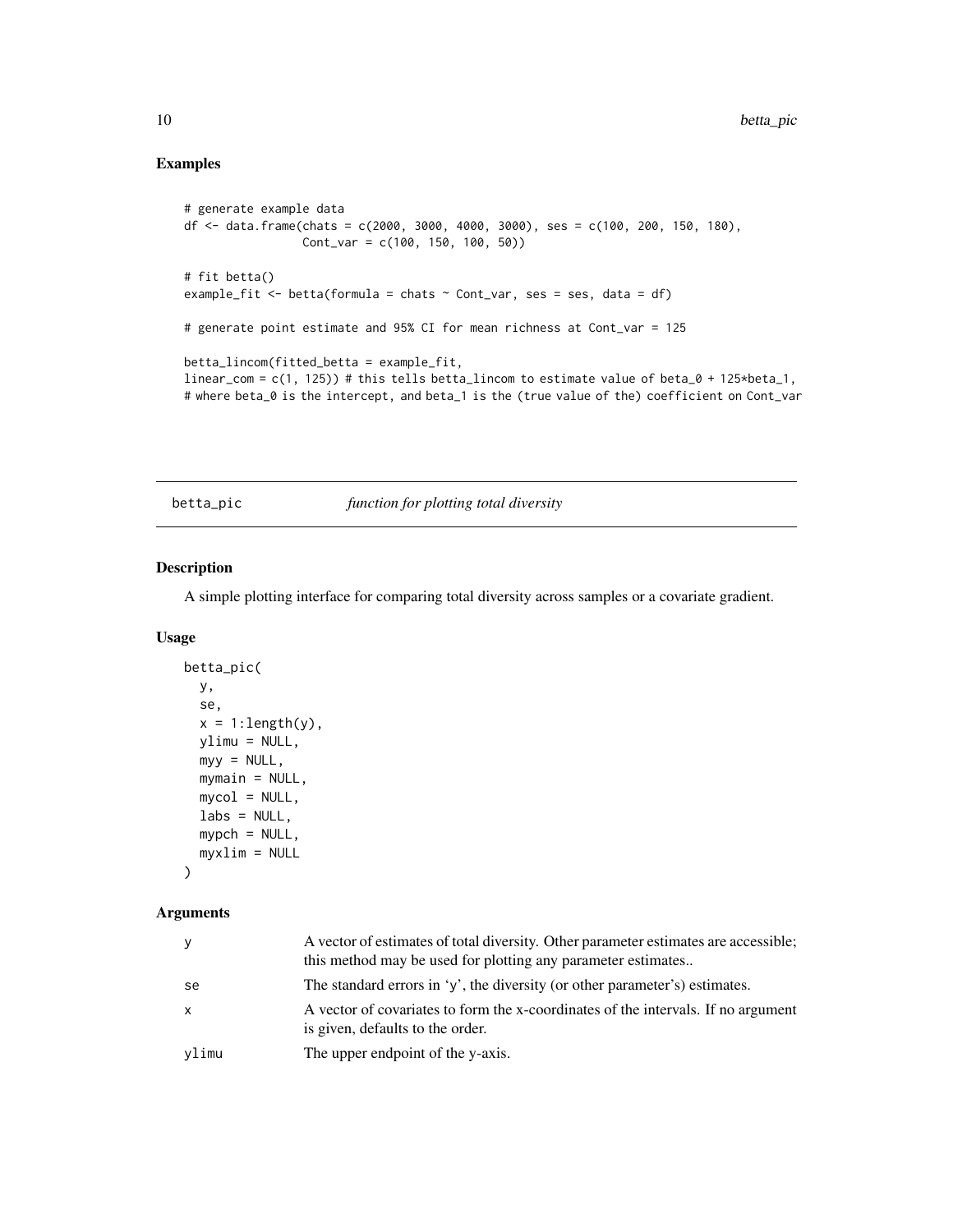# <span id="page-10-0"></span>betta\_random 11

| myy    | Deprecated, for backwards compatibility |
|--------|-----------------------------------------|
| mymain | Deprecated, for backwards compatibility |
| mycol  | Deprecated, for backwards compatibility |
| labs   | Deprecated, for backwards compatibility |
| mypch  | Deprecated, for backwards compatibility |
| myxlim | Deprecated, for backwards compatibility |

## Value

A ggplot object

#### Author(s)

Amy Willis

# References

Willis, A., Bunge, J., and Whitman, T. (2015). Inference for changes in biodiversity. arXiv preprint.

#### See Also

[betta](#page-5-1)

# Examples

betta\_pic(c(1552, 1500, 884), c(305, 675, 205), mymain = "Example title")

<span id="page-10-1"></span>betta\_random *modelling total diversity with random effects*

# Description

This function extends betta() to permit random effects modelling.

#### Usage

```
betta_random(
  chats = NULL,
  ses,
  X = NULL,
  groups = NULL,
  formula = NULL,
  data = NULL,n_initializations = 10
\mathcal{L}
```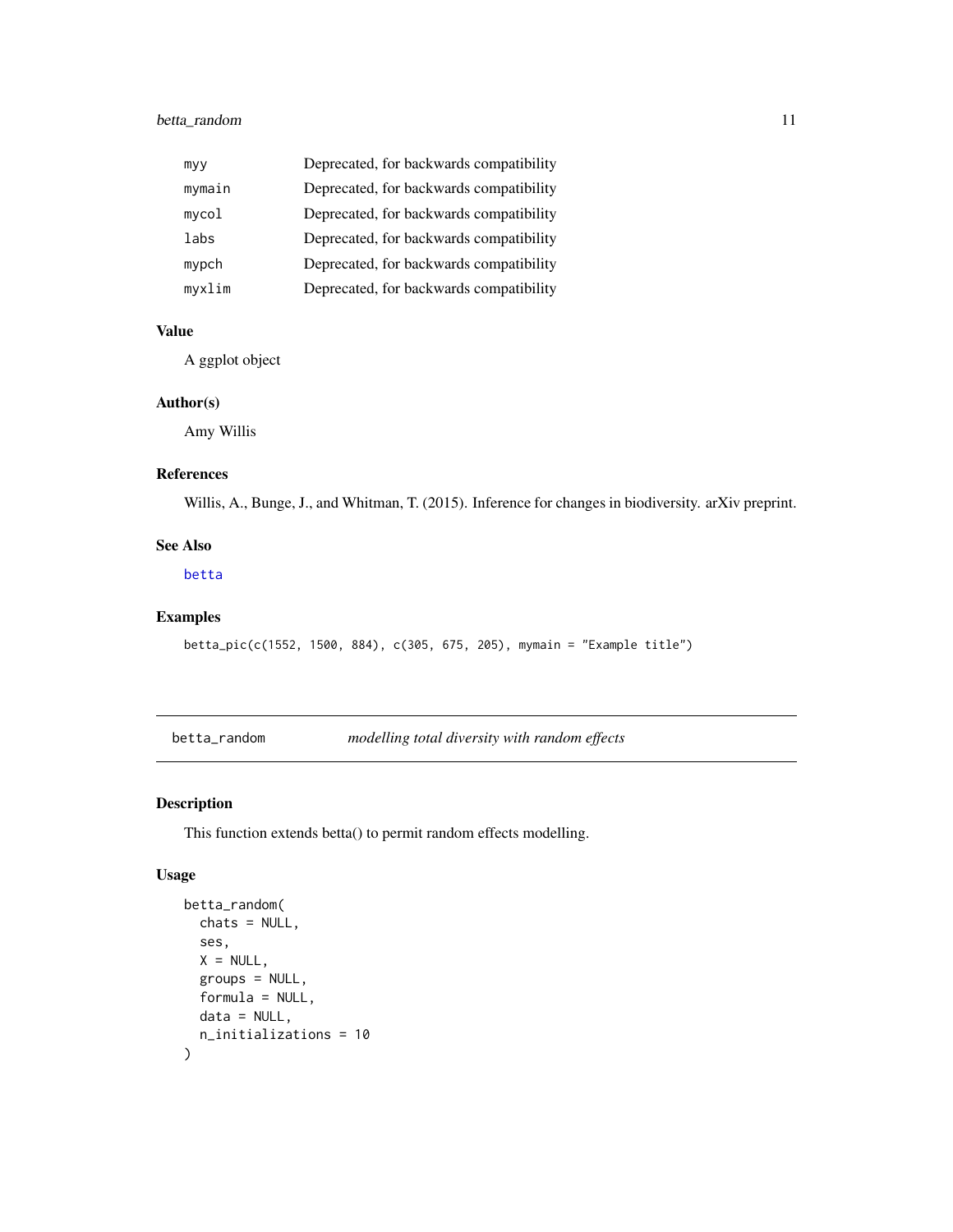# Arguments

| chats             | A vector of estimates of total diversity at different sampling locations. Required<br>with the groups argument, and optionally with the X argument.                                                                                                                           |
|-------------------|-------------------------------------------------------------------------------------------------------------------------------------------------------------------------------------------------------------------------------------------------------------------------------|
| ses               | The standard errors in chats, the diversity estimates. This can either be a vector<br>of standard errors (with the arguments chats and X), or the name of the vari-<br>able in the dataframe data that contains the standard errors (with the arguments<br>formula and data). |
| X                 | A numeric matrix of covariates corresponding to fixed effects. If not supplied, an<br>intercept-only model will be fit. Optional with the chats and groups arguments.                                                                                                         |
| groups            | A categorical variable representing the random-effects groups that each of the<br>estimates belong to. Required with the chats argument and optionally with the<br>X argument.                                                                                                |
| formula           | A formula object of the form $y$ $x group$ . Required with the data argument.                                                                                                                                                                                                 |
| data              | A data frame containing the response, response standard errors, covariates, and<br>grouping variable. Required with the formula argument.                                                                                                                                     |
| n_initializations |                                                                                                                                                                                                                                                                               |
|                   | A positive integer giving number of random initializations to be used in opti-<br>mization (default 10)                                                                                                                                                                       |

#### Value

| table         | A coefficient table for the model parameters. The columns give the parameter<br>estimates, standard errors, and p-values, respectively. This model is only as ef-<br>fective as your diversity estimation procedure; for this reason please confirm that<br>your estimates are appropriate and that your model is not misspecified. betta_pic<br>may be useful for this purpose. |
|---------------|----------------------------------------------------------------------------------------------------------------------------------------------------------------------------------------------------------------------------------------------------------------------------------------------------------------------------------------------------------------------------------|
| cov           | Estimated covariance matrix of the parameter estimates.                                                                                                                                                                                                                                                                                                                          |
| ssq_u         | The estimate of the heterogeneity variance.                                                                                                                                                                                                                                                                                                                                      |
| $ssq_g$       | Estimates of within-group variance. The estimate will be zero for groups with<br>only one observation.                                                                                                                                                                                                                                                                           |
| homogeneity   | The test statistic and p-value for the test of homogeneity.                                                                                                                                                                                                                                                                                                                      |
| global        | The test statistic and p-value for the test of model explanatory power.                                                                                                                                                                                                                                                                                                          |
| blups         | The conditional expected values of the diversity estimates (conditional on the<br>random effects). Estimates of variability for the random effects case are un-<br>available at this time; please contact the maintainer if needed.                                                                                                                                              |
| function.args | A list containing values initially passed to betta_random.                                                                                                                                                                                                                                                                                                                       |

# Author(s)

Amy Willis

# References

Willis, A., Bunge, J., and Whitman, T. (2015). Inference for changes in biodiversity. *arXiv preprint.*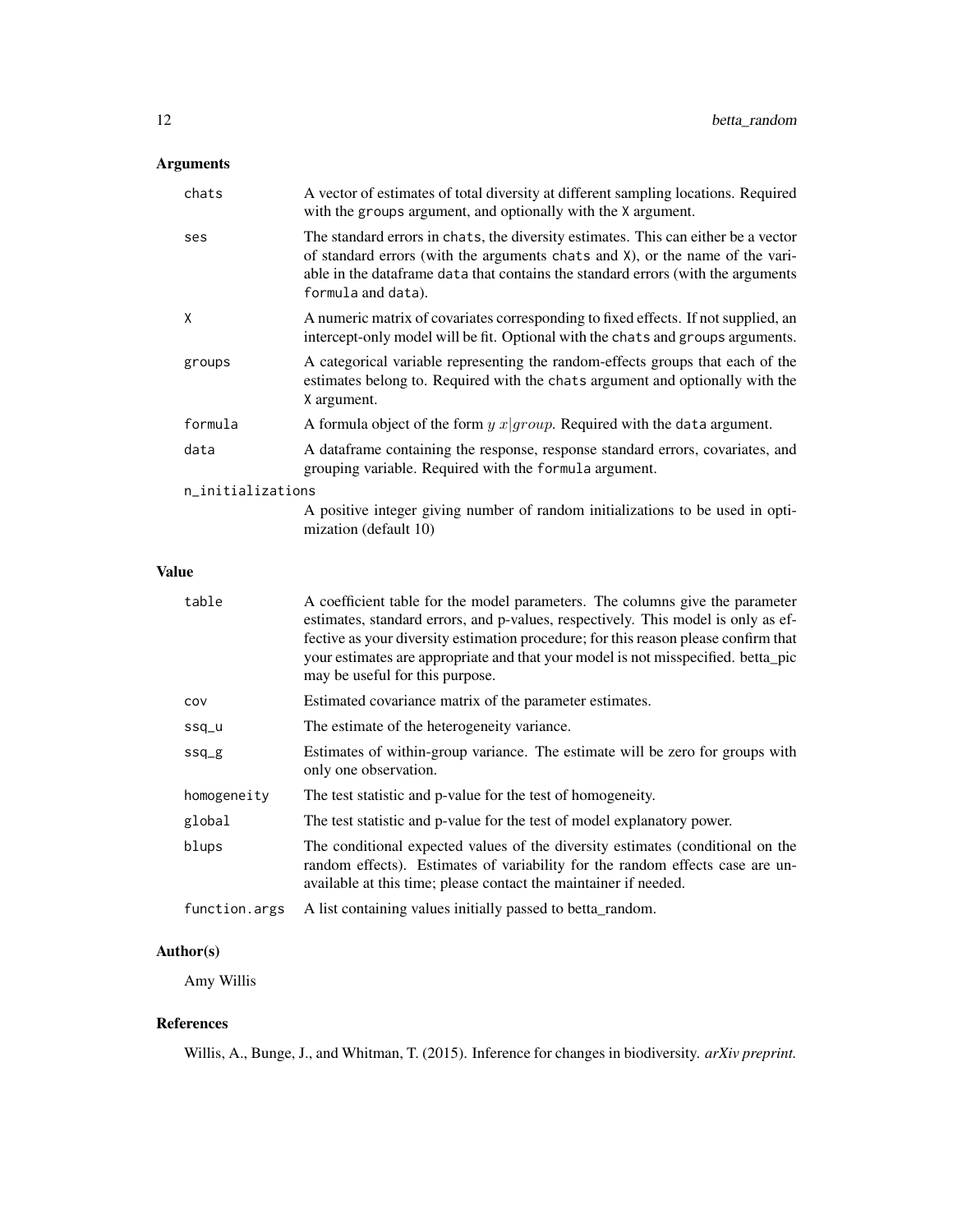# <span id="page-12-0"></span>breakaway 13

#### See Also

[betta](#page-5-1);

#### Examples

```
df <- data.frame(chats = c(2000, 3000, 4000, 3000),
ses = c(100, 200, 150, 180),
Cont_{var} = c(100, 150, 100, 50),
groups = c("a", "a", "a", "b")# formula notation
beta_{r} hetta_random(formula = chats \sim Cont_var| groups,
ses = ses,data = df)# direct input
betta_random(c(2000, 3000, 4000, 3000), c(100, 200, 150, 180),
X = \text{cbind}(Int = 1, \text{Cont}_var = c(100, 150, 100, 50)),groups = c("a", "a", "a", "b")## handles missing data
betta_random(c(2000, 3000, 4000, 3000), c(100, 200, 150, NA),
groups = c("a", NA,nps<br>"b", "b"))
```
<span id="page-12-1"></span>breakaway *Species richness estimation with breakaway*

#### Description

breakaway is a wrapper for modern species richness estimation for modern datasets

# Usage

```
breakaway(
  input_data,
  cutoff = NA,
  output = NULL,plot = NULL,
  answers = NULL,
  print = NULL,
  ...
\mathcal{L}
```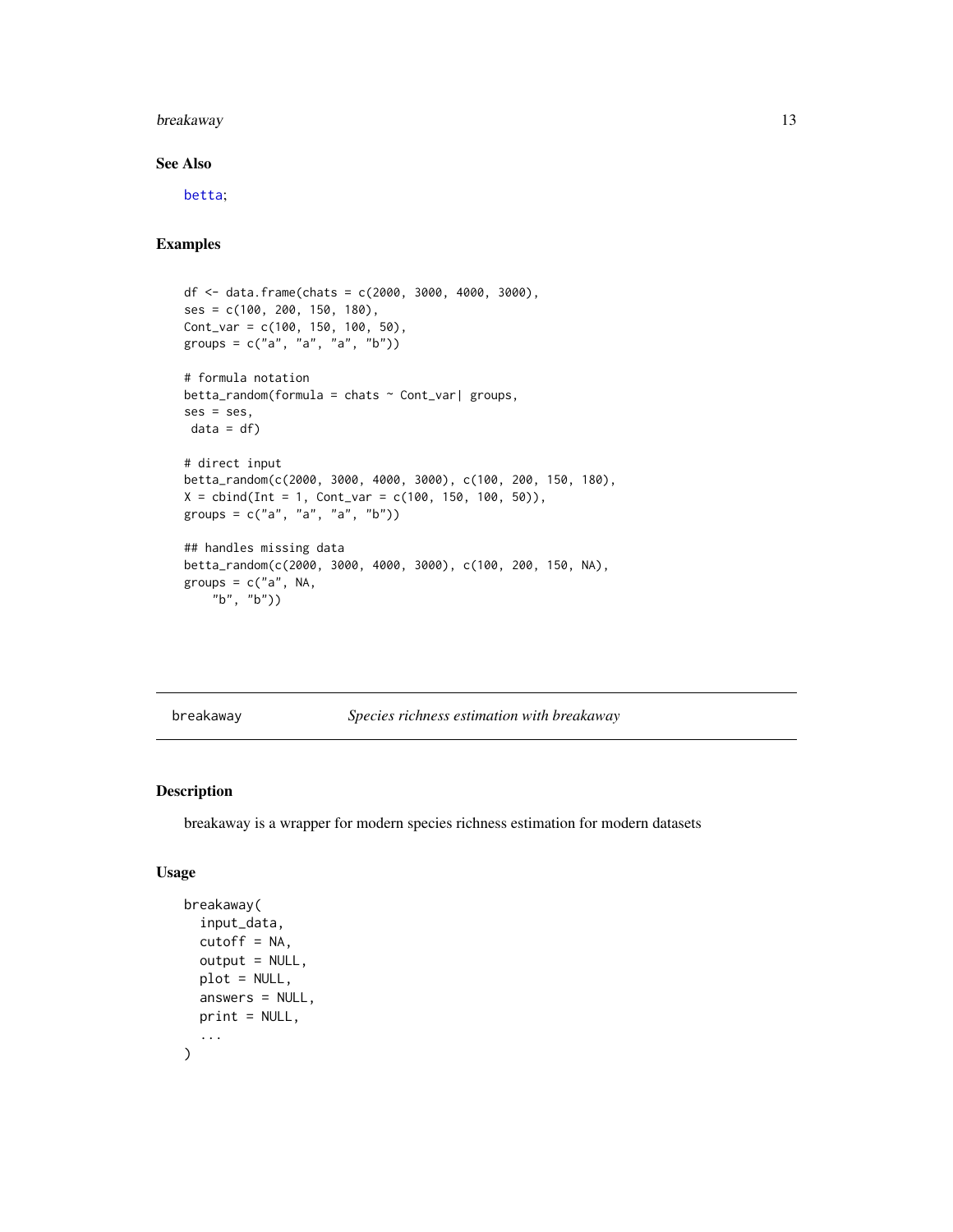#### Arguments

| input_data | An input type that can be processed by convert()                         |
|------------|--------------------------------------------------------------------------|
| cutoff     | The maximum frequency count to use for model fitting                     |
| output     | Deprecated; only for backwards compatibility                             |
| plot       | Deprecated; only for backwards compatibility                             |
| answers    | Deprecated; only for backwards compatibility                             |
| print      | Deprecated; only for backwards compatibility                             |
| .          | Additional arguments will be ignored; this is for backward compatibility |

#### Value

An object of class alpha\_estimate

# Note

'breakaway' presents an estimator of species richness that is well-suited to the high-diversity/microbial setting. However, many microbial datasets display more diversity than the Kemp-type models can permit. In this case, the log-transformed WLRM diversity estimator of Rocchetti et. al. (2011) is returned. The authors' experience suggests that some datasets that require the log-transformed WLRM contain "false" diversity, that is, diversity attributable to sequencing errors (via an inflated singleton count). The authors encourage judicious use of diversity estimators when the dataset may contain these errors, and recommend the use of [breakaway\\_nof1](#page-14-1) as an exploratory tool in this case.

#### Author(s)

Amy Willis

# References

Willis, A. and Bunge, J. (2015). Estimating diversity via frequency ratios. *Biometrics*, 71(4), 1042– 1049.

#### See Also

[breakaway\\_nof1](#page-14-1); [kemp](#page-25-1); [apples](#page-4-1)

# Examples

```
breakaway(apples)
breakaway(apples, plot = FALSE, output = FALSE, answers = TRUE)
```
<span id="page-13-0"></span>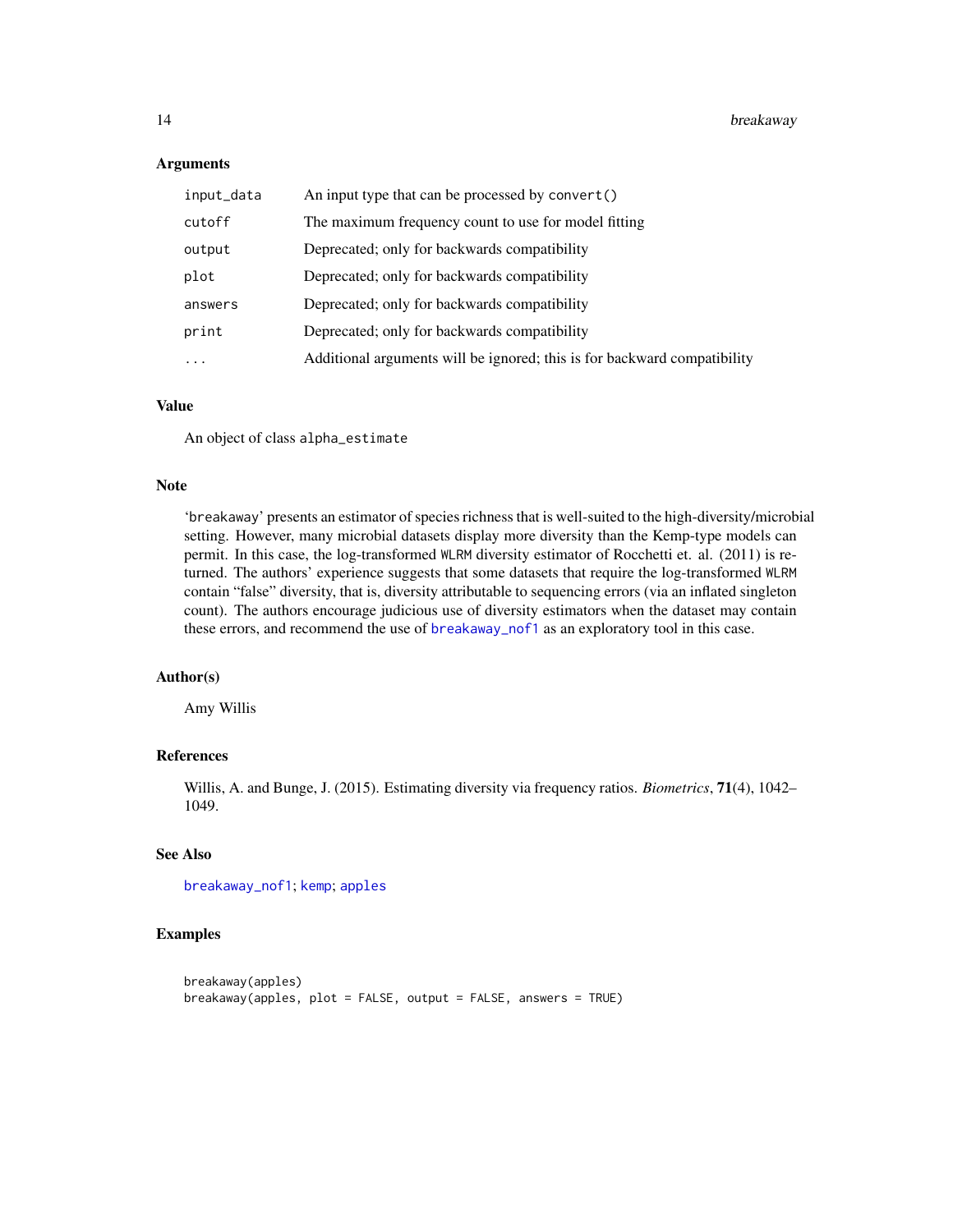<span id="page-14-1"></span><span id="page-14-0"></span>

This function permits estimation of total diversity based on a sample frequency count table. Unlike [breakaway](#page-12-1), it does not require an input for the number of species observed once, making it an excellent exploratory tool for microbial ecologists who believe that their sample may contain spurious singletons. The underlying estimation procedure is similar to that of [breakaway](#page-12-1) and is outlined in Willis & Bunge (2014). The diversity estimate, standard error, estimated model coefficients and plot of the fitted model are returned.

#### Usage

```
breakaway_nof1(
  input_data,
  output = NULL,plot = NULL,
  answers = NULL,
  print = NULL
)
```
### Arguments

| An input type that can be processed by convert() |
|--------------------------------------------------|
| Deprecated; only for backwards compatibility     |
| Deprecated; only for backwards compatibility     |
| Deprecated; only for backwards compatibility     |
| Deprecated; only for backwards compatibility     |
|                                                  |

#### Value

An object of class alpha\_estimate

| code | A category representing algorithm behaviour. 'code=1' indicates no nonlinear<br>models converged and the transformed WLRM diversity estimate of Rocchetti et.<br>al. $(2011)$ is returned. 'code=2' indicates that the iteratively reweighted model<br>converged and was returned. 'code=3' indicates that iterative reweighting did<br>not converge but a model based on a simplified variance structure was returned<br>(in this case, the variance of the frequency ratios is assumed to be proportional<br>to the denominator frequency index). Please peruse your fitted model before<br>using your diversity estimate. |
|------|------------------------------------------------------------------------------------------------------------------------------------------------------------------------------------------------------------------------------------------------------------------------------------------------------------------------------------------------------------------------------------------------------------------------------------------------------------------------------------------------------------------------------------------------------------------------------------------------------------------------------|
| name | The "name" of the selected model. The first integer represents the numerator<br>polynomial degree and the second integer represents the denominator polyno-<br>mial degree. See Willis & Bunge $(2014)$ for details.                                                                                                                                                                                                                                                                                                                                                                                                         |
| para | Estimated model parameters and standard errors.                                                                                                                                                                                                                                                                                                                                                                                                                                                                                                                                                                              |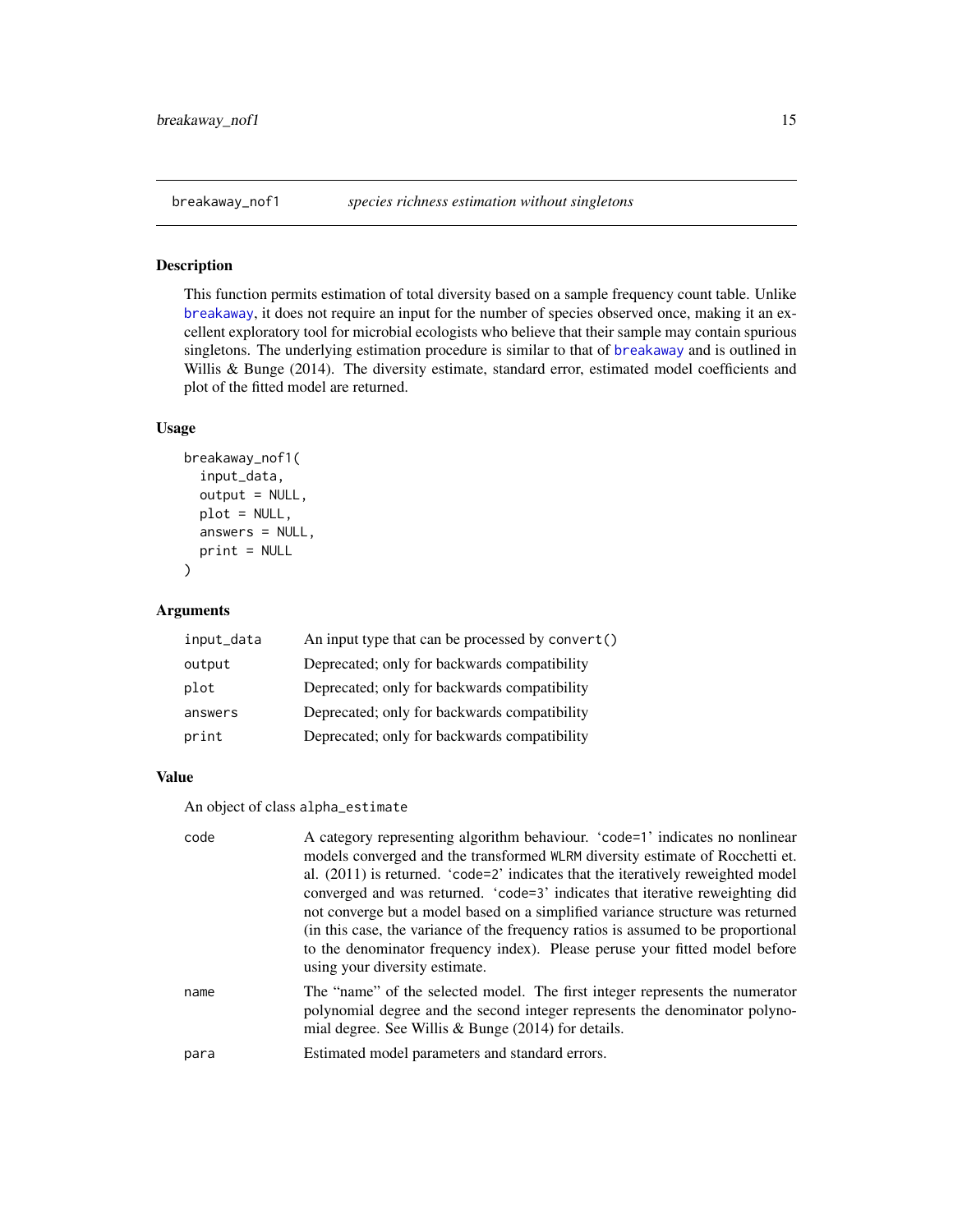<span id="page-15-0"></span>

| est   | The estimate of total (observed plus unobserved) diversity. |
|-------|-------------------------------------------------------------|
| seest | The standard error in the diversity estimate.               |
| full  | The chosen nonlinear model for frequency ratios.            |

# Note

It is common for microbial ecologists to believe that their dataset contains false diversity. This often arises because sequencing errors result in classifying already observed organisms as new organisms. 'breakaway\_nof1' was developed as an exploratory tool in this case. Practitioners can run 'breakaway' on their dataset including the singletons, and 'breakaway\_nof1' on their dataset excluding the singletons, and assess if the estimated levels of diversity are very different. Great disparity may provide evidence of an inflated singleton count, or at the very least, that 'breakaway' is especially sensitive to the number of rare species observed. Note that 'breakaway\_nof1' may be less stable than 'breakaway' due to predicting based on a reduced dataset, and have greater standard errors.

#### Author(s)

Amy Willis

#### References

Willis, A. (2015). Species richness estimation with high diversity but spurious singletons. *arXiv.* Willis, A. and Bunge, J. (2015). Estimating diversity via frequency ratios. *Biometrics.*

# See Also

[breakaway](#page-12-1); [apples](#page-4-1)

#### Examples

```
breakaway_nof1(apples[-1, ])
breakaway_nof1(apples[-1, ], plot = FALSE, output = FALSE, answers = TRUE)
```
build\_frequency\_count\_tables

*Build frequency count tables from an OTU table*

#### **Description**

Build frequency count tables from an OTU table

#### Usage

build\_frequency\_count\_tables(the\_table)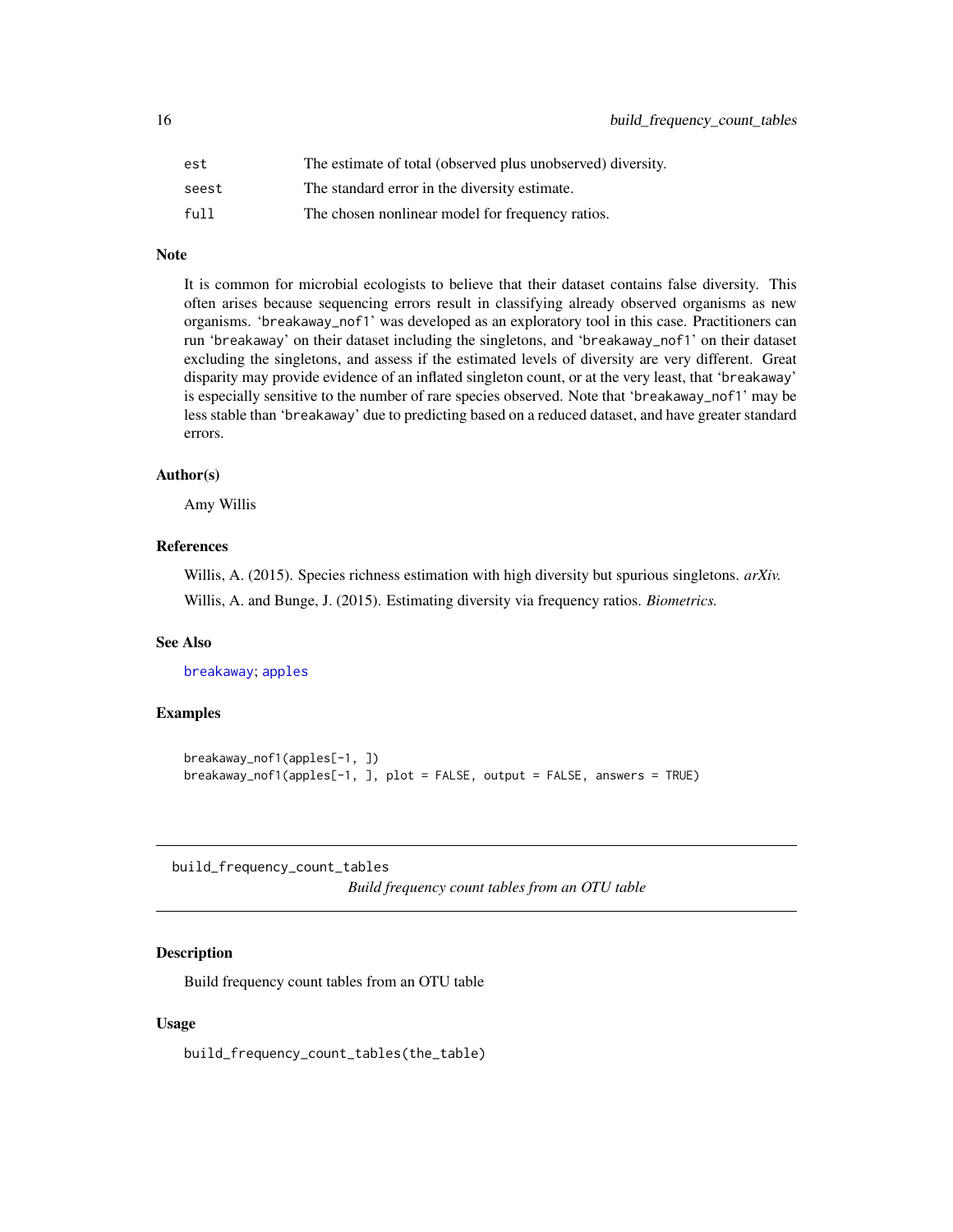#### <span id="page-16-0"></span>chao 1 17

# Arguments

the\_table An OTU table as a data frame or a matrix. Columns are the samples and rows give the taxa.

#### Value

A list of frequency count tables corresponding to the columns.

chao1 *Chao1 species richness estimator*

#### Description

This function implements the Chao1 richness estimate, which is often mistakenly referred to as an index.

# Usage

chao1(input\_data, output = NULL, answers = NULL)

# Arguments

| input_data | An input type that can be processed by convert() or a phyloseq object |
|------------|-----------------------------------------------------------------------|
| output     | Deprecated; only for backwards compatibility                          |
| answers    | Deprecated; only for backwards compatibility                          |

# Value

An object of class alpha\_estimate, or alpha\_estimates for phyloseq objects

#### Note

The authors of this package strongly discourage the use of this estimator. It is only valid when you wish to assume that every taxa has equal probability of being observed. You don't really think that's possible, do you?

# Author(s)

Amy Willis

# Examples

chao1(apples)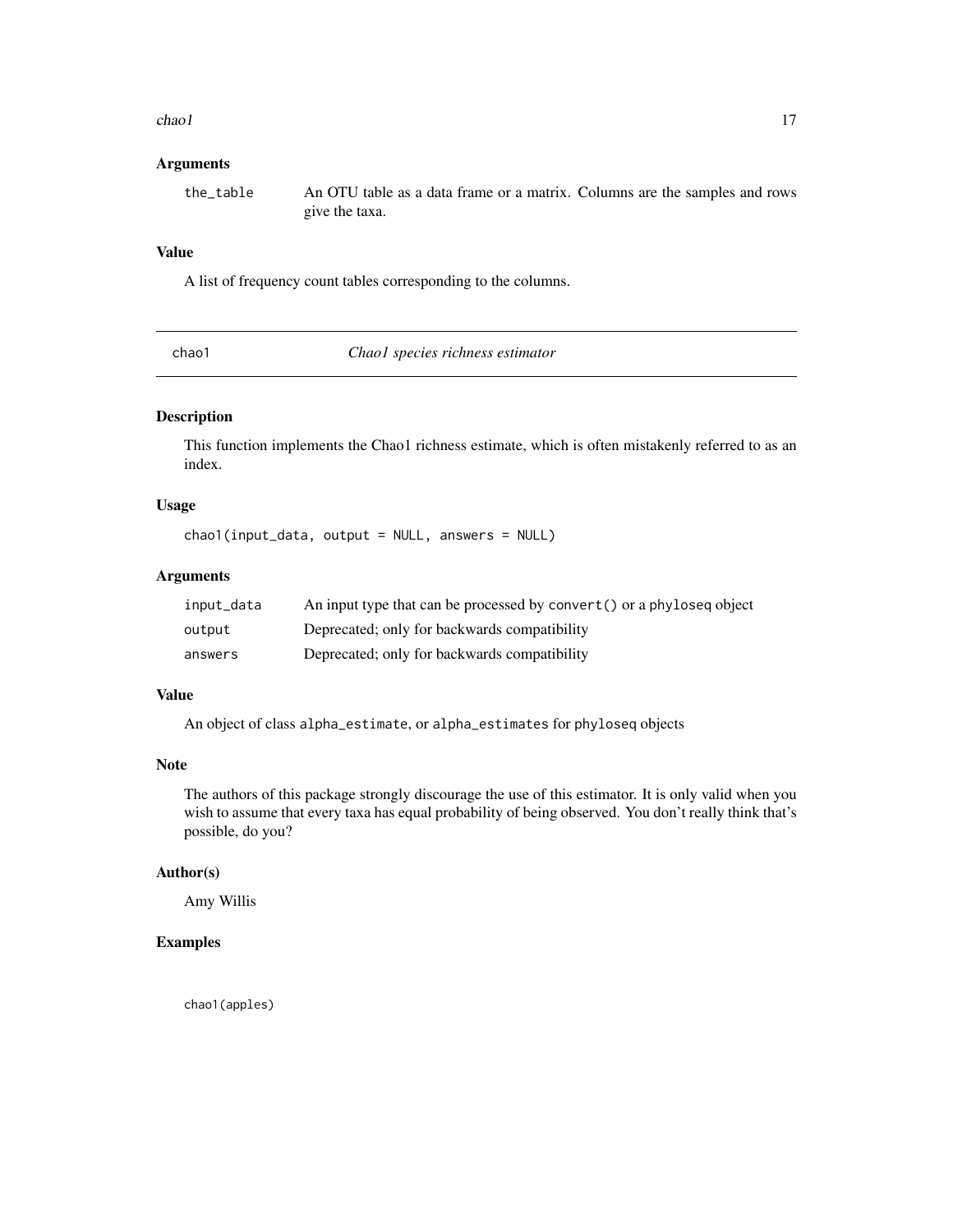<span id="page-17-0"></span>

This function implements the bias-corrected Chao1 richness estimate.

# Usage

```
chao1_bc(input_data, output = NULL, answers = NULL)
```
# Arguments

| input_data | An input type that can be processed by convert () or a phyloseq object |
|------------|------------------------------------------------------------------------|
| output     | Deprecated; only for backwards compatibility                           |
| answers    | Deprecated; only for backwards compatibility                           |

# Value

An object of class alpha\_estimate, or alpha\_estimates for phyloseq objects

#### Note

The authors of this package strongly discourage the use of this estimator. It is only valid when you wish to assume that every taxa has equal probability of being observed. You don't really think that's possible, do you?

# Author(s)

Amy Willis

# Examples

chao1\_bc(apples)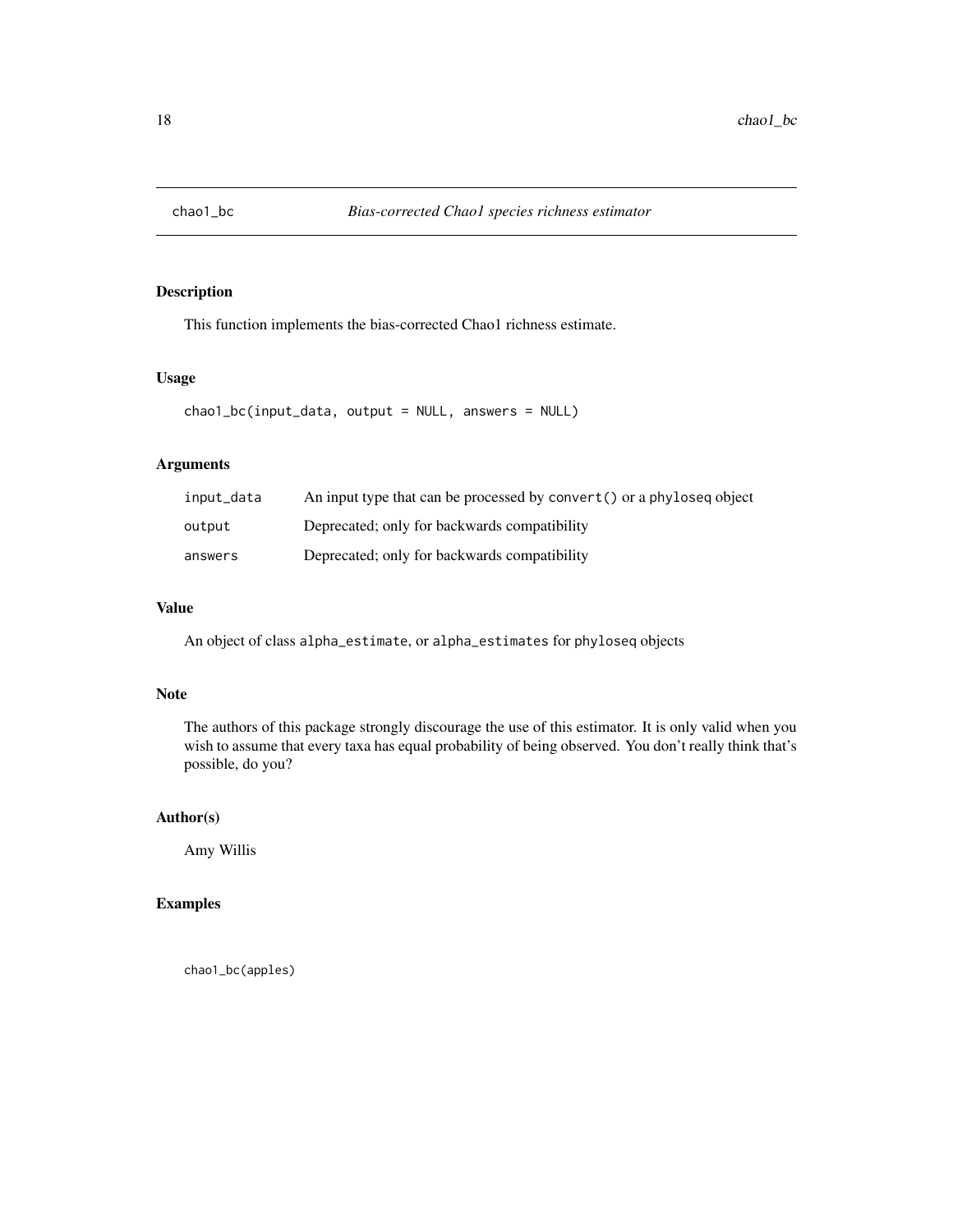<span id="page-18-0"></span>

This function implements the species richness estimation procedure outlined in Chao & Bunge (2002).

#### Usage

```
chao_bunge(input_data, cutoff = 10, output = NULL, answers = NULL)
```
# Arguments

| input_data | An input type that can be processed by convert () or a phyloseq object |
|------------|------------------------------------------------------------------------|
| cutoff     | The maximum frequency to use in fitting.                               |
| output     | Deprecated; only for backwards compatibility                           |
| answers    | Deprecated; only for backwards compatibility                           |

# Value

An object of class alpha\_estimate, or alpha\_estimates for phyloseq objects

# Author(s)

Amy Willis

# Examples

chao\_bunge(apples)

chao\_shen *The Chao-Shen estimate of Shannon diversity*

# Description

The Chao-Shen estimate of Shannon diversity

#### Usage

chao\_shen(input\_data)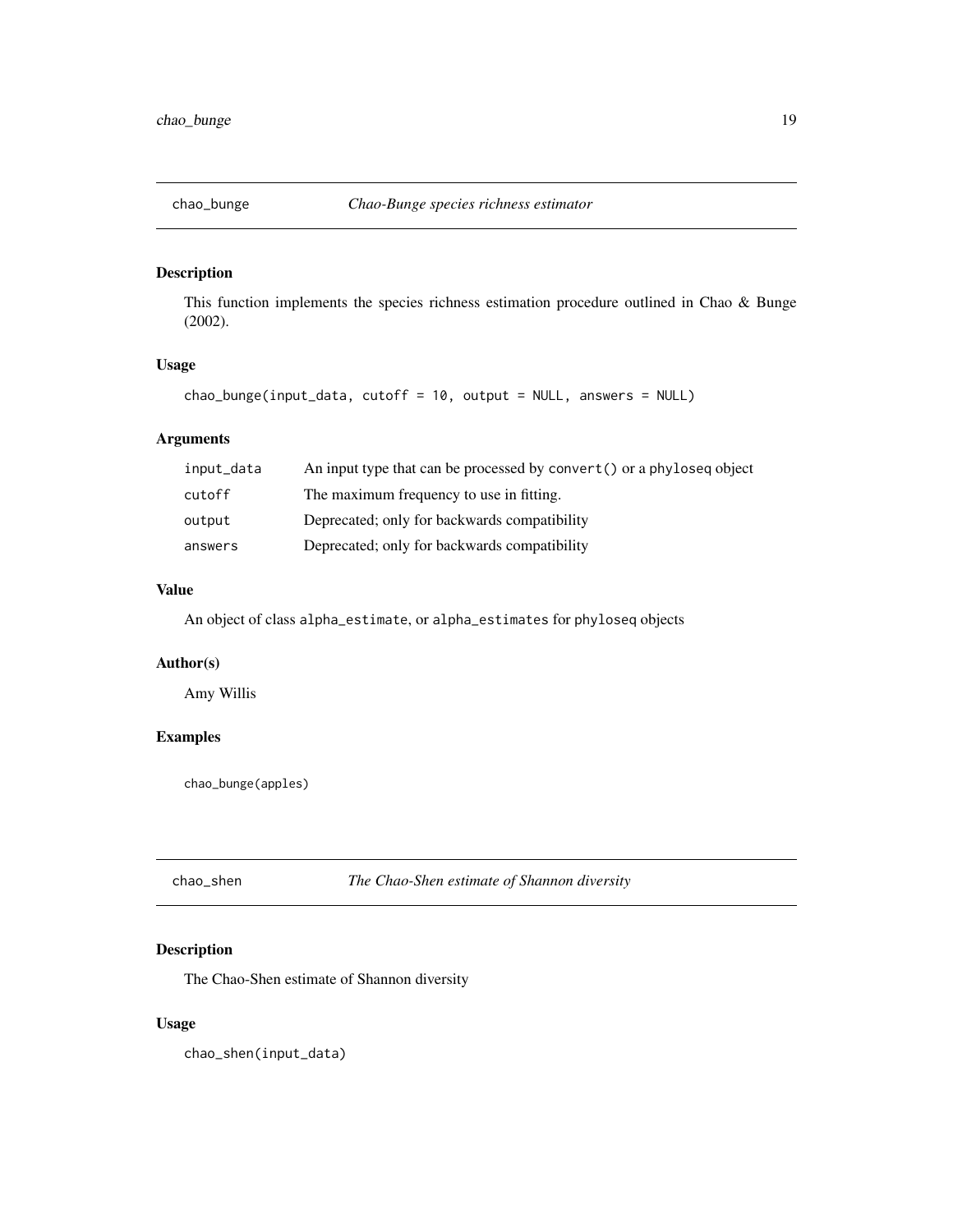#### <span id="page-19-0"></span>Arguments

input\_data An input type that can be processed by convert()

#### Value

An object of class alpha\_estimate

check\_format *Run some basic checks on a possible frequency count table*

# Description

Run some basic checks on a possible frequency count table

#### Usage

```
check_format(output_data)
```
# Arguments

output\_data A matrix to test

#### Value

A checked frequency count table

convert *convert between different inputs for alpha-diversity estimates*

#### Description

Inputs slated for development include phyloseq and otu\_table

#### Usage

```
convert(input_data)
```
# Arguments

input\_data Supported types include filenames, data frames, matrices, vectors...

# Value

Frequency count able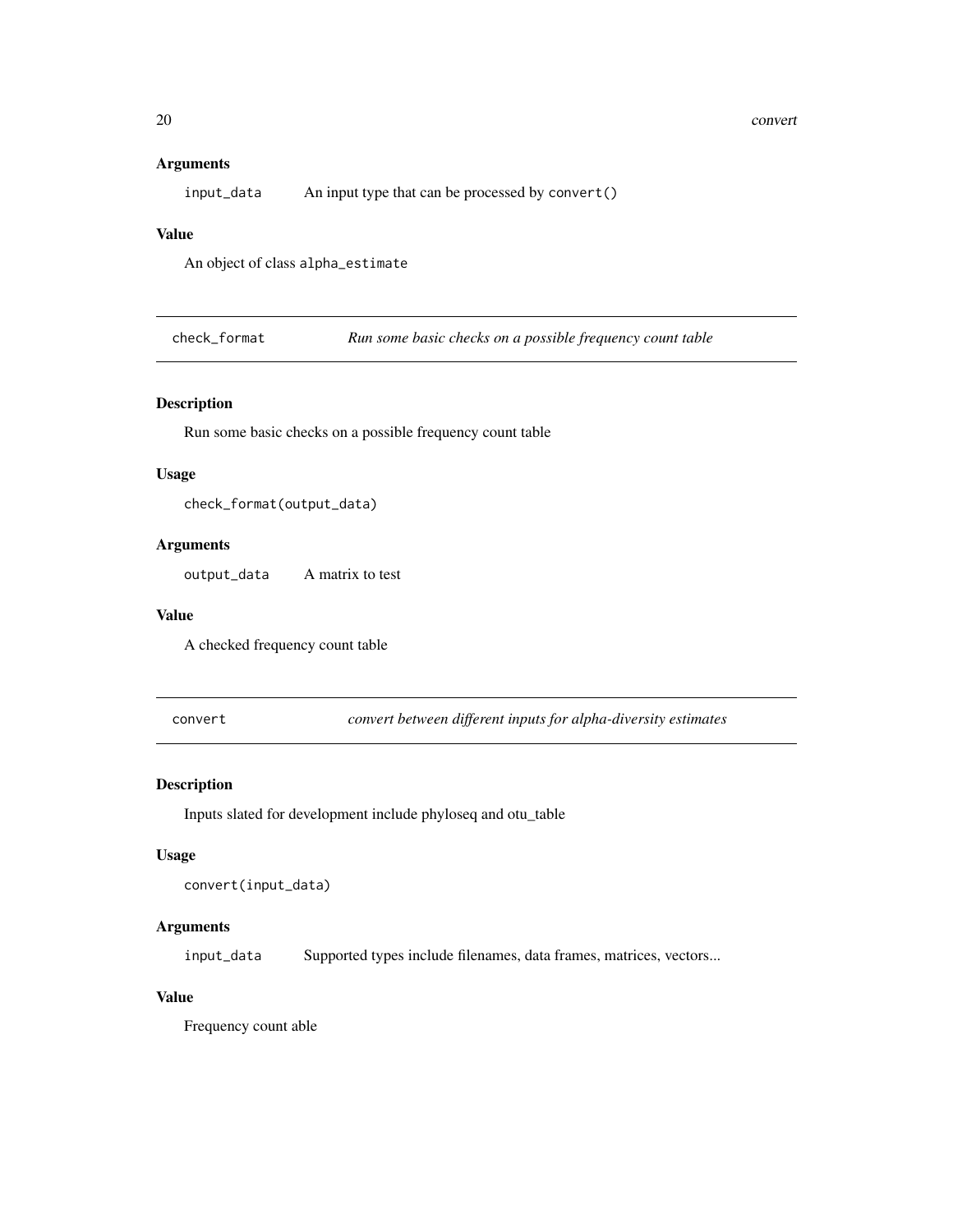<span id="page-20-0"></span>

Find a cut-off for estimates relying on contiguous counts

#### Usage

```
cutoff_wrap(my_data, requested = NA)
```
# Arguments

| my_data   | Frequency count table     |
|-----------|---------------------------|
| requested | The user-requested cutoff |

# Value

Cutoff value

dv *DivNet model fitted to* soil\_phylo *dataset*

# Description

DivNet model fit via call #dv <- DivNet::divnet(soil\_phylum,  $X = NULL$ ) Further details in diversity hypothesis testing vignette

DivNet model fit via call #dv <- DivNet::divnet(soil\_phylum, X = NULL)

#### Usage

dv

dv

# Format

An object of class diversityEstimates An object of class diversityEstimates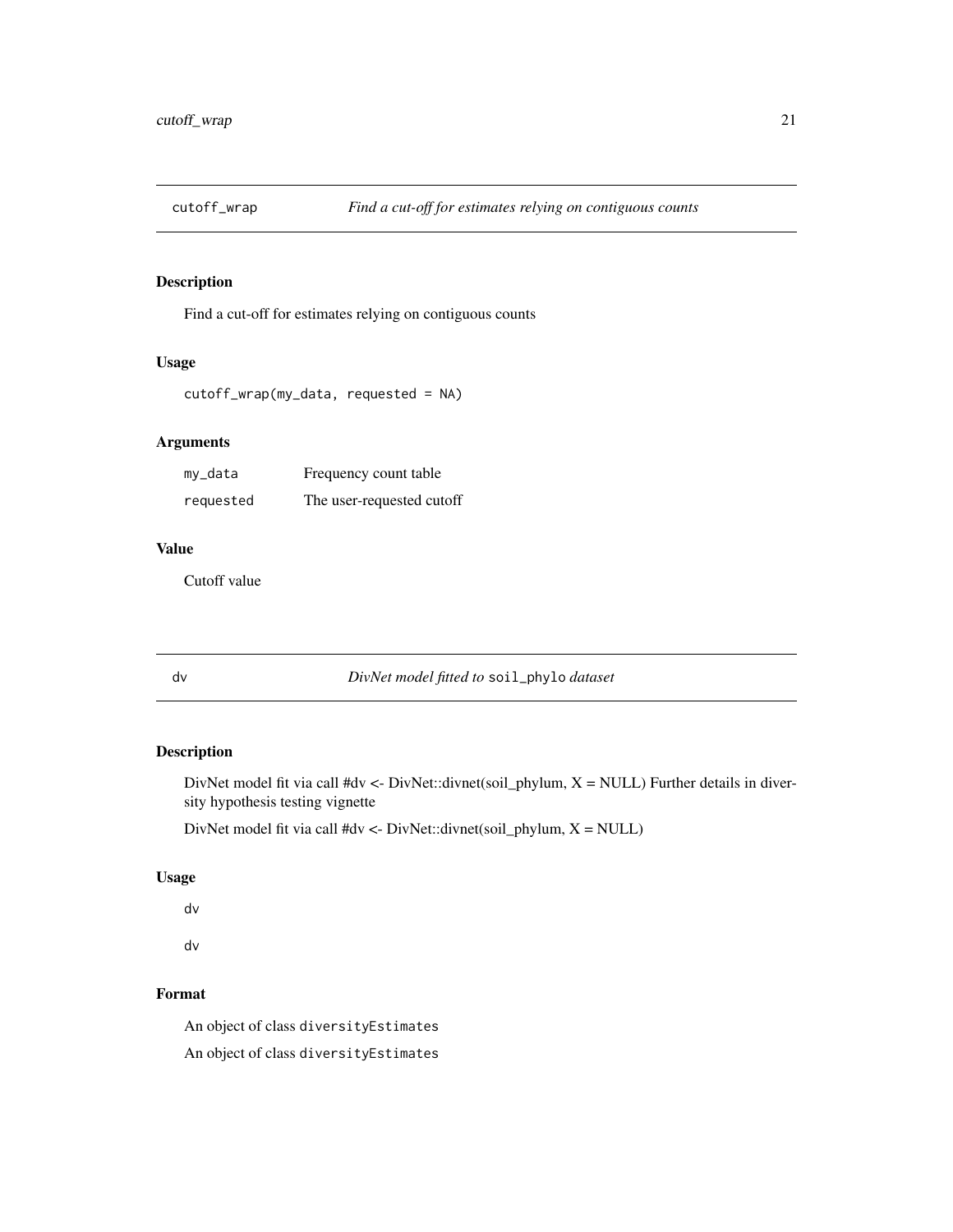#### <span id="page-21-0"></span>References

Whitman, T., Pepe-Ranney, C., Enders, A., Koechli, C., Campbell, A., Buckley, D. H., Lehmann, J. (2016). *Dynamics of microbial community composition and soil organic carbon mineralization in soil following addition of pyrogenic and fresh organic matter*. The ISME journal, 10(12):2918. <doi: 10.1038/ismej.2016.68>.

Whitman, T., Pepe-Ranney, C., Enders, A., Koechli, C., Campbell, A., Buckley, D. H., Lehmann, J. (2016). *Dynamics of microbial community composition and soil organic carbon mineralization in soil following addition of pyrogenic and fresh organic matter*. The ISME journal, 10(12):2918. <doi: 10.1038/ismej.2016.68>.

dv\_days\_1\_2 *DivNet model fitted to* soil\_phylo *dataset including observations on day 1*

#### **Description**

DivNet model fit via call #dv\_days\_1\_2 <- DivNet::divnet(soil\_phylum\_days\_1\_2, X = NULL) Further details in diversity hypothesis testing vignette

#### Usage

dv\_days\_1\_2

# Format

An object of class diversityEstimates

#### References

Whitman, T., Pepe-Ranney, C., Enders, A., Koechli, C., Campbell, A., Buckley, D. H., Lehmann, J. (2016). *Dynamics of microbial community composition and soil organic carbon mineralization in soil following addition of pyrogenic and fresh organic matter*. The ISME journal, 10(12):2918. <doi: 10.1038/ismej.2016.68>.

<span id="page-21-1"></span>F\_test *Conduct F test of null hypothesis LB = 0 using output from betta() or betta\_random()*

#### **Description**

This function performs an F-test of a null hypothesis  $LB = 0$  where B is a vector of p fixed effects returned by betta() or betta\_random() and L is an m x p matrix with linearly independent rows.

#### Usage

F\_test(fitted\_betta, L, method = "bootstrap", nboot = 1000)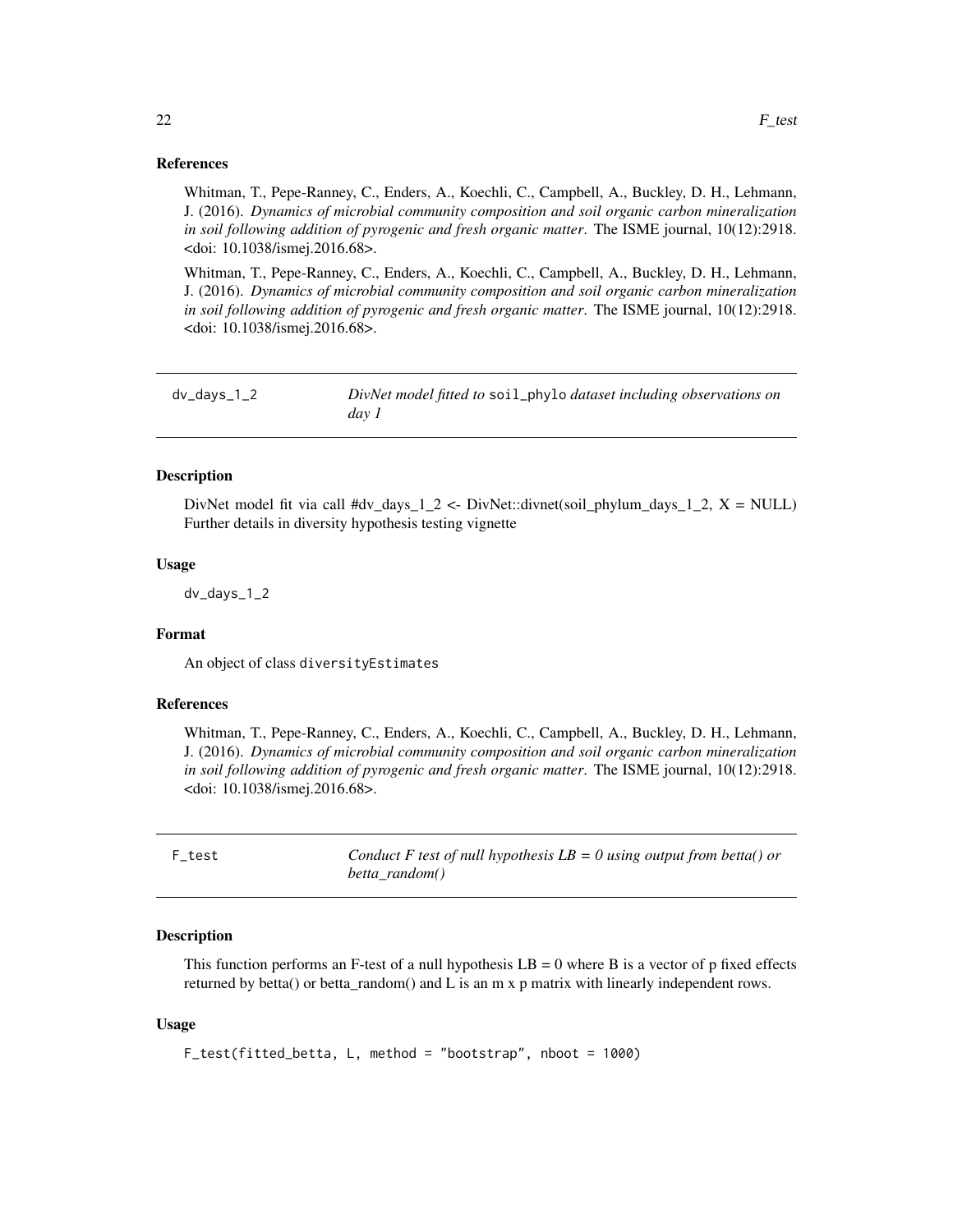#### <span id="page-22-0"></span> $F_{\text{test}}$  23

# Arguments

| fitted_betta | A fitted betta object – i.e., the output of either betta() or betta random() – con-<br>taining fixed effect estimates of interest. |
|--------------|------------------------------------------------------------------------------------------------------------------------------------|
| $\mathsf{L}$ | An m x p matrix defining the null $LB = 0$ . L must have full row rank.                                                            |
| method       | A character variable indicating which method should be used to estimate the<br>distribution of the test statistic under the null.  |
| nboot        | Number of bootstrap samples to use if method = "bootstrap". Ignored if method<br>$=$ "asymptotic".                                 |

#### Value

A list containing

| pval   | The p-value                                                                          |  |
|--------|--------------------------------------------------------------------------------------|--|
| F stat | The calculated F statistic                                                           |  |
| boot F | A vector of bootstrapped F statistics if bootstrap has been used. Otherwise<br>NULL. |  |

# Author(s)

David Clausen

#### References

Willis, A., Bunge, J., and Whitman, T. (2015). Inference for changes in biodiversity. *arXiv preprint.*

#### See Also

[betta](#page-5-1); [betta\\_random](#page-10-1); [betta](#page-5-1); [get\\_F\\_stat](#page-23-1)

# Examples

```
# generate example data
df <- data.frame(chats = c(2000, 3000, 4000, 3000,
2000, 3000, 4000, 3000), ses = c(100, 200, 150, 180,
100, 200, 150, 180),
                 Cont_var = c(100, 150, 100, 50,
                 100, 150, 100, 50),
                 Cont_{var_2} = c(50, 200, 25, 125,50,200,25,125))
# fit betta()
example_fit <- betta(formula = chats \sim Cont_var + Cont_var_2, ses = ses, data = df)
```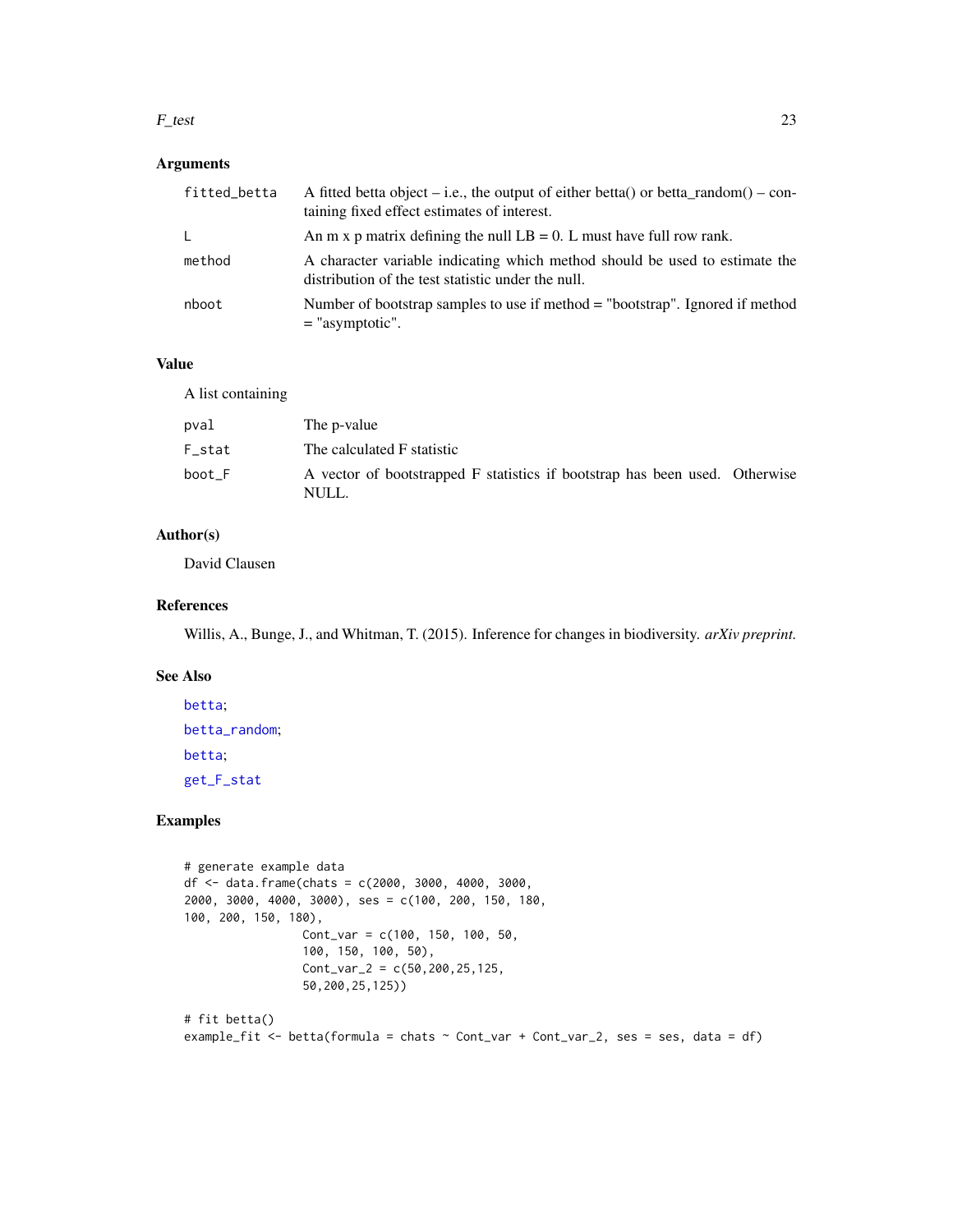```
# construct L for hypothesis that B_cont_var = B_cont_var_2 = 0
L < - rbind(c(0,1,0),
           c(\emptyset, \emptyset, 1)F_test_results <- F_test(example_fit,
L,
nboot = 10) #for speed; recommend much higher nboot in practice
```
<span id="page-23-1"></span>get\_F\_stat *Calculate F statistic under null hypothesis LB = 0 using output from betta() or betta\_random()*

#### Description

This function calculates an F statistic for a test of null hypothesis  $LB = 0$  (against an unrestricted alternative) where B is a vector of p fixed effects returned by betta() or betta\_random() and L is an m x p matrix with linearly independent rows.

#### Usage

get\_F\_stat(fitted\_betta, L)

# Arguments

| fitted betta | A fitted betta object – i.e., the output of either betta() or betta_random() – con-<br>taining fixed effect estimates of interest. |
|--------------|------------------------------------------------------------------------------------------------------------------------------------|
|              | An m x p matrix defining the null $LB = 0$ . L must have full row rank.                                                            |

# Value

The calculated F-statistic

| good_turing | The Good-Turing estimate of species richness |
|-------------|----------------------------------------------|
|-------------|----------------------------------------------|

# Description

The Good-Turing estimate of species richness

#### Usage

good\_turing(input\_data)

<span id="page-23-0"></span>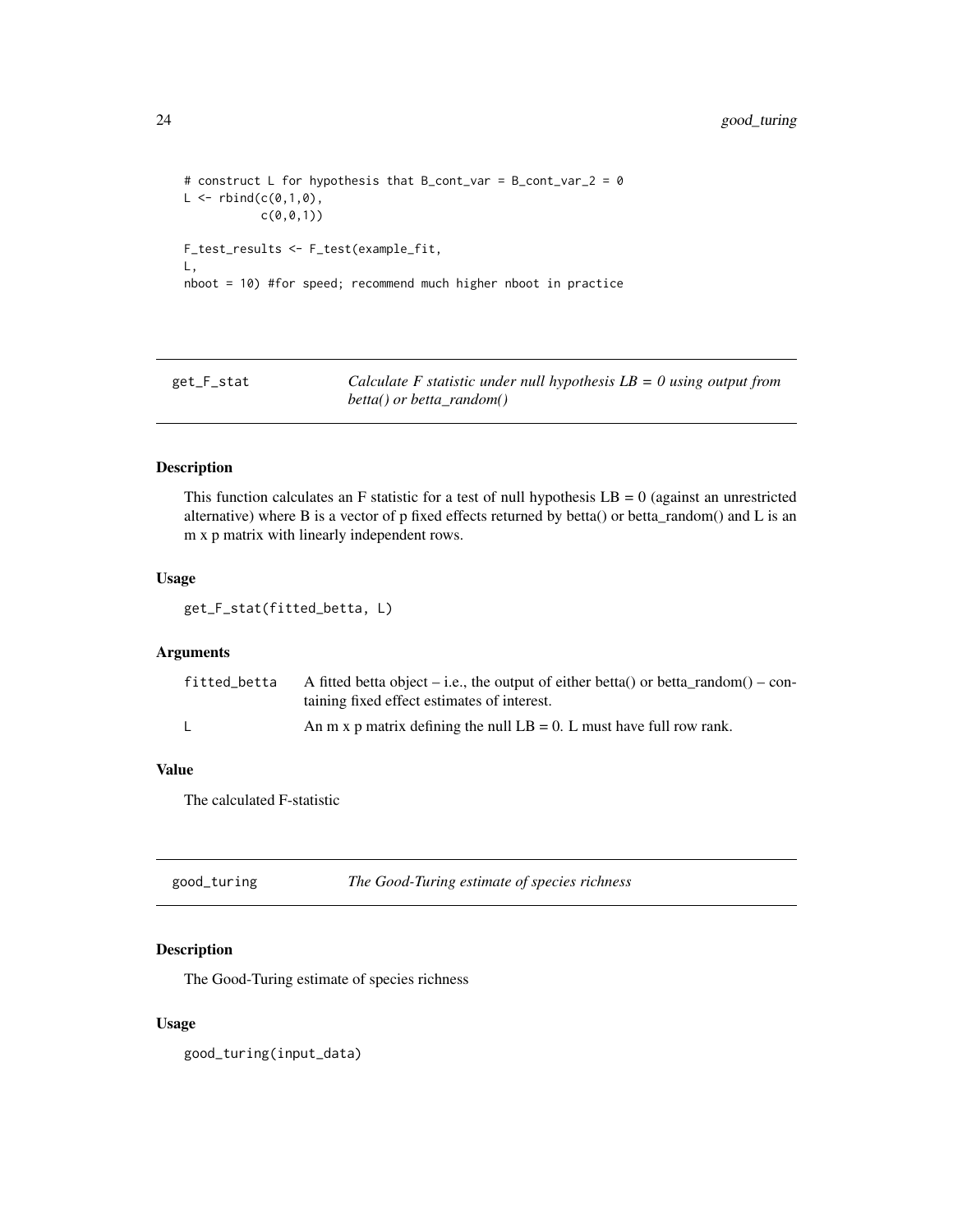#### <span id="page-24-0"></span>hawaii 25

# Arguments

input\_data An input type that can be processed by convert() or a phyloseq object

#### Value

An object of class alpha\_estimate, or alpha\_estimates for phyloseq objects

hawaii *(Data) Frequency count table of soil microbes in Hawaii.*

# Description

(Data) Frequency count table of soil microbes in Hawaii.

#### Usage

hawaii

#### Format

A data frame with 198 rows and 2 variables:

index an index variable

frequency number of taxa that were observed with this frequency ...

#### Source

<https://onlinelibrary.wiley.com/doi/abs/10.1111/biom.12332>

# References

Willis, A. and Bunge, J. (2015). Estimating diversity via frequency ratios. *Biometrics*, 71(4), 1042– 1049. <https://onlinelibrary.wiley.com/doi/abs/10.1111/biom.12332>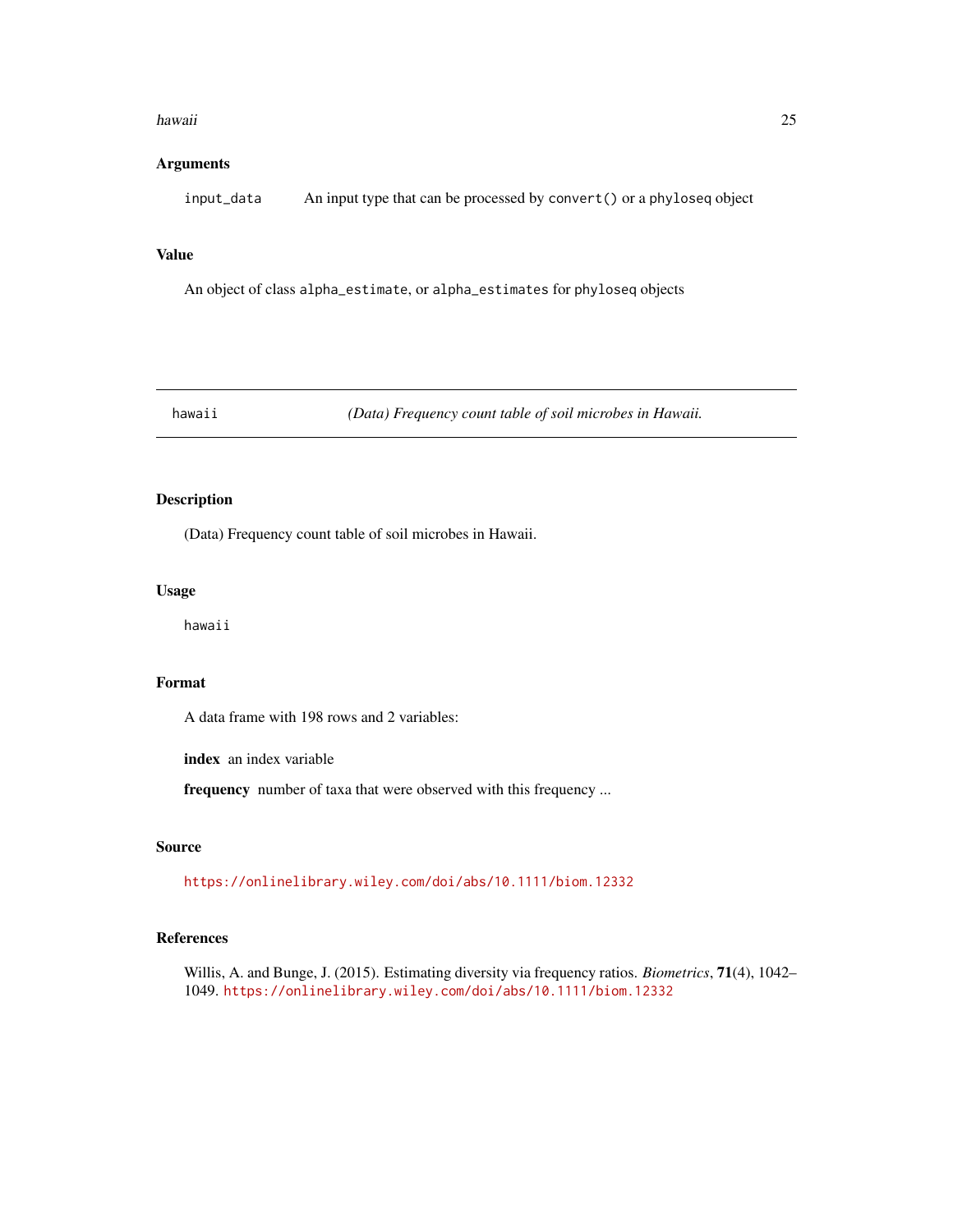<span id="page-25-1"></span><span id="page-25-0"></span>This function implements the species richness estimation procedure outlined in Willis & Bunge (2015). The diversity estimate, standard error, estimated model coefficients, model details and plot of the fitted model are returned.

# Usage

```
kemp(
  input_data,
  cutoff = NA,output = NULL,plot = NULL,
  answers = NULL,
  print = NULL,
  ...
\mathcal{L}
```
#### Arguments

| input_data | An input type that can be processed by convert()                         |
|------------|--------------------------------------------------------------------------|
| cutoff     | The maximum frequency count to use for model fitting                     |
| output     | Deprecated; only for backwards compatibility                             |
| plot       | Deprecated; only for backwards compatibility                             |
| answers    | Deprecated; only for backwards compatibility                             |
| print      | Deprecated; only for backwards compatibility                             |
| .          | Additional arguments will be ignored; this is for backward compatibility |
|            |                                                                          |

#### Value

An object of class alpha\_estimate

code A category representing algorithm behaviour. 'code=1' indicates no nonlinear models converged and the transformed WLRM diversity estimate of Rocchetti et. al. (2011) is returned. 'code=2' indicates that the iteratively reweighted model converged and was returned. 'code=3' indicates that iterative reweighting did not converge but a model based on a simplified variance structure was returned (in this case, the variance of the frequency ratios is assumed to be proportional to the denominator frequency index). Please peruse your fitted model before using your diversity estimate.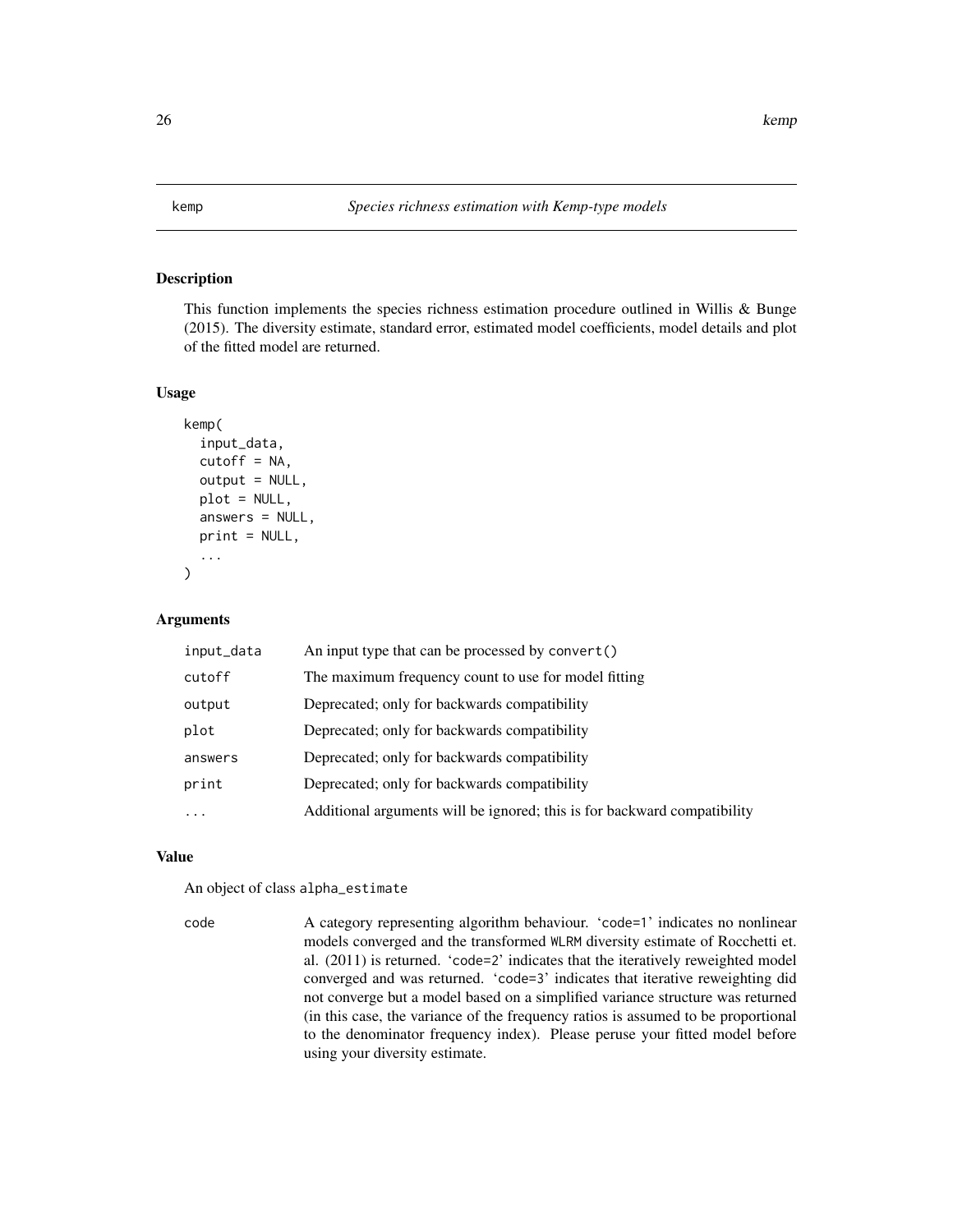<span id="page-26-0"></span>

| name  | The "name" of the selected model. The first integer represents the numerator<br>polynomial degree and the second integer represents the denominator polyno-<br>mial degree of the model for the frequency ratios. See Willis $\&$ Bunge (2015)<br>for details. |
|-------|----------------------------------------------------------------------------------------------------------------------------------------------------------------------------------------------------------------------------------------------------------------|
| para  | Estimated model parameters and standard errors.                                                                                                                                                                                                                |
| est   | The estimate of total (observed plus unobserved) diversity.                                                                                                                                                                                                    |
| seest | The standard error in the diversity estimate.                                                                                                                                                                                                                  |
| full  | The chosen nonlinear model for frequency ratios.                                                                                                                                                                                                               |
| ci    | An asymmetric 95% confidence interval for diversity.                                                                                                                                                                                                           |

#### Author(s)

Amy Willis

#### References

Willis, A. and Bunge, J. (2015). Estimating diversity via frequency ratios. *Biometrics*, 71(4), 1042– 1049.

Rocchetti, I., Bunge, J. and Bohning, D. (2011). Population size estimation based upon ratios of recapture probabilities. *Annals of Applied Statistics*, 5.

# See Also

[breakaway](#page-12-1); [breakaway\\_nof1](#page-14-1); [apples](#page-4-1)

#### Examples

kemp(apples) kemp(apples, plot = FALSE, output = FALSE, answers = TRUE)

make\_design\_matrix *Make design matrix*

#### Description

Make design matrix

#### Usage

make\_design\_matrix(phyloseq\_object, variables)

# Arguments

phyloseq\_object

A phyloseq object

variables variable names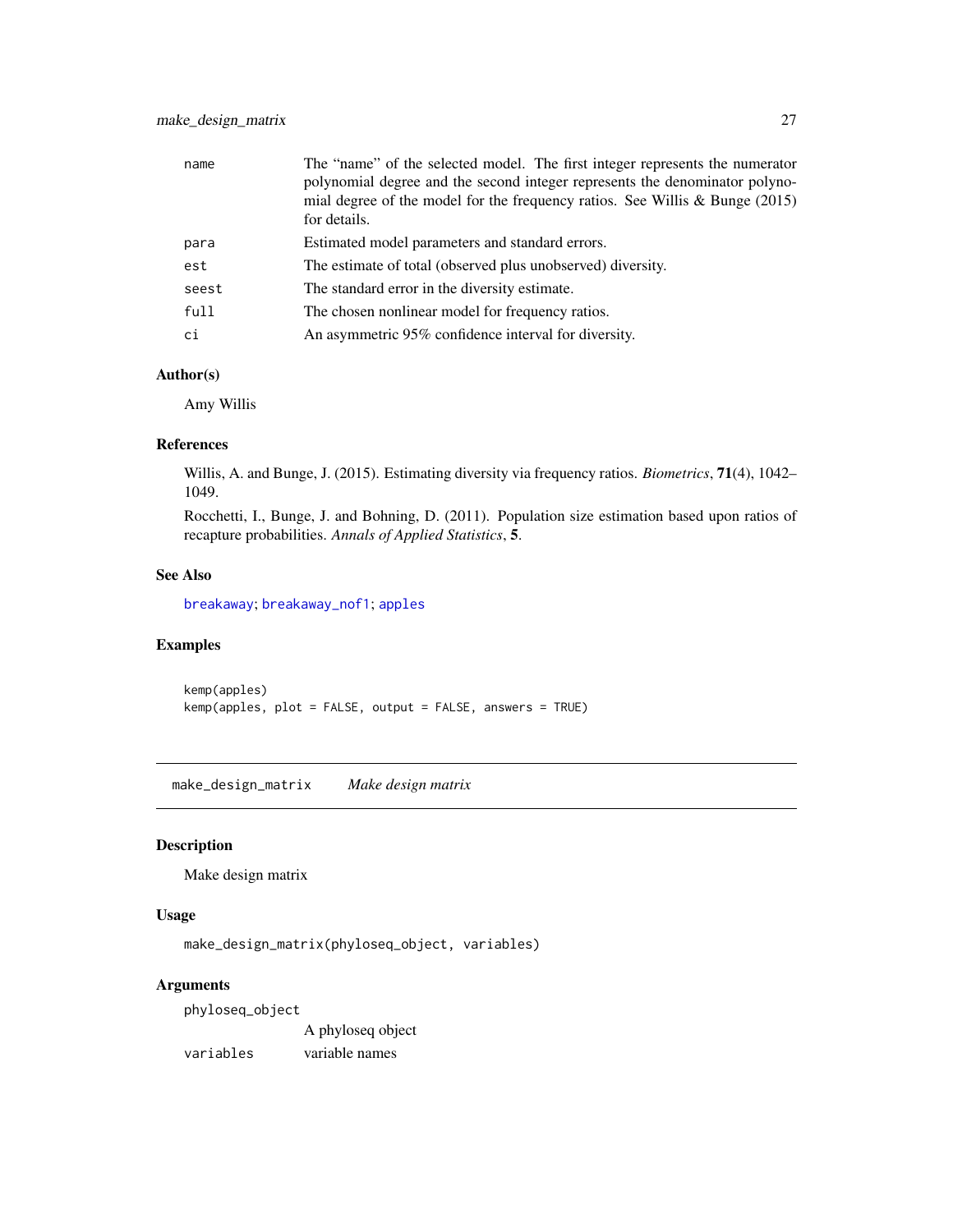<span id="page-27-0"></span>A design matrix

```
make_frequency_count_table
```
*Draw frequency count subtables from an OTU table*

# Description

Draw frequency count subtables from an OTU table

#### Usage

```
make_frequency_count_table(labels)
```
# Arguments

labels A vector of counts of the taxa; i.e. a vector giving the number of times each taxon was observed.

#### Value

A frequency count subtable

```
objective_bayes_geometric
```
*Estimate species richness with an objective Bayes method using a geometric model*

# Description

Estimate species richness with an objective Bayes method using a geometric model

# Usage

```
objective_bayes_geometric(
 data,
 output = TRUE,plot = TRUE,
  answers = FALSE,tau = 10,
 burn.in = 100.
  iterations = 2500,
 Metropolis.stdev.N = 75,
 Metropolis.start.theta = 1,
 Metropolis.stdev.theta = 0.3
)
```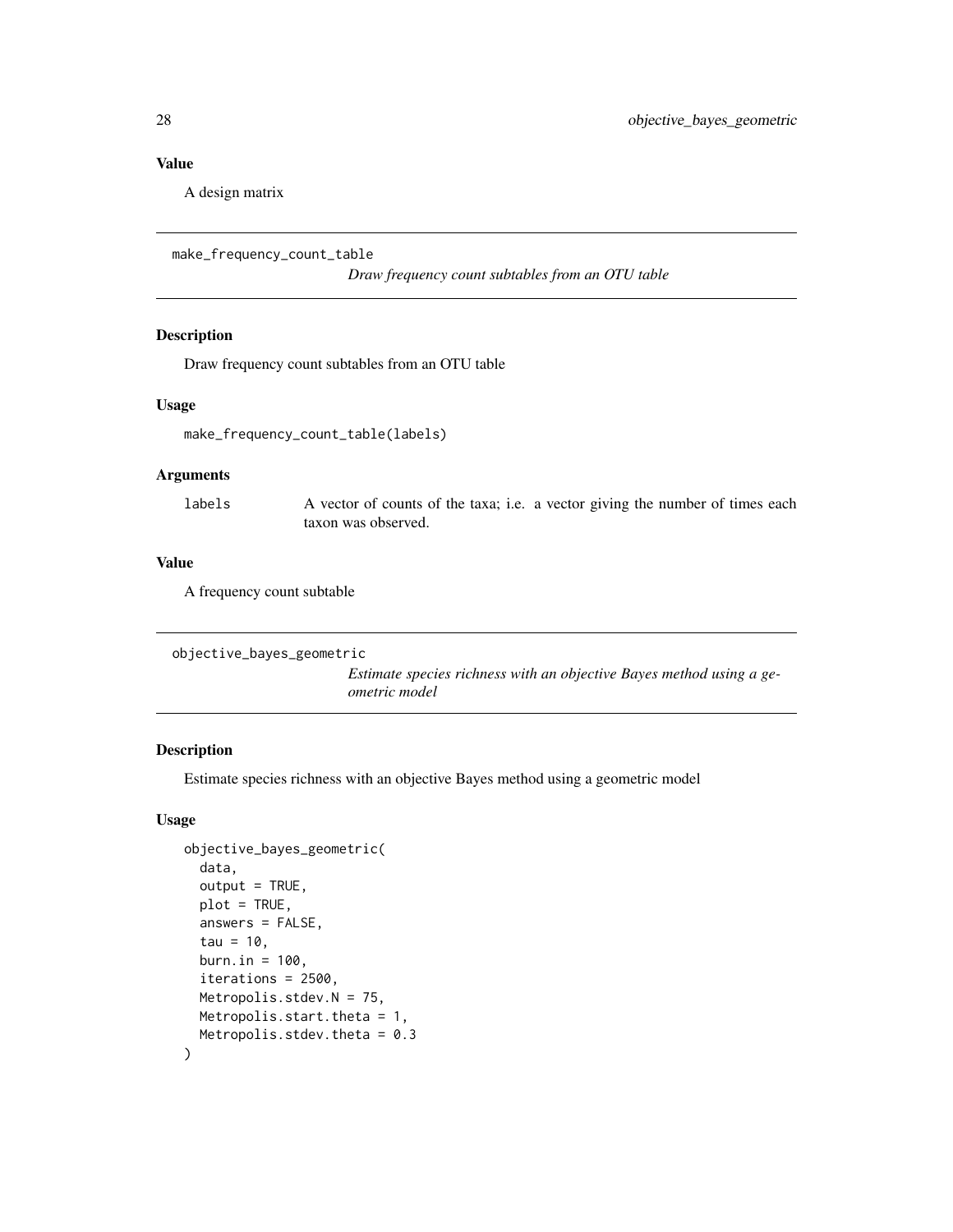#### <span id="page-28-0"></span>Arguments

| data                                                                                          | A frequency count table                                                                                          |  |
|-----------------------------------------------------------------------------------------------|------------------------------------------------------------------------------------------------------------------|--|
| output                                                                                        | Print summary of fitted model. Default is TRUE.                                                                  |  |
| plot                                                                                          | Plot estimates? Default is TRUE.                                                                                 |  |
| answers                                                                                       | Return dataframe containing model summaries? Default is FALSE.                                                   |  |
| tau                                                                                           | Truncation cutoff for model fitting. (Counts above this cutoff are not used in<br>model fitting.) Default is 10. |  |
| burn.in                                                                                       | Number of MCMC burn-in iterations. Default is 100.                                                               |  |
| Number of MCMC iterations after burn-in. Default is 2500.<br>iterations<br>Metropolis.stdev.N |                                                                                                                  |  |
|                                                                                               | Standard deviation of proposal distribution parameter N within MCMC. Default<br>is $75.$                         |  |
| Metropolis.start.theta                                                                        |                                                                                                                  |  |
|                                                                                               | Starting value of parameter theta. Default is 1                                                                  |  |
| Metropolis.stdev.theta                                                                        |                                                                                                                  |  |
|                                                                                               | Standard deviation of proposal distribution parameter theta within MCMC. De-<br>fault is 0.3.                    |  |

# Value

If answers set to TRUE, a list containing posterior median and 95% posterior credible intervals for richness, fitted values, and MCMC diagnostics. If answers set to FALSE (default), no value is returned.

objective\_bayes\_mixedgeo

*Objective Bayes species richness estimate with the mixed-geometric model*

# Description

Objective Bayes species richness estimate with the mixed-geometric model

# Usage

```
objective_bayes_mixedgeo(
  data,
  output = TRUE,plot = TRUE,
  answers = FALSE,
  tau = 10,
 burn.in = 100,
  iterations = 2500,
  Metropolis.stdev.N = 100,
 Metropolis.start.T1 = 1,
```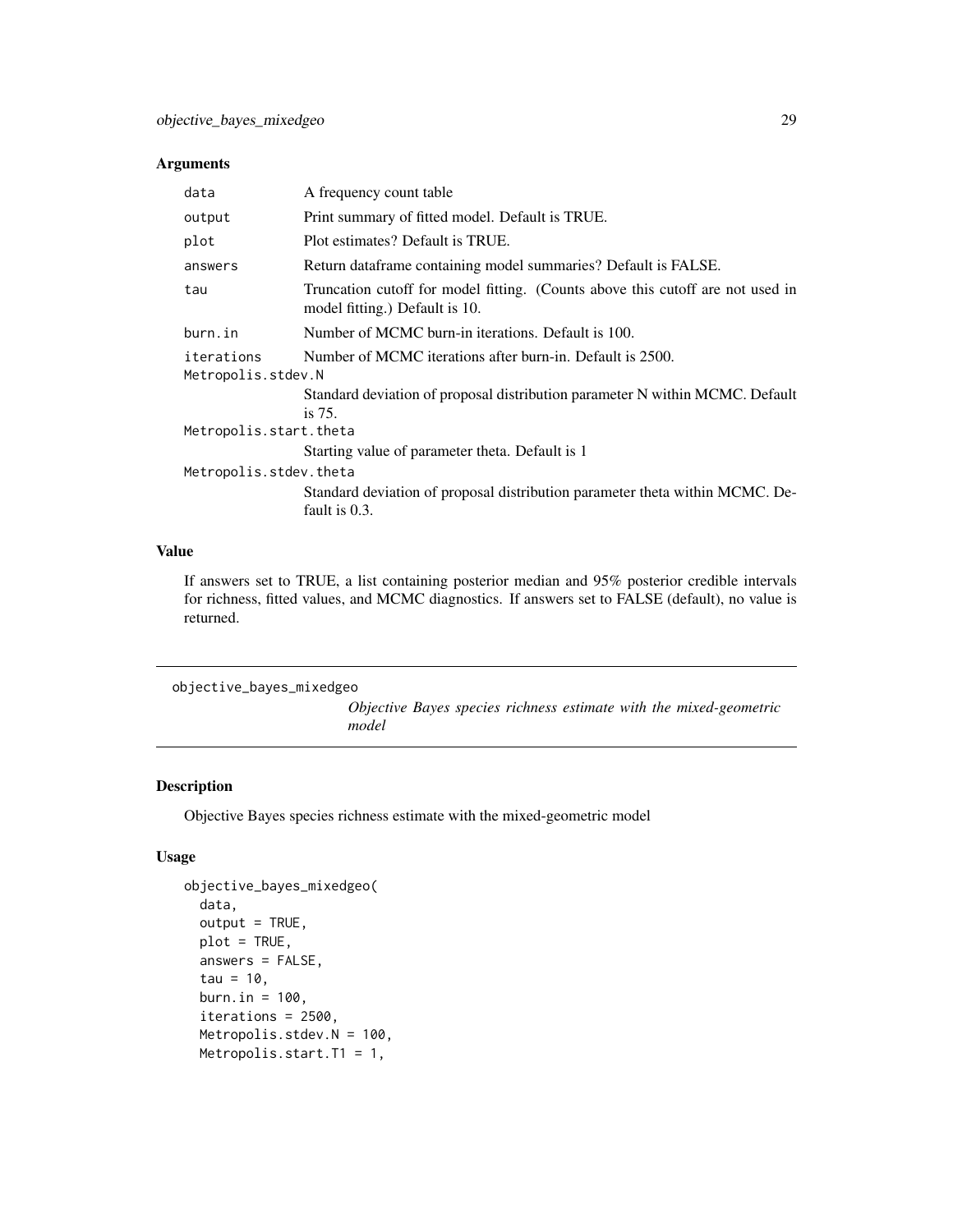```
Metropolis.stdev.T1 = 2,
 Metropolis.start.T2 = 3,
 Metropolis.stdev.T2 = 2
\mathcal{L}
```
# Arguments

| data                | A frequency count table                                                                                          |  |
|---------------------|------------------------------------------------------------------------------------------------------------------|--|
| output              | Print summary of fitted model. Default is TRUE.                                                                  |  |
| plot                | Plot estimates? Default is TRUE.                                                                                 |  |
| answers             | Return dataframe containing model summaries? Default is FALSE.                                                   |  |
| tau                 | Truncation cutoff for model fitting. (Counts above this cutoff are not used in<br>model fitting.) Default is 10. |  |
| burn.in             | Number of MCMC burn-in iterations. Default is 1000.                                                              |  |
| iterations          | Number of MCMC iterations after burn-in. Default is 5000.                                                        |  |
| Metropolis.stdev.N  |                                                                                                                  |  |
|                     | Standard deviation of proposal distribution parameter N within MCMC. Default<br>is $100$ .                       |  |
| Metropolis.start.T1 |                                                                                                                  |  |
|                     | Starting value of parameter T1. Default is 1.                                                                    |  |
| Metropolis.stdev.T1 |                                                                                                                  |  |
|                     | Standard deviation of proposal distribution parameter T1 within MCMC. De-<br>fault is 2.                         |  |
| Metropolis.start.T2 |                                                                                                                  |  |
|                     | Starting value of parameter T2. Default is 3.                                                                    |  |
| Metropolis.stdev.T2 |                                                                                                                  |  |
|                     | Standard deviation of proposal distribution parameter T2 within MCMC. De-<br>fault is 2.                         |  |

# Value

If answers set to TRUE, a list containing posterior median and 95% posterior credible intervals for richness, fitted values, and MCMC diagnostics. If answers set to FALSE (default), no value is returned.

objective\_bayes\_negbin *Objective Bayes species richness estimate with the Negative Binomial model*

# Description

Objective Bayes species richness estimate with the Negative Binomial model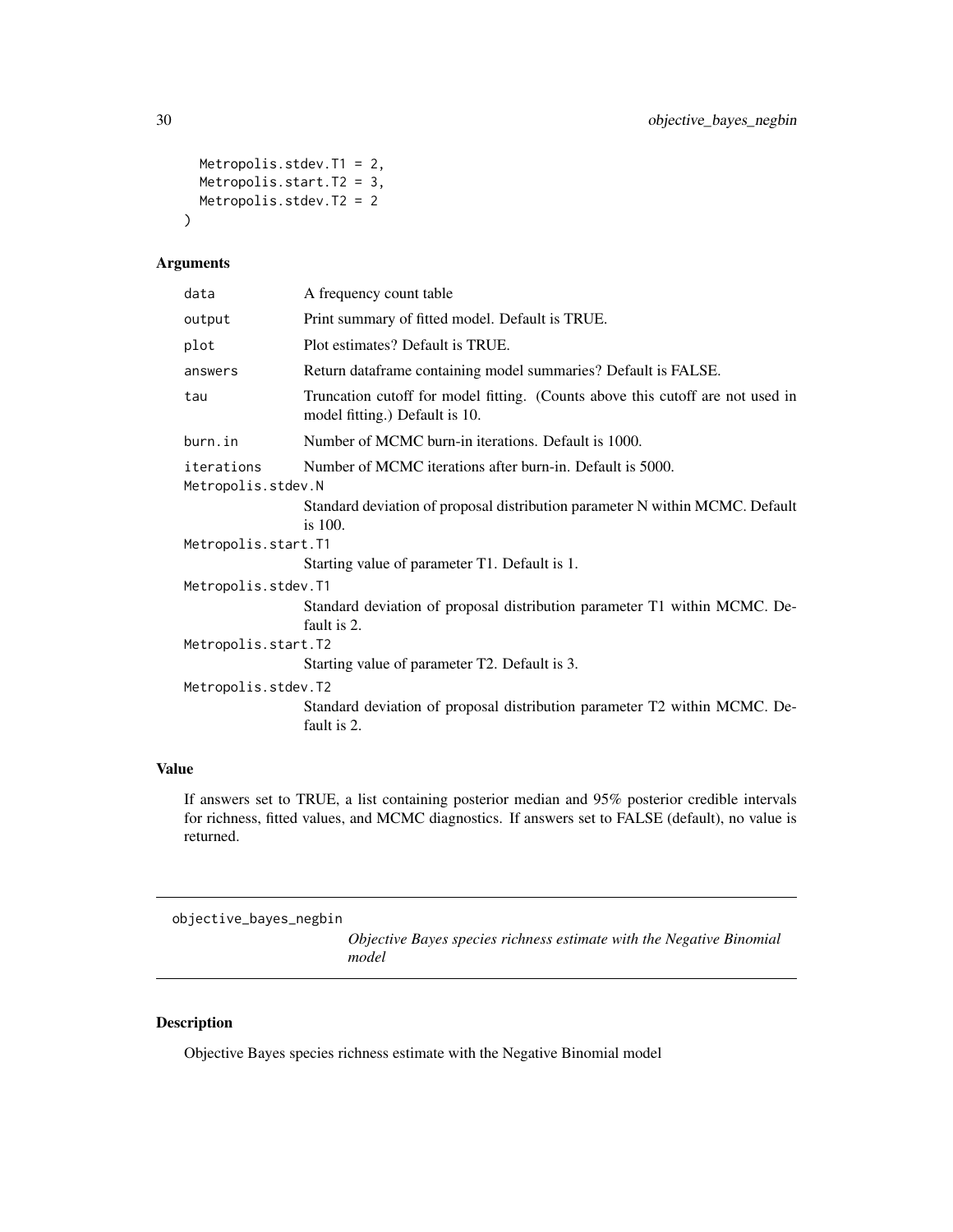objective\_bayes\_negbin 31

# Usage

```
objective_bayes_negbin(
  data,
  output = TRUE,plot = TRUE,
  answers = FALSE,
  tau = 10,
  burn.in = 1000,
  iterations = 5000,
 Metropolis.stdev.N = 100,
 Metropolis.start.T1 = -0.8,
 Metropolis.stdev.T1 = 0.01,
 Metropolis.start.T2 = 0.8,
 Metropolis.stdev.T2 = 0.01
)
```
# Arguments

| data                | A frequency count table                                                                                          |  |
|---------------------|------------------------------------------------------------------------------------------------------------------|--|
| output              | Print summary of fitted model. Default is TRUE.                                                                  |  |
| plot                | Plot estimates? Default is TRUE.                                                                                 |  |
| answers             | Return dataframe containing model summaries? Default is FALSE.                                                   |  |
| tau                 | Truncation cutoff for model fitting. (Counts above this cutoff are not used in<br>model fitting.) Default is 10. |  |
| burn.in             | Number of MCMC burn-in iterations. Default is 1000.                                                              |  |
| iterations          | Number of MCMC iterations after burn-in. Default is 5000.                                                        |  |
| Metropolis.stdev.N  |                                                                                                                  |  |
|                     | Standard deviation of proposal distribution parameter N within MCMC. Default<br>is $100$ .                       |  |
| Metropolis.start.T1 |                                                                                                                  |  |
|                     | Starting value of parameter T1. Default is -0.8.                                                                 |  |
| Metropolis.stdev.T1 |                                                                                                                  |  |
|                     | Standard deviation of proposal distribution parameter T1 within MCMC. De-<br>fault is 0.01.                      |  |
| Metropolis.start.T2 |                                                                                                                  |  |
|                     | Starting value of parameter T2. Default is 0.8.                                                                  |  |
| Metropolis.stdev.T2 |                                                                                                                  |  |
|                     | Standard deviation of proposal distribution parameter T2 within MCMC. De-<br>fault is 0.01.                      |  |

#### Value

If answers set to TRUE, a list containing posterior median and 95% posterior credible intervals for richness, fitted values, and MCMC diagnostics. If answers set to FALSE (default), no value is returned.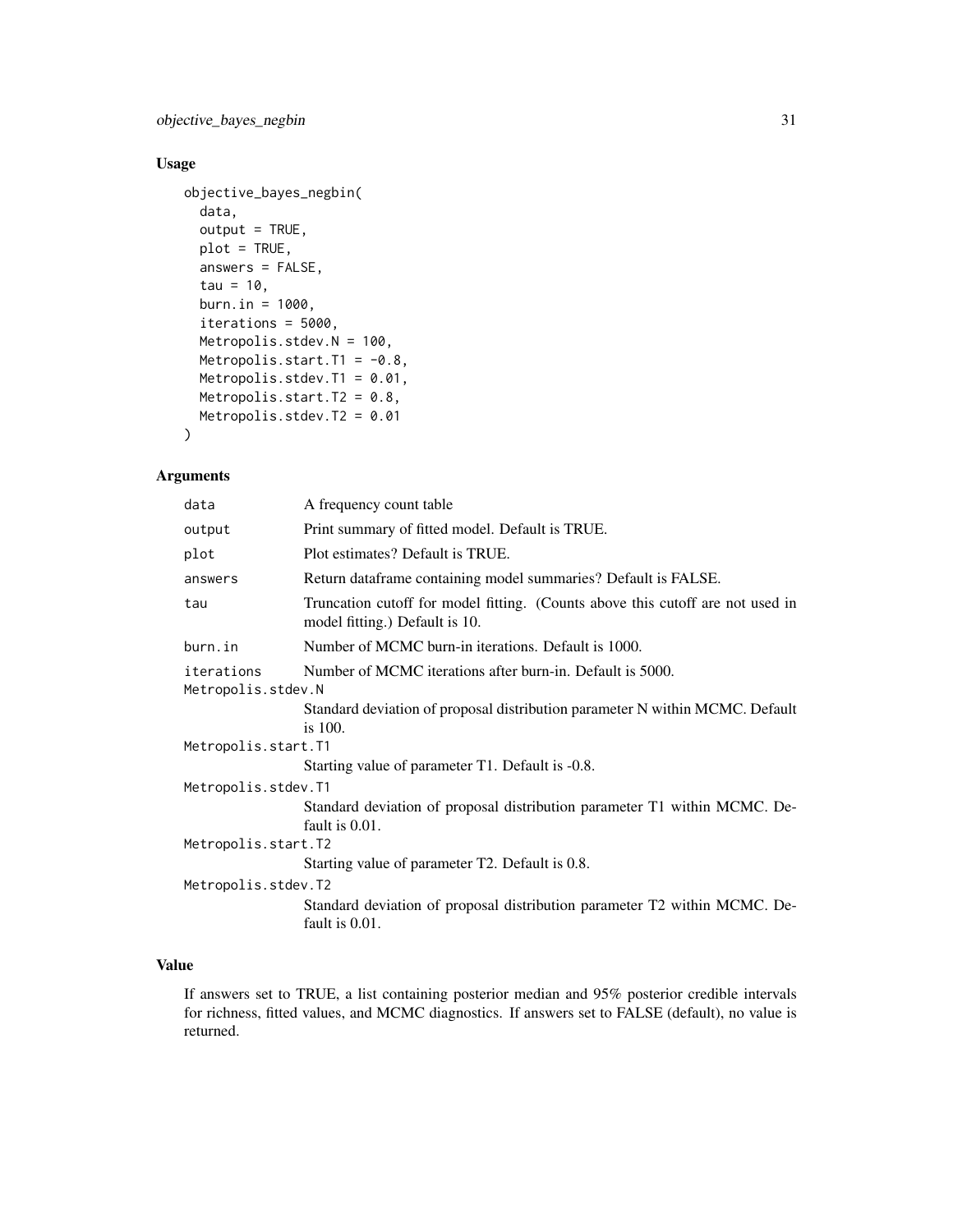```
objective_bayes_poisson
```
*Objective Bayes species richness estimate with the Poisson model*

# Description

Objective Bayes species richness estimate with the Poisson model

# Usage

```
objective_bayes_poisson(
  data,
  output = TRUE,plot = TRUE,
  answers = FALSE,
  tau = 10,
 burn.in = 100,
  iterations = 2500,
 Metropolis.stdev.N = 75,
 Metropolis.start.lambda = 1,
 Metropolis.stdev.lambda = 0.3
\mathcal{L}
```
# Arguments

| A frequency count table                                                                                          |  |  |
|------------------------------------------------------------------------------------------------------------------|--|--|
| Print summary of fitted model. Default is TRUE.                                                                  |  |  |
| Plot estimates? Default is TRUE.                                                                                 |  |  |
| Return dataframe containing model summaries? Default is FALSE.                                                   |  |  |
| Truncation cutoff for model fitting. (Counts above this cutoff are not used in<br>model fitting.) Default is 10. |  |  |
| Number of MCMC burn-in iterations. Default is 100.                                                               |  |  |
| Number of MCMC iterations after burn-in. Default is 2500.<br>Metropolis.stdev.N                                  |  |  |
| Standard deviation of proposal distribution parameter N within MCMC. Default<br>is 75.                           |  |  |
| Metropolis.start.lambda                                                                                          |  |  |
| Starting value of parameter lambda. Default is 1                                                                 |  |  |
| Metropolis.stdev.lambda                                                                                          |  |  |
| Standard deviation of proposal distribution parameter T1 within MCMC. De-<br>fault is 0.3.                       |  |  |
|                                                                                                                  |  |  |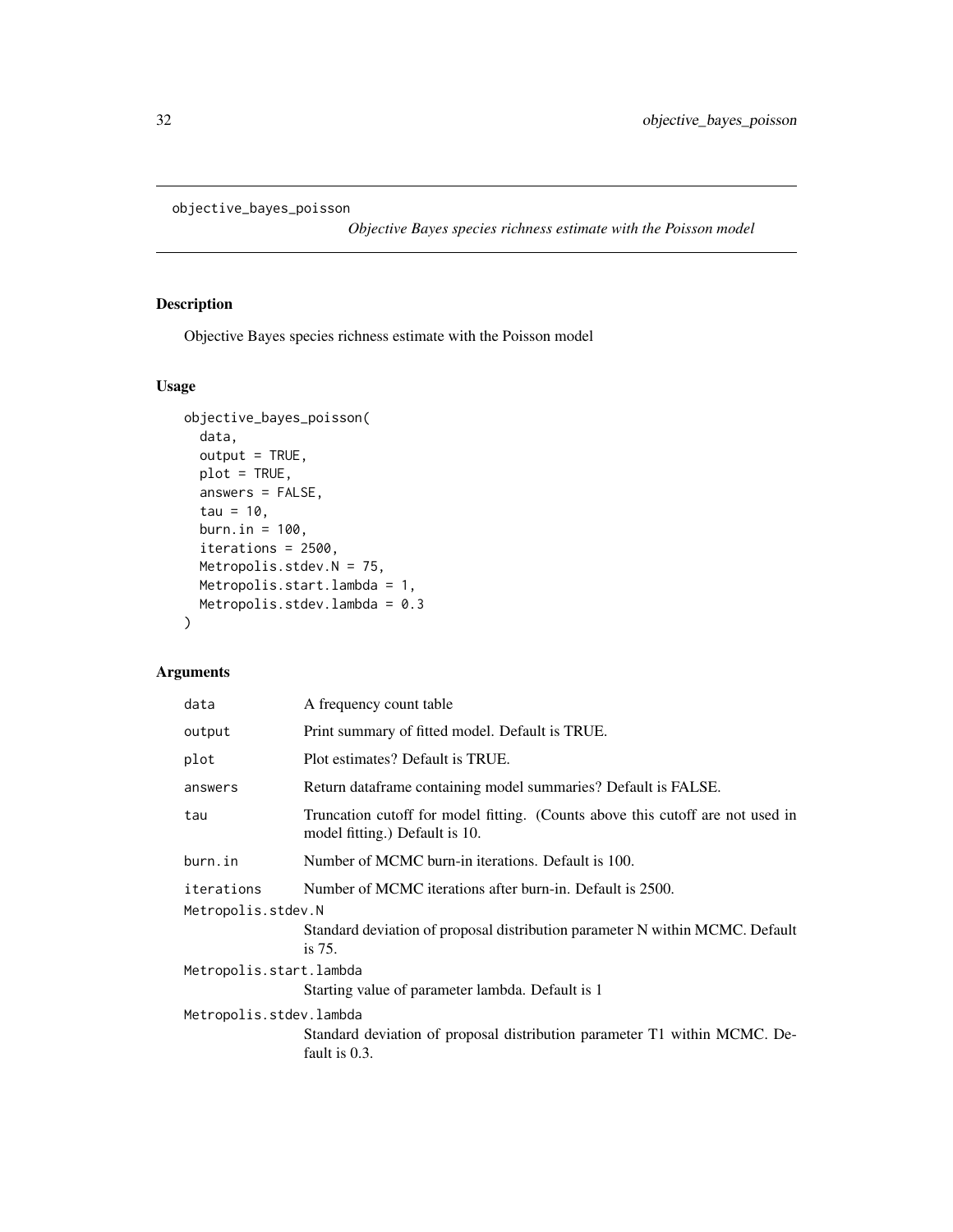# <span id="page-32-0"></span>physeq\_wrap 33

# Value

If answers set to TRUE, a dataframe containing posterior median and 95% posterior credible intervals for richness, fitted values, and MCMC diagnostics. If answers set to FALSE (default), no value is returned.

physeq\_wrap *Wrapper for* phyloseq *objects*

#### Description

Wrapper for phyloseq objects

# Usage

physeq\_wrap(fn, physeq, ...)

# Arguments

| fn       | alpha diversity estimator function with breakaway to be applied to physeq |
|----------|---------------------------------------------------------------------------|
| physeq   | A phyloseq object, or an object of class otu_table                        |
| $\cdots$ | Additional arguments for fn                                               |

# Value

Object of class alpha\_estimates

plot.alpha\_estimates *Plot function for alpha\_estimates class*

# Description

Plot function for alpha\_estimates class

# Usage

```
## S3 method for class 'alpha_estimates'
plot(
  x,
  physeq = NULL,
  measure = NULL,
  color = NULL,
  shape = NULL,
  title = NULL,
  trim_plot = FALSE,
  ...
\mathcal{L}
```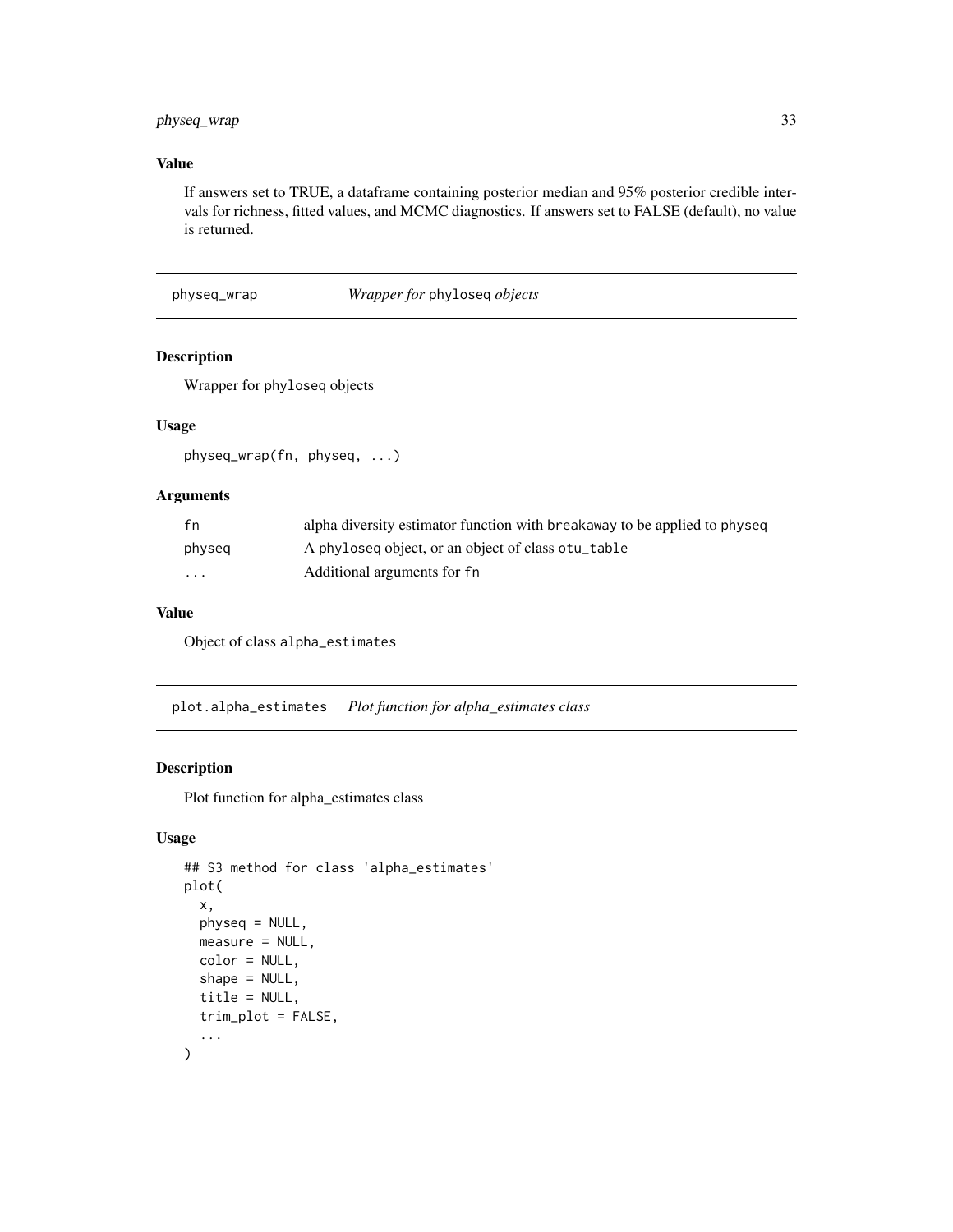# <span id="page-33-0"></span>Arguments

| X         | Object of class alpha_estimates.                                                                                                                                                                                             |
|-----------|------------------------------------------------------------------------------------------------------------------------------------------------------------------------------------------------------------------------------|
| physeq    | (Optional). Default NULL. Required object of class phyloseq if including a<br>sample_data variable for color or shape.                                                                                                       |
| measure   | (Optional). If there are multiple richness measures included in x, this can be<br>set to the the desired measure to be plotted. Defaults to the measure of the first<br>alpha diversity estimate.                            |
| color     | (Optional). Default NULL. The sample variable to map to different colors. Can<br>be a single character string of the variable name in sample_data or a custom<br>supplied vector with length equal to the number of samples. |
| shape     | (Optional). Default NULL. The sample variable to map to different shapes. Can<br>be a single character string of the variable name in sample_data or a custom<br>supplied vector with length equal to the number of samples. |
| title     | (Optional). Default NULL. Character string. The main title for the graphic.                                                                                                                                                  |
| trim_plot | (Optional). Default FALSE. Boolean indicator for whether you want the plot to<br>include the full confidence intervals.                                                                                                      |
| .         | See details                                                                                                                                                                                                                  |

# Details

... does not currently have any implemented options. Optional arguments currently include "trim\_plot", a Optional

#### Value

A ggplot object with samples on the x-axis and estimated alpha diversities on the y-axis

# Examples

```
## Not run:
library(phyloseq)
data(GlobalPatterns)
alphas <- breakaway(GlobalPatterns)
plot(alphas)
```
## End(Not run)

poisson\_model *PoissonModel*

# Description

A model to estimate the number of missing taxa under a Poisson Model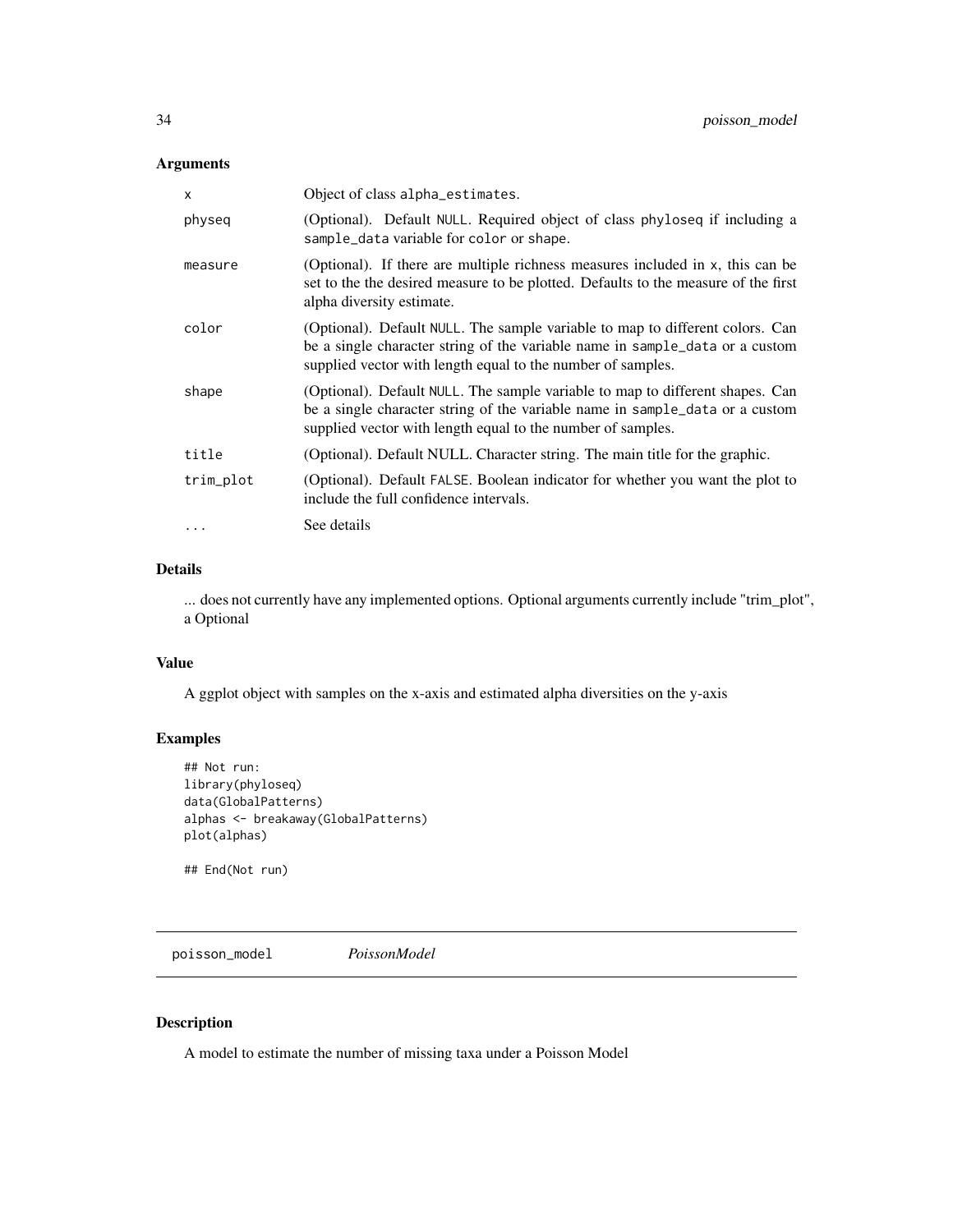# <span id="page-34-0"></span>poisson\_model\_nof1 35

# Usage

poisson\_model(input\_data, cutoff = 10)

# Arguments

| input_data | A frequency count table                                         |
|------------|-----------------------------------------------------------------|
| cutoff     | The largest frequency to use for predicting f0. Defaults to 10. |

#### Value

An object of class alpha\_estimate containing a summary of the fitted model

poisson\_model\_nof1 *PoissonModelNof1*

#### Description

A model to estimate the number of missing taxa under a zero- and one-truncated Poisson Model

#### Usage

```
poisson_model_nof1(input_data, cutoff = 10)
```
# Arguments

| input_data | A frequency count table                                                |
|------------|------------------------------------------------------------------------|
| cutoff     | The largest frequency to use for predicting f0 and f1. Defaults to 10. |

#### Value

An object of class alpha\_estimate containing a summary of the fitted model

proportions\_instead *OTU table to relative abundances*

# Description

OTU table to relative abundances

# Usage

proportions\_instead(the\_table)

#### Arguments

the\_table An OTU table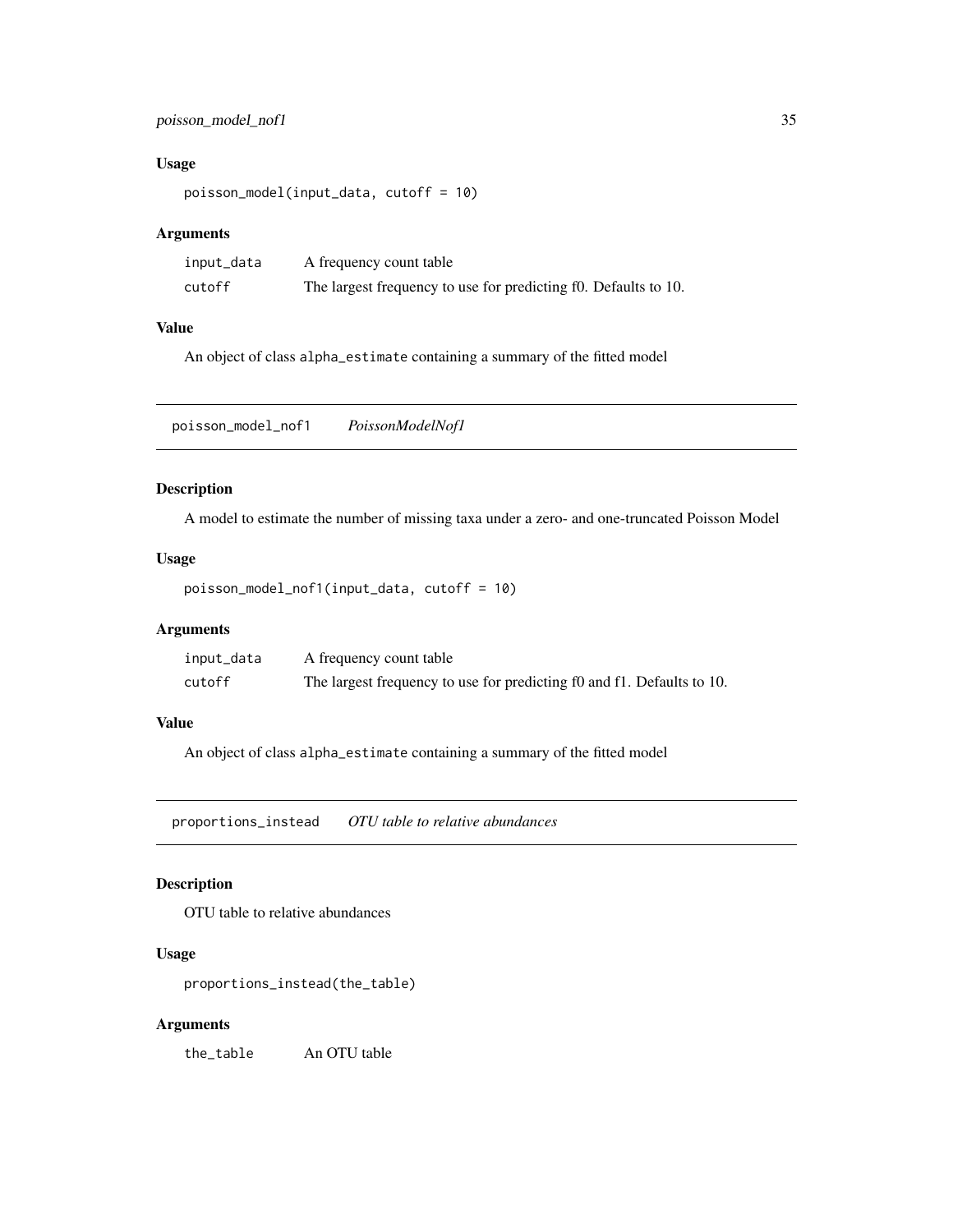A table of relative abundances

rnbinomtable *Negative binomially distributed frequency count tables.*

#### Description

Simulate a frequency count table based on a negative binomial model. Zero-truncated, obviously.

#### Usage

rnbinomtable(C, size, probability)

#### Arguments

| C           | species richness                                             |
|-------------|--------------------------------------------------------------|
| size        | size parameter for the negative binomial distribution        |
| probability | probability parameter for the negative binomial distribution |

#### Value

A frequency count table

# Author(s)

Amy Willis

| rztnbinomtable |                      | beta version: Zero-truncated negative binomially distributed fre- |  |  |
|----------------|----------------------|-------------------------------------------------------------------|--|--|
|                | quency count tables. |                                                                   |  |  |

# Description

Simulate a frequency count table based on a negative binomial model. Zero-truncated, obviously.

# Usage

```
rztnbinomtable(C, size, probability)
```
# Arguments

|             | species richness                                             |
|-------------|--------------------------------------------------------------|
| size        | size parameter for the negative binomial distribution        |
| probability | probability parameter for the negative binomial distribution |

<span id="page-35-0"></span>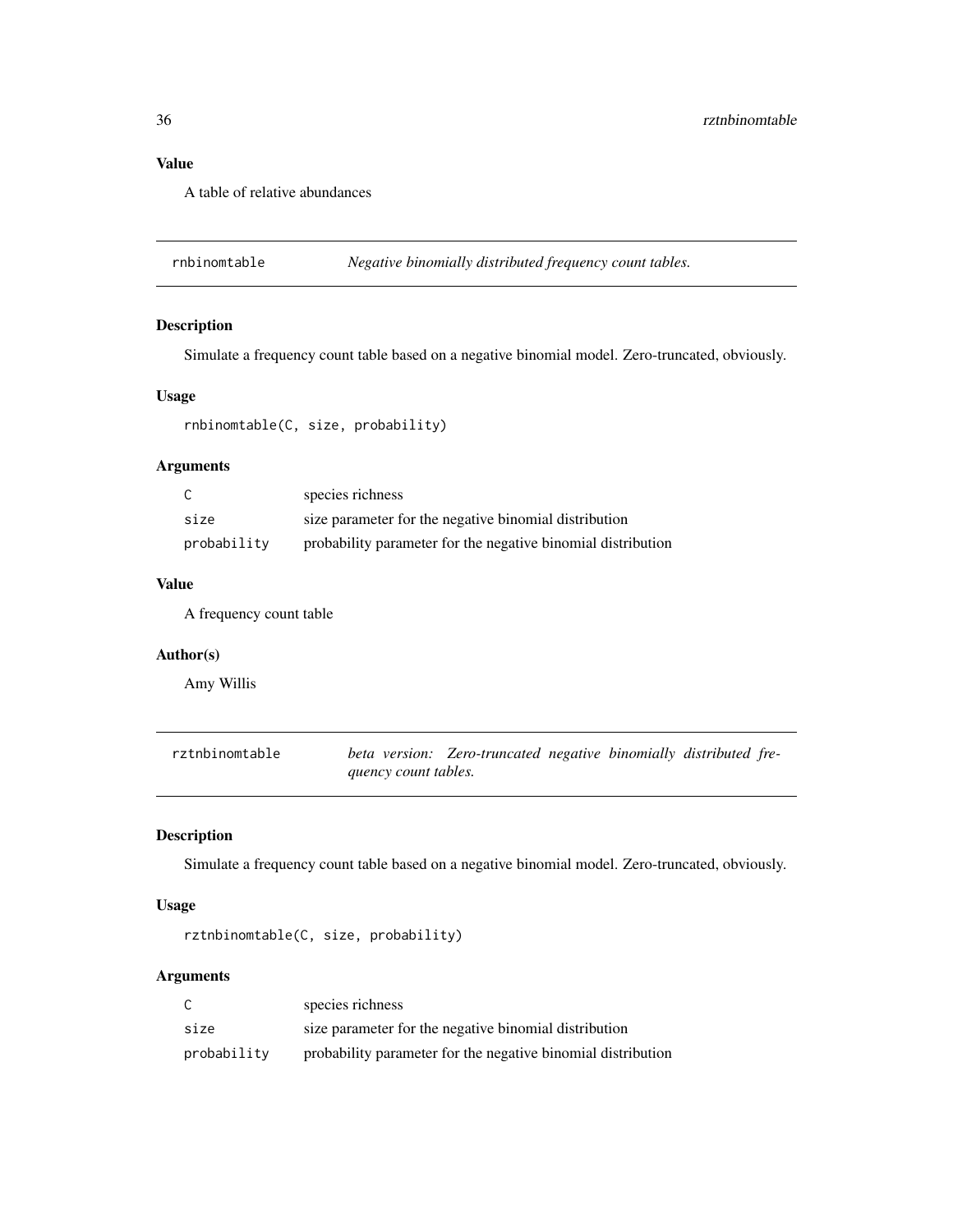<span id="page-36-0"></span>A simulated frequency count table

#### Author(s)

Amy Willis

sample\_inverse\_simpson

*Plug-in Inverse Simpson diversity*

# Description

This function implements the plug-in Inverse Simpson diversity

# Usage

sample\_inverse\_simpson(input\_data)

# Arguments

input\_data An input type that can be processed by convert() or a phyloseq object

#### Value

An object of class alpha\_estimate, or alpha\_estimates for phyloseq objects

# Examples

sample\_inverse\_simpson(apples)

sample\_richness *Sample richness estimator*

# Description

This function implements the sample richness estimate, which is the number of non-zero taxa per sample.

#### Usage

```
sample_richness(input_data)
```
#### Arguments

input\_data An input type that can be processed by convert() or a phyloseq object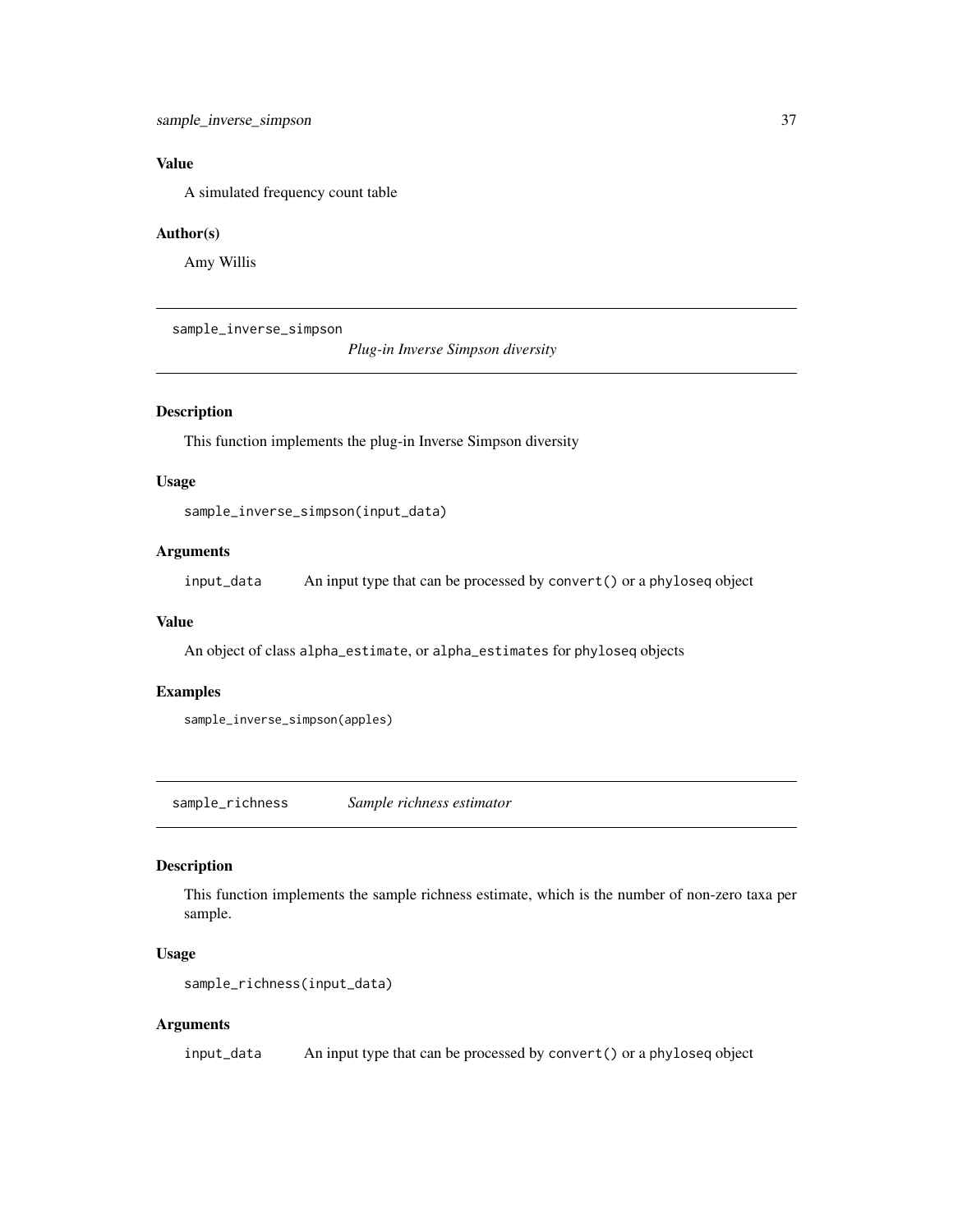<span id="page-37-0"></span>An object of class alpha\_estimate, or alpha\_estimates for phyloseq objects

# Examples

```
sample_richness(apples)
```
sample\_shannon *Plug-in Shannon diversity*

# Description

This function implements the plug-in Shannon diversity

# Usage

```
sample_shannon(input_data)
```
# Arguments

input\_data An input type that can be processed by convert() or a phyloseq object

#### Value

An object of class alpha\_estimate, or alpha\_estimates for phyloseq objects

# Examples

sample\_shannon(apples)

sample\_shannon\_e *Plug-in Shannon's E ("Equitability")*

# Description

This function implements the plug-in Shannon's E

# Usage

sample\_shannon\_e(input\_data)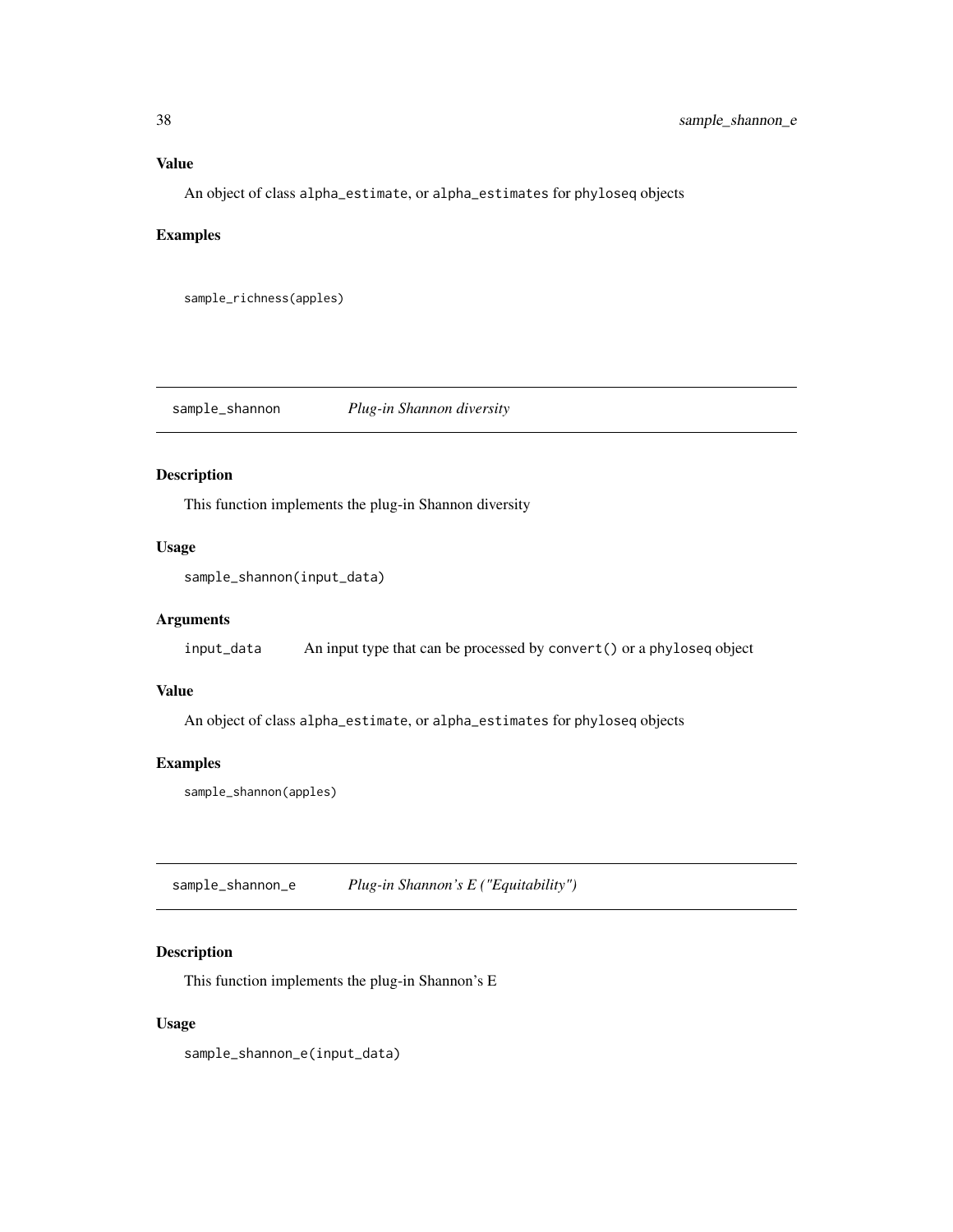# <span id="page-38-0"></span>sample\_simpson 39

# Arguments

input\_data An input type that can be processed by convert() or a phyloseq object

#### Value

An object of class alpha\_estimate, or alpha\_estimates for phyloseq objects

# Examples

```
sample_shannon_e(apples)
```
# sample\_simpson *Plug-in Simpson diversity*

# Description

This function implements the plug-in Simpson diversity

#### Usage

```
sample_simpson(input_data)
```
# Arguments

input\_data An input type that can be processed by convert() or a phyloseq object

# Value

An object of class alpha\_estimate, or alpha\_estimates for phyloseq objects

# Examples

sample\_simpson(apples)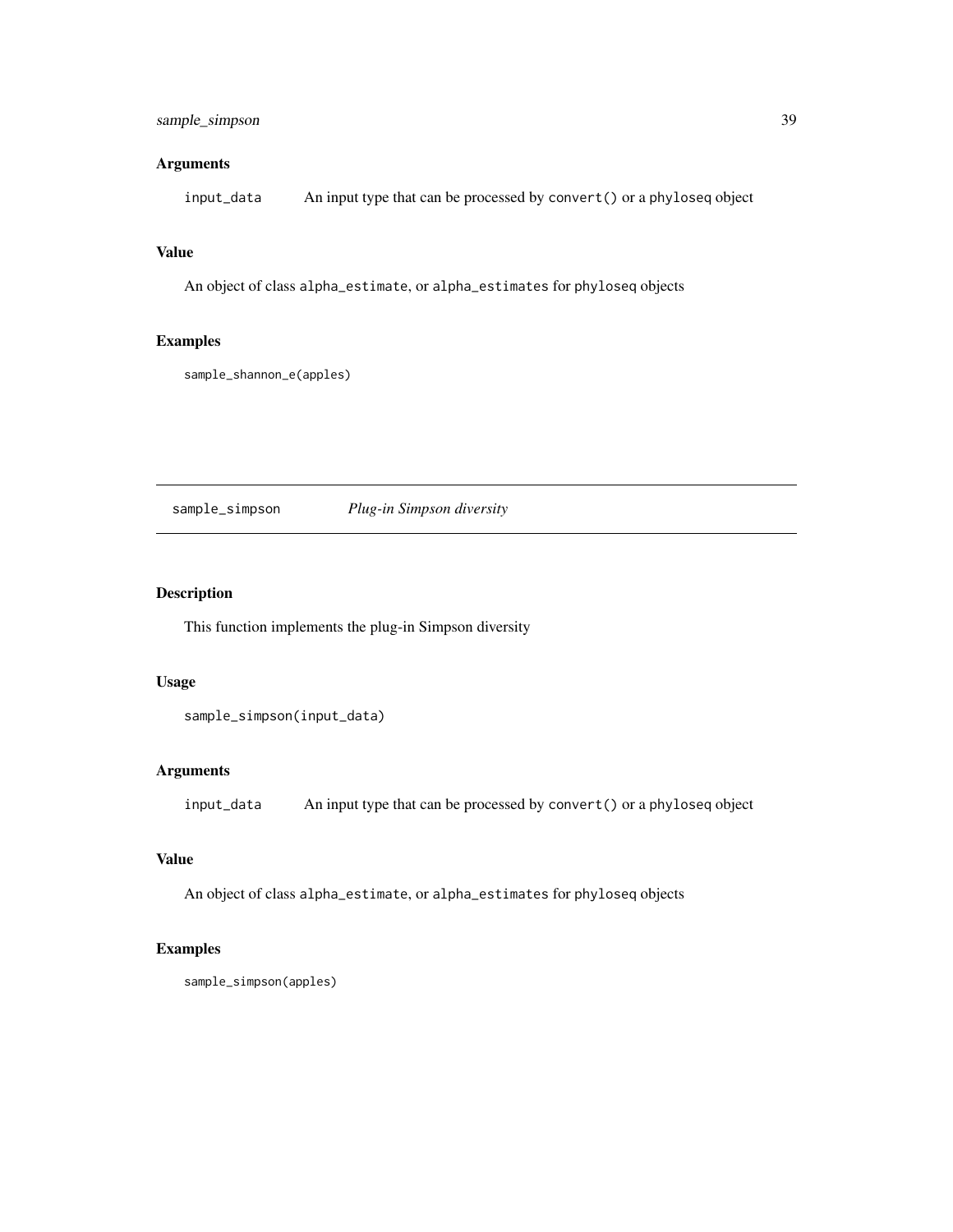<span id="page-39-0"></span>sample\_size\_estimate *Estimate the sample size needed to do an unpaired one-way test using betta*

# Description

Estimate the sample size needed to do an unpaired one-way test using betta

# Usage

```
sample_size_estimate(
  control_group_est,
  se_est,
  diff = 5,
  alpha = 0.05,
  prop = 0.8,
  samples = 20,
  precision = 5
\mathcal{L}
```
# Arguments

control\_group\_est

|           | An estimate of the alpha diversity parameter for the control group                                        |
|-----------|-----------------------------------------------------------------------------------------------------------|
| se_est    | An estimate of the (common) standard deviation                                                            |
| diff      | An estimate of the difference between the control and non-control groups                                  |
| alpha     | Minimum significance level desired                                                                        |
| prop      | Desired power                                                                                             |
| samples   | Number of bootstrap resamples used to estimate the sample size. Increase for a<br>more accurate estimate. |
| precision | How much to increment the sample size as we try to increase the power                                     |

#### Value

An estimate of the necessary sample size and some details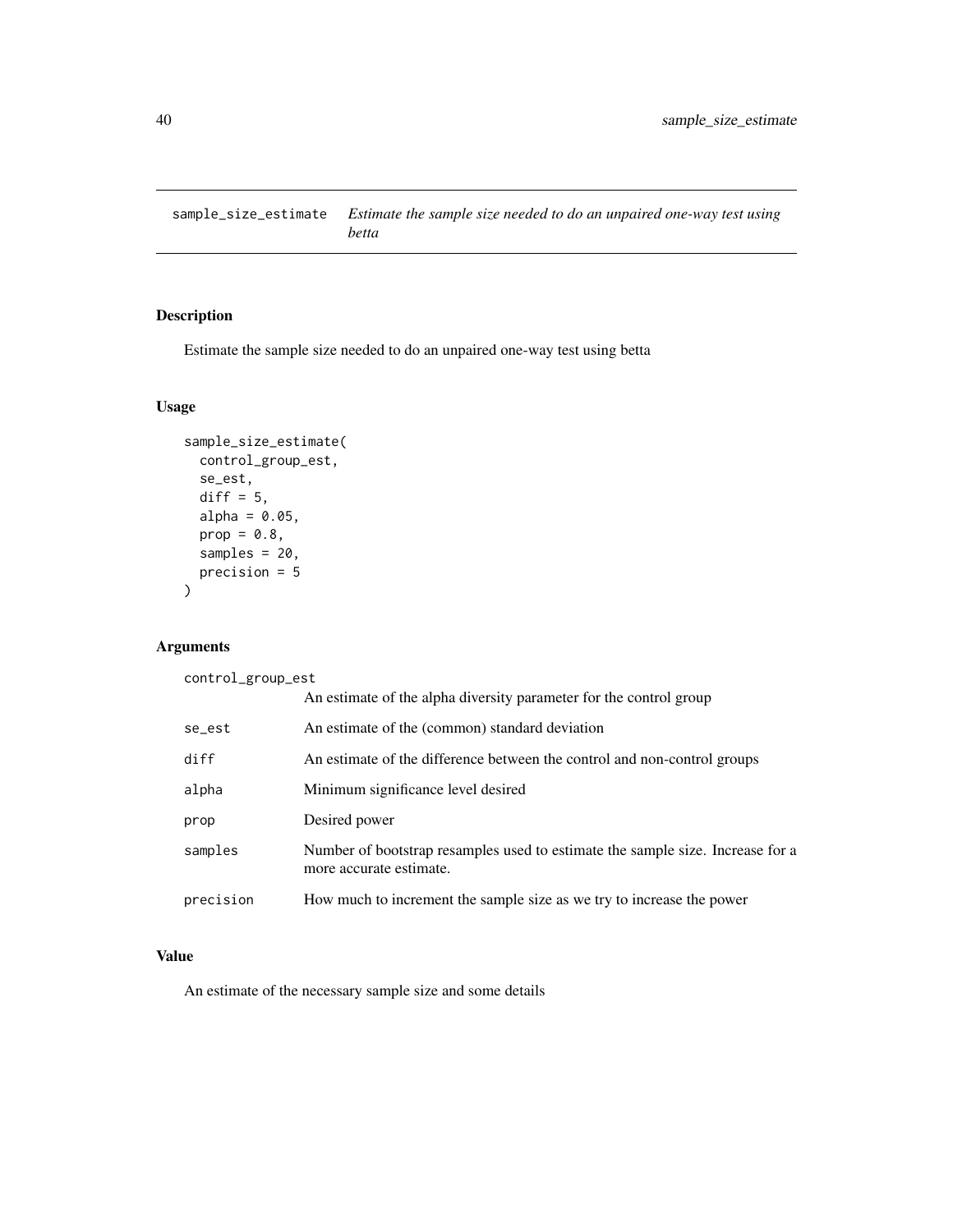<span id="page-40-0"></span>sample\_size\_figure *Plot the power obtained with sample size*

# Description

Plot the power obtained with sample size

# Usage

```
sample_size_figure(control_group_est, se_est, diff = 5, samples = 20)
```
# Arguments

| control_group_est |                                                                                                           |
|-------------------|-----------------------------------------------------------------------------------------------------------|
|                   | An estimate of the alpha diversity parameter for the control group                                        |
| se_est            | An estimate of the (common) standard deviation                                                            |
| diff              | An estimate of the difference between the control and non-control groups                                  |
| samples           | Number of bootstrap resamples used to estimate the sample size. Increase for a<br>more accurate estimate. |

#### Value

A plot of the power with the sample size

simulate\_betta *Simulate from a fitted betta model*

# Description

Simulate from a fitted betta model

# Usage

simulate\_betta(fitted\_betta, nsim)

# Arguments

| fitted betta | A fitted betta object       |
|--------------|-----------------------------|
| nsim         | Number of times to simulate |

# Value

A list of length nsim, each element of which is a vector of simulated Y-values under the fitted betta model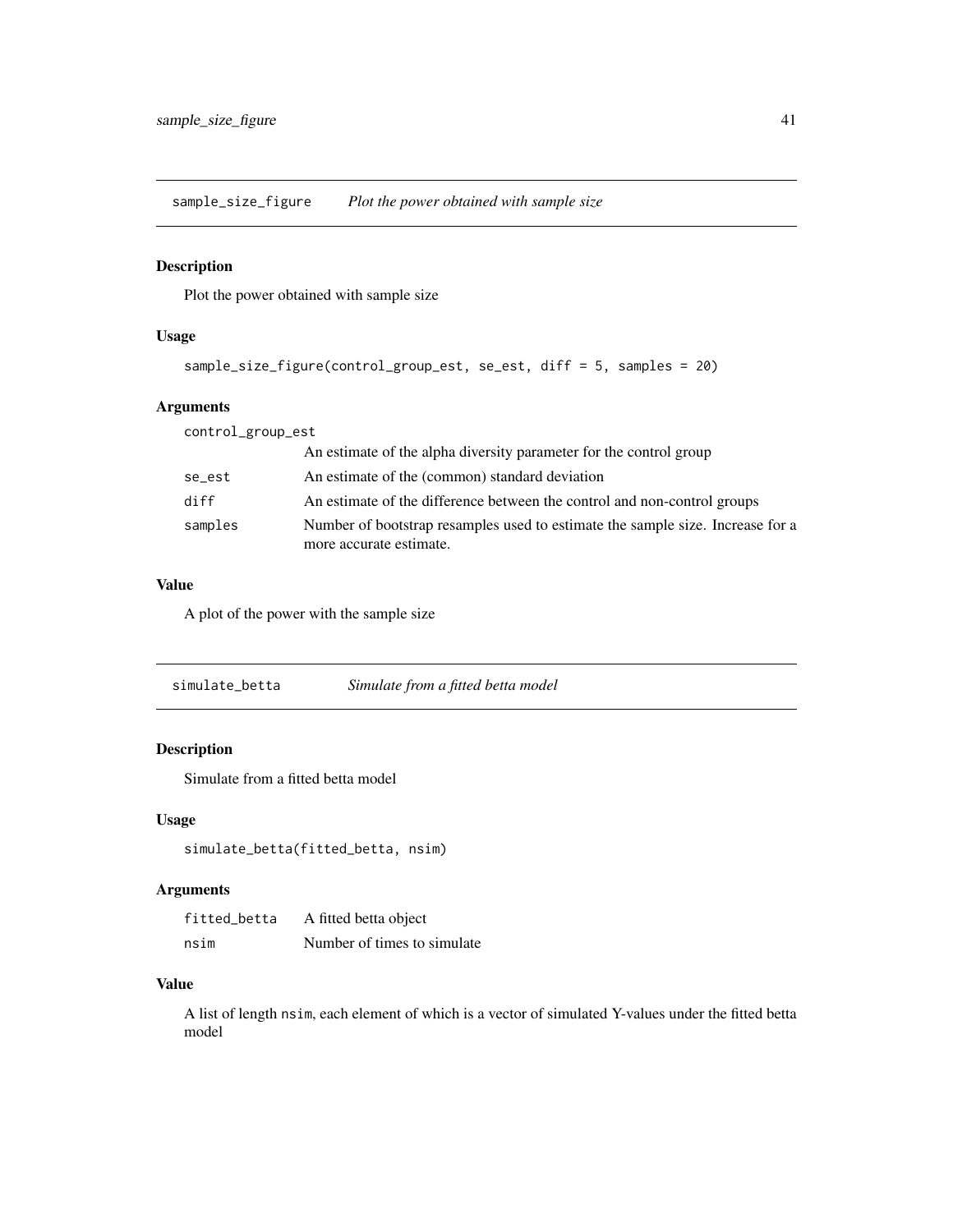<span id="page-41-0"></span>simulate\_betta\_random *Simulate from a fitted betta\_random model*

# Description

Simulate from a fitted betta\_random model

#### Usage

```
simulate_betta_random(fitted_betta, nsim)
```
#### Arguments

| fitted betta | A fitted betta_random object |
|--------------|------------------------------|
| nsim         | Number of times to simulate. |

#### Value

A list of length nsim, each element of which is a vector of simulated Y-values under the fitted betta model

submodel\_test *Output from test\_submodel() for use in hypothesis testing vignette*

# Description

Output from test\_submodel() for use in hypothesis testing vignette

#### Usage

submodel\_test

# Format

A list containing the bootstrap p-value, the observed F-statistic, and a vector of bootstrapped Fstatistics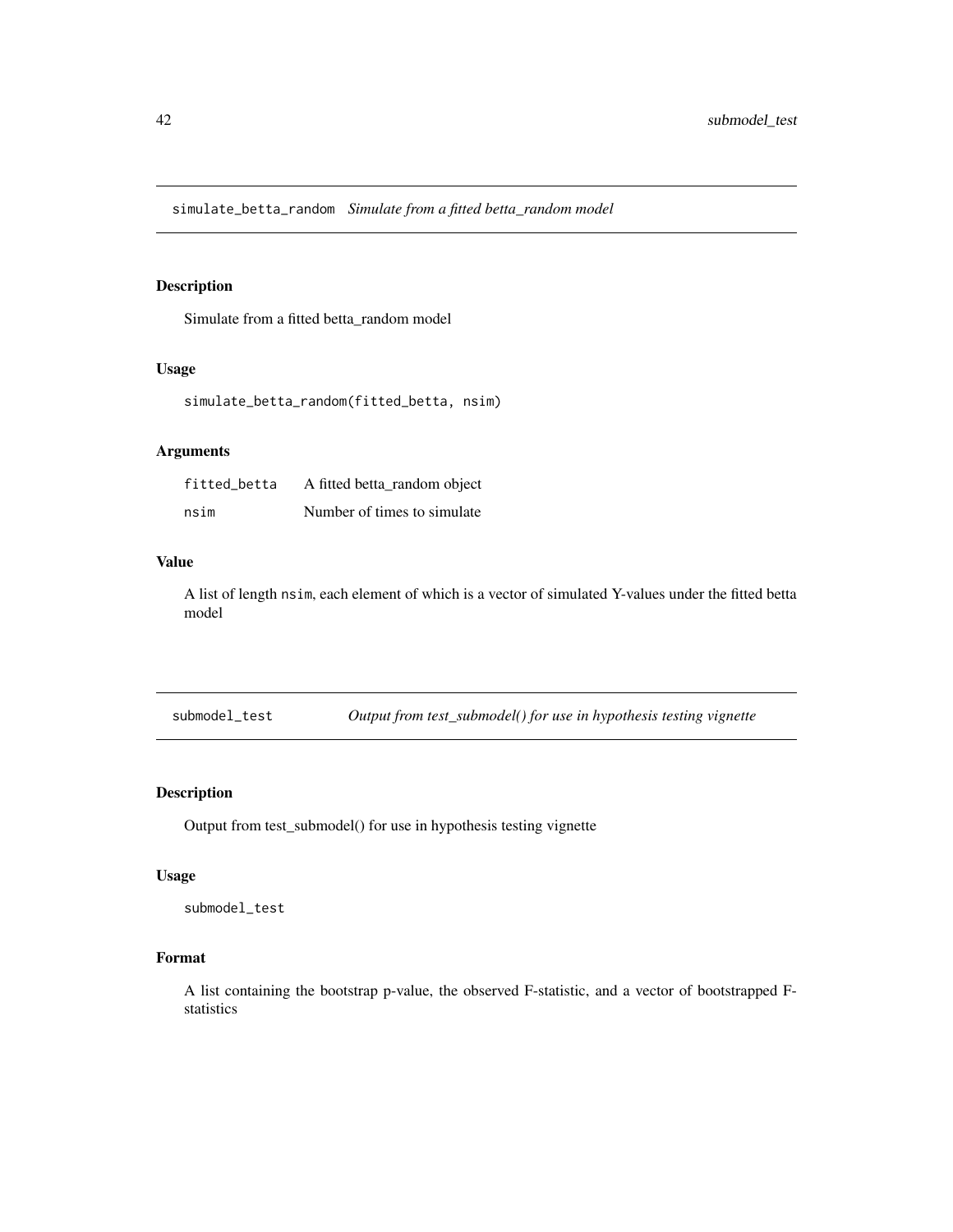<span id="page-42-0"></span>

This function performs an F-test of a null hypothesis  $LB = 0$  where B is a vector of p fixed effects returned by betta() or betta\_random() and L is an m x p matrix with linearly independent rows.

#### Usage

```
test_submodel(
  fitted_betta,
  submodel_formula,
 method = "bootstrap",
  nboot = 1000
)
```
#### Arguments

fitted\_betta A fitted betta object – i.e., the output of either betta() or betta\_random() – containing fixed effect estimates of interest.

#### submodel\_formula

A formula defining which submodel to treat as the null. It is not necessary to include random effects in this formula (they will be ignored if included – the submodel will be fit with the same random effect structure as the full model regardless of input.) method A character variable indicating which method should be used to estimate the distribution of the test statistic under the null.

nboot Number of bootstrap samples to use if method = "bootstrap". Ignored if method = "asymptotic".

#### Value

#### A list containing

| pval   | The p-value                                                                          |  |
|--------|--------------------------------------------------------------------------------------|--|
| F stat | The calculated F statistic                                                           |  |
| boot F | A vector of bootstrapped F statistics if bootstrap has been used. Otherwise<br>NULL. |  |

#### Author(s)

David Clausen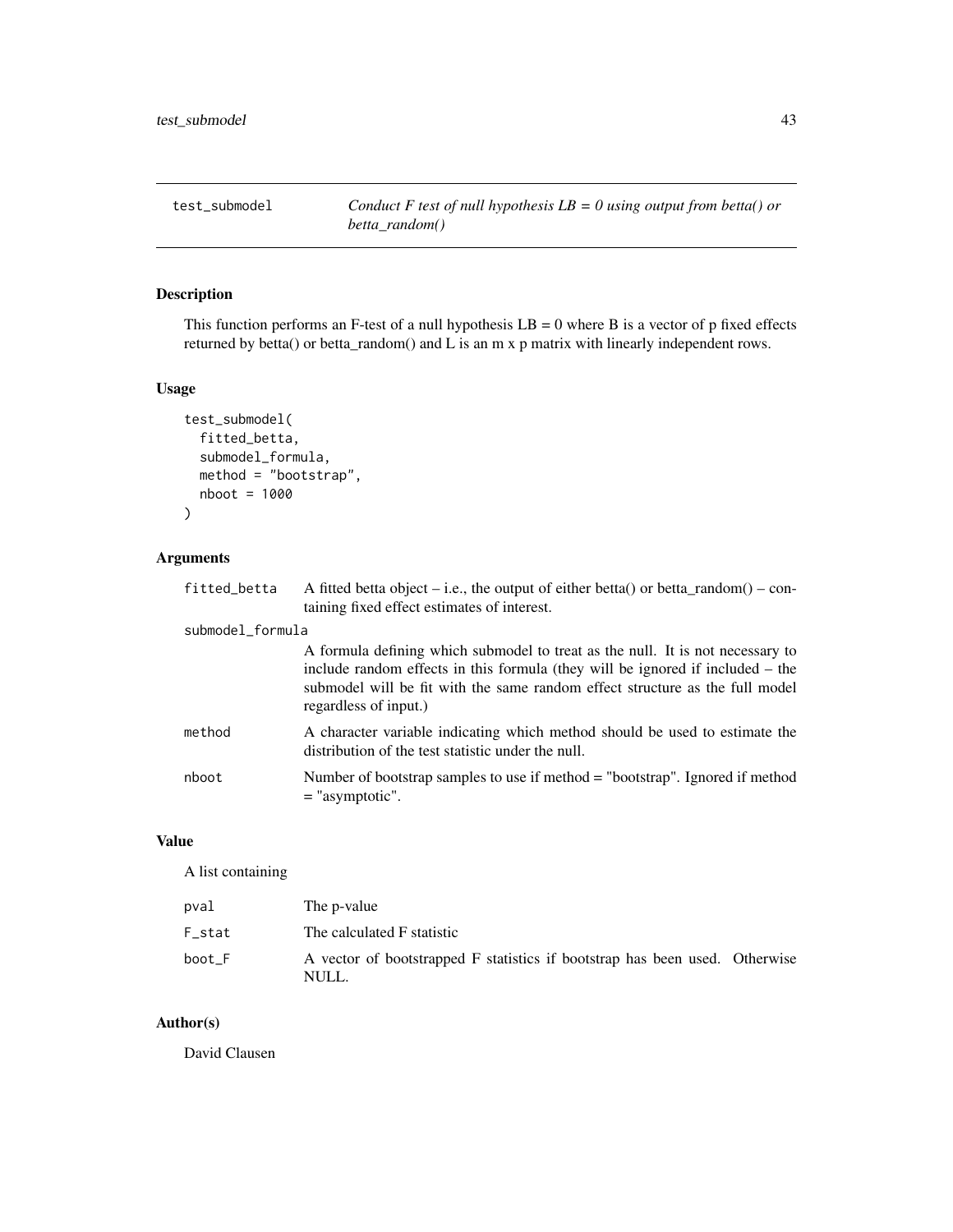#### References

Willis, A., Bunge, J., and Whitman, T. (2015). Inference for changes in biodiversity. *arXiv preprint.*

#### See Also

[betta](#page-5-1); [betta\\_random](#page-10-1); [betta](#page-5-1); [F\\_test](#page-21-1)

# Examples

```
# generate example data
df <- data.frame(chats = c(2000, 3000, 4000, 3000,
2000, 3000, 4000, 3000), ses = c(100, 200, 150, 180,
100, 200, 150, 180),
                 Cont_var = c(100, 150, 100, 50,
                 100, 150, 100, 50),
                 Cont_{var_2} = c(50, 200, 25, 125,50,200,25,125))
# fit betta()
example_fit <- betta(formula = chats ~ Cont_var + Cont_var_2, ses = ses,
data = df)# construct L for hypothesis that B_cont_var = B_cont_var_2 = 0
L < - rbind(c(0,1,0),
           c(0,0,1)F_test_results <- F_test(example_fit,
L,
nboot = 10) #nboot = 10 for speed here; recommend >= 1000 in practice
```

| toy_metadata |  | (Data) Data frame of covariate information about toy_otu_table. |  |
|--------------|--|-----------------------------------------------------------------|--|
|              |  |                                                                 |  |

#### Description

(Data) Data frame of covariate information about toy\_otu\_table.

#### Usage

toy\_metadata

<span id="page-43-0"></span>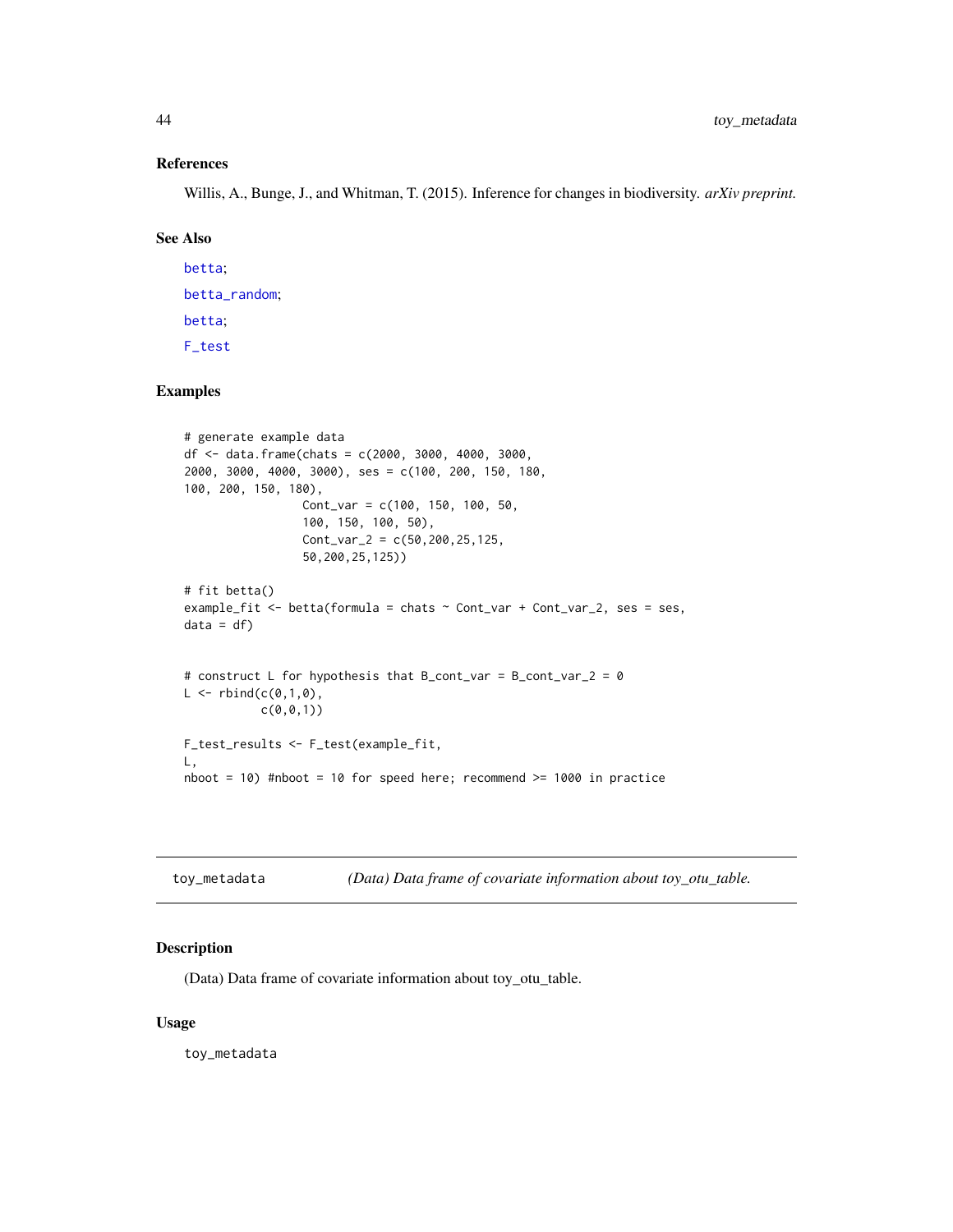<span id="page-44-0"></span>toy\_otu\_table 45

# Format

A data frame with 143 rows and 4 variables:

Years Year of sampling bloom2 Did the sample correspond to a bloom event? Period What season was sampled? Site Where was the sample taken from? ...

toy\_otu\_table *(Data) A toy OTU table.*

# Description

Covariate info available in 'toy\_metadata'. A data frame with 448 rows and 143 columns. Rows give the abundance of each taxon; columns give the samples

# Usage

toy\_otu\_table

# Format

An object of class data. frame with 448 rows and 143 columns.

toy\_taxonomy *(Data) The taxonomy of the OTUs in 'toy\_otu\_table'.*

# Description

(Data) The taxonomy of the OTUs in 'toy\_otu\_table'.

#### Usage

toy\_taxonomy

#### Format

An object of class factor of length 448.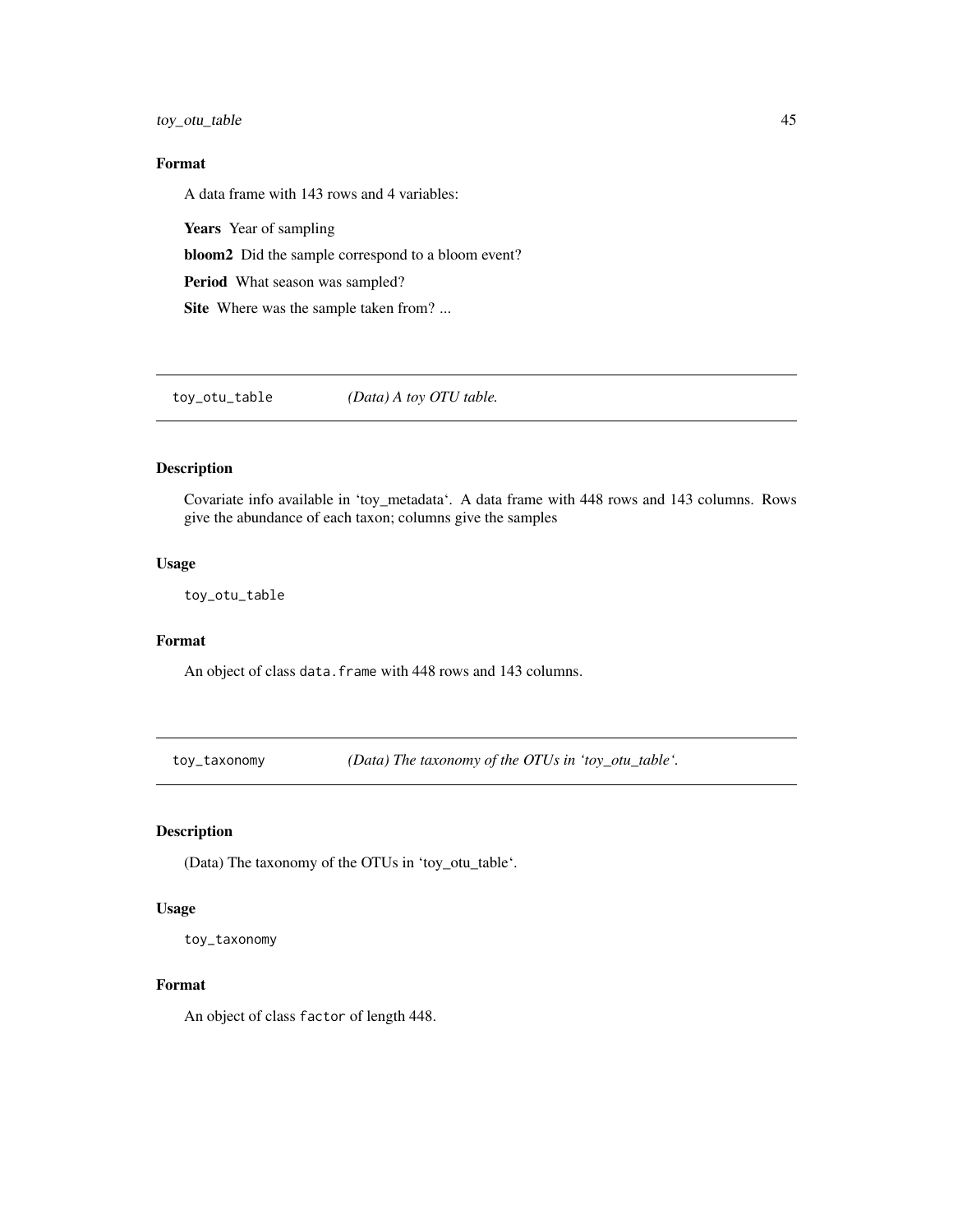<span id="page-45-0"></span>

Calculate the true Gini-Simpson index

#### Usage

true\_gini(input)

# Arguments

input A vector of proportions.

#### Value

The Gini-Simpson index of the population given by input.

# Note

This function is intended for population-level data. If you are dealing with a microbial sample, use DivNet instead.

| true hill | Calculate the true Hill numbers |
|-----------|---------------------------------|
|-----------|---------------------------------|

# Description

Calculate the true Hill numbers

#### Usage

true\_hill(input, q)

# Arguments

| input | A vector of proportions.                                                                                                |
|-------|-------------------------------------------------------------------------------------------------------------------------|
|       | The Hill number of interest. $q = 0$ corresponds to species richness, $q = 2$ corre-<br>sponds to inverse Simpson, etc. |

# Value

The Hill number of the population given by input.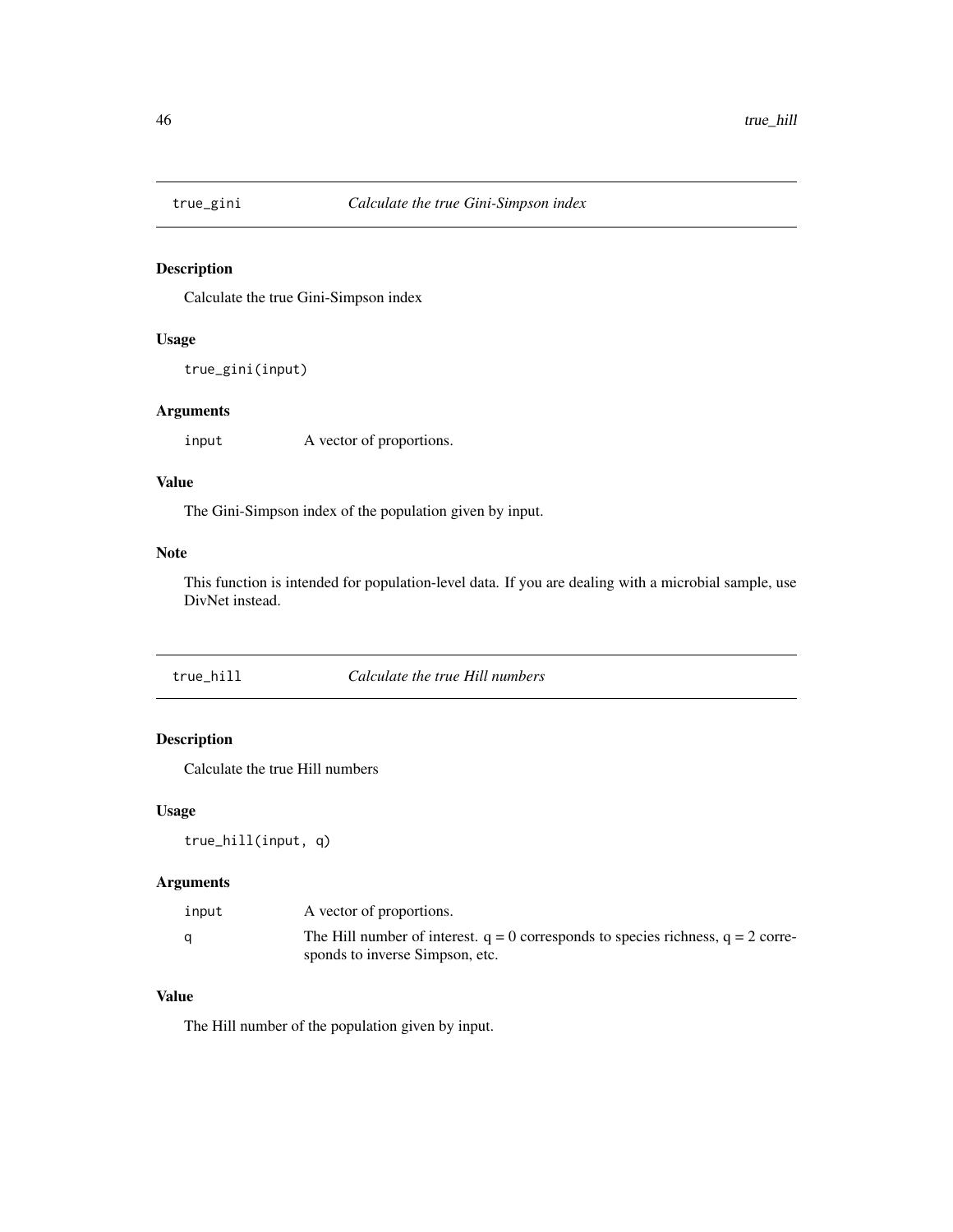<span id="page-46-0"></span>true\_inverse\_simpson *Calculate the true Inverse Simpson index*

#### Description

Calculate the true Inverse Simpson index

#### Usage

true\_inverse\_simpson(input)

#### Arguments

input A vector of proportions.

# Value

The inverse-Simpson index of the population given by input.

#### Note

This function is intended for population-level data. If you are dealing with a microbial sample, use DivNet instead.

true\_shannon *Calculate the true Shannon index based on proportions*

#### Description

Calculate the true Shannon index based on proportions

#### Usage

```
true_shannon(input)
```
#### Arguments

input A vector of proportions.

# Value

The Shannon index of the population given by input.

### Note

This function is intended for population-level data. If you are dealing with a microbial sample, use DivNet instead.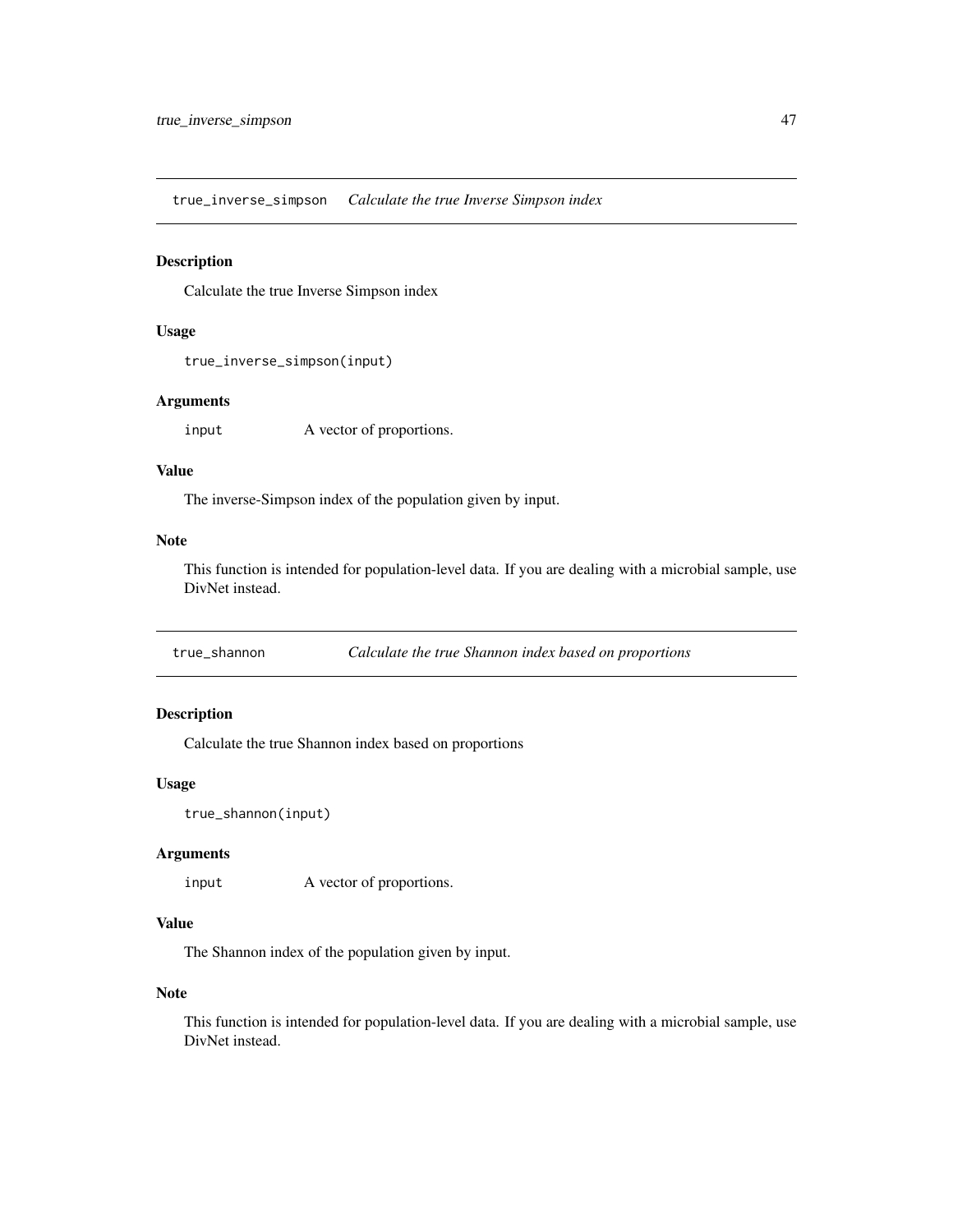<span id="page-47-0"></span>

Calculate the true Shannon's equitability index

#### Usage

```
true_shannon_e(input)
```
# Arguments

input A vector of proportions.

# Value

The Shannon E's of the population given by input.

# Note

This function is intended for population-level data. If you are dealing with a microbial sample, use DivNet instead.

true\_simpson *Calculate the true Simpson index*

#### Description

Calculate the true Simpson index

#### Usage

```
true_simpson(input)
```
#### Arguments

input A vector of proportions.

# Value

The Simpson index of the population given by input.

### Note

This function is intended for population-level data. If you are dealing with a microbial sample, use DivNet instead.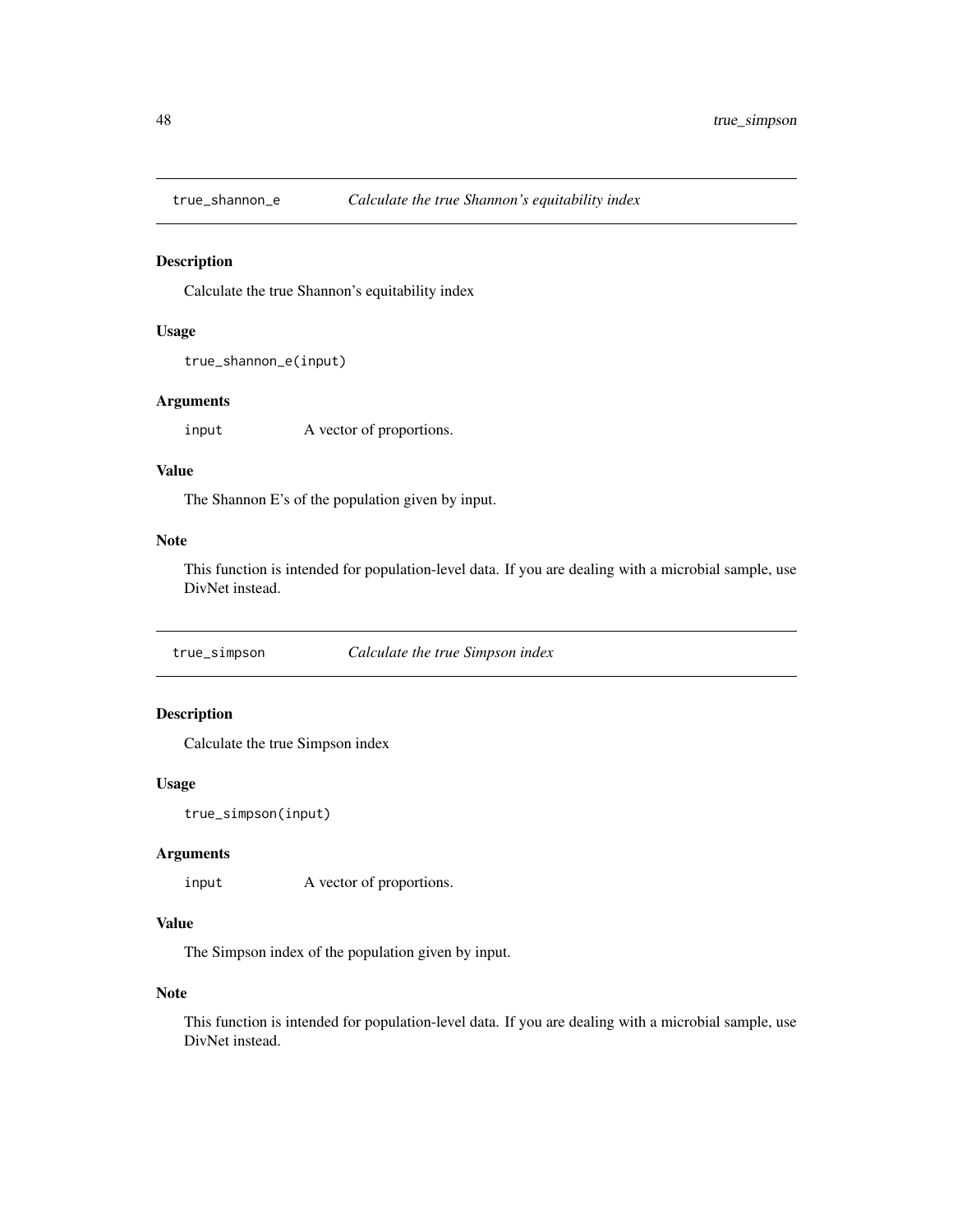<span id="page-48-1"></span><span id="page-48-0"></span>

This function implements the transformed version of the species richness estimation procedure outlined in Rocchetti, Bunge and Bohning (2011).

#### Usage

```
wlrm_transformed(
  input_data,
  cutoff = NA,
  print = NULL,
 plot = NULL,
  answers = NULL
)
```
#### Arguments

| input_data | An input type that can be processed by convert () or a phyloseq object |
|------------|------------------------------------------------------------------------|
| cutoff     | Maximum frequency count to use                                         |
| print      | Deprecated; only for backwards compatibility                           |
| plot       | Deprecated; only for backwards compatibility                           |
| answers    | Deprecated; only for backwards compatibility                           |

#### Value

An object of class alpha\_estimate, or alpha\_estimates for phyloseq objects

#### Note

While robust to many different structures, model is almost always misspecified. The result is usually implausible diversity estimates with artificially low standard errors. Extreme caution is advised.

#### Author(s)

Amy Willis

# References

Rocchetti, I., Bunge, J. and Bohning, D. (2011). Population size estimation based upon ratios of recapture probabilities. *Annals of Applied Statistics*, 5.

# See Also

[breakaway](#page-12-1); [apples](#page-4-1); [wlrm\\_untransformed](#page-49-1)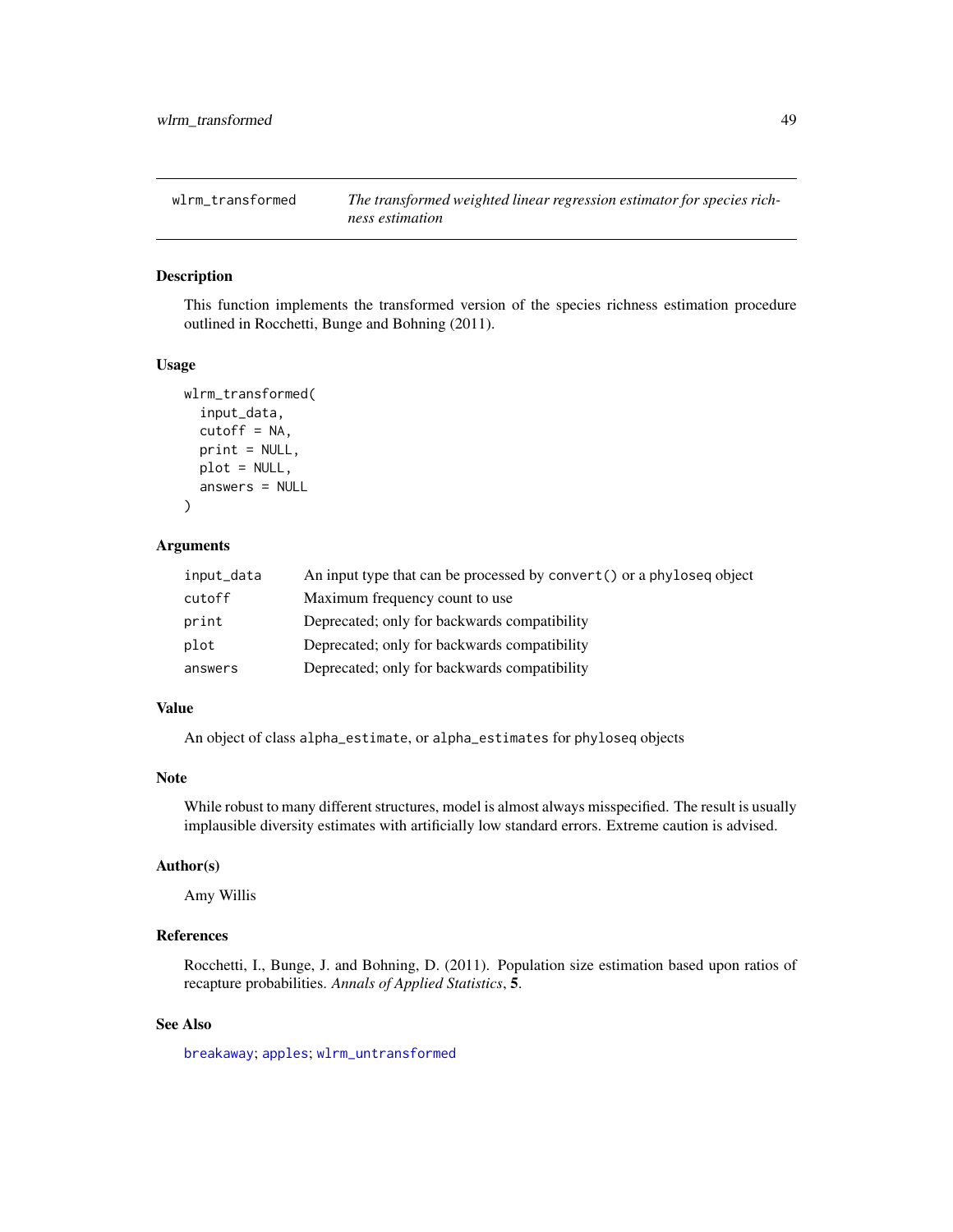#### <span id="page-49-0"></span>Examples

```
wlrm_transformed(apples)
wlrm_transformed(apples, plot = FALSE, print = FALSE, answers = TRUE)
```
<span id="page-49-1"></span>wlrm\_untransformed *The untransformed weighted linear regression estimator for species richness estimation*

#### Description

This function implements the untransformed version of the species richness estimation procedure outlined in Rocchetti, Bunge and Bohning (2011).

#### Usage

```
wlrm_untransformed(
  input_data,
  cutoff = NA,
  print = NULL,
 plot = NULL,
  answers = NULL
)
```
# Arguments

| input_data | An input type that can be processed by convert () or a phyloseq object |
|------------|------------------------------------------------------------------------|
| cutoff     | Maximum frequency count to use                                         |
| print      | Deprecated; only for backwards compatibility                           |
| plot       | Deprecated; only for backwards compatibility                           |
| answers    | Deprecated; only for backwards compatibility                           |

#### Value

An object of class alpha\_estimate, or alpha\_estimates for phyloseq objects

# Note

This estimator is based on the negative binomial model and for that reason generally produces poor fits to microbial data. The result is usually artificially low standard errors. Caution is advised.

#### Author(s)

Amy Willis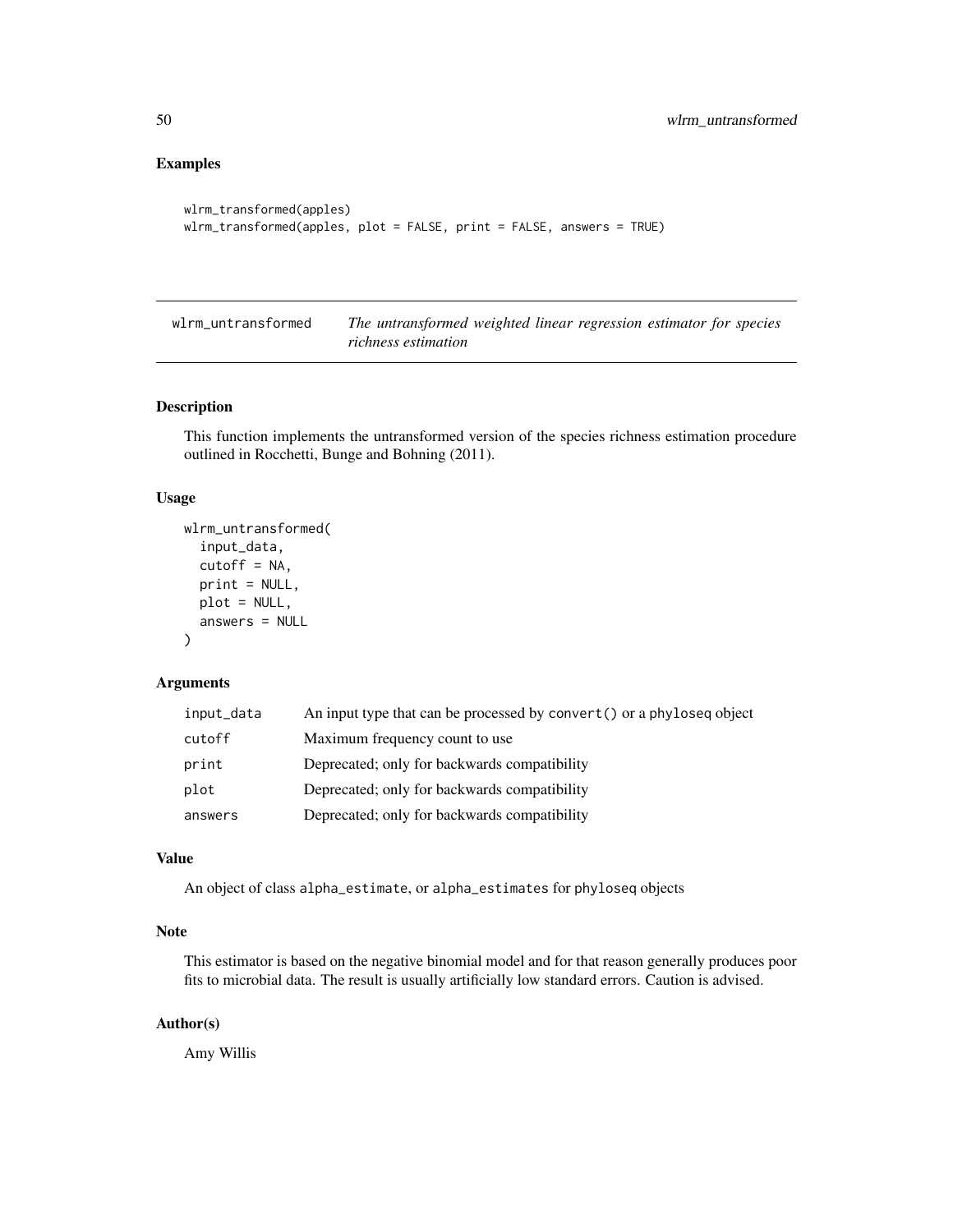# <span id="page-50-0"></span>wlrm\_untransformed 51

# References

Rocchetti, I., Bunge, J. and Bohning, D. (2011). Population size estimation based upon ratios of recapture probabilities. *Annals of Applied Statistics*, 5.

# See Also

[breakaway](#page-12-1); [apples](#page-4-1); [wlrm\\_transformed](#page-48-1)

# Examples

wlrm\_untransformed(apples)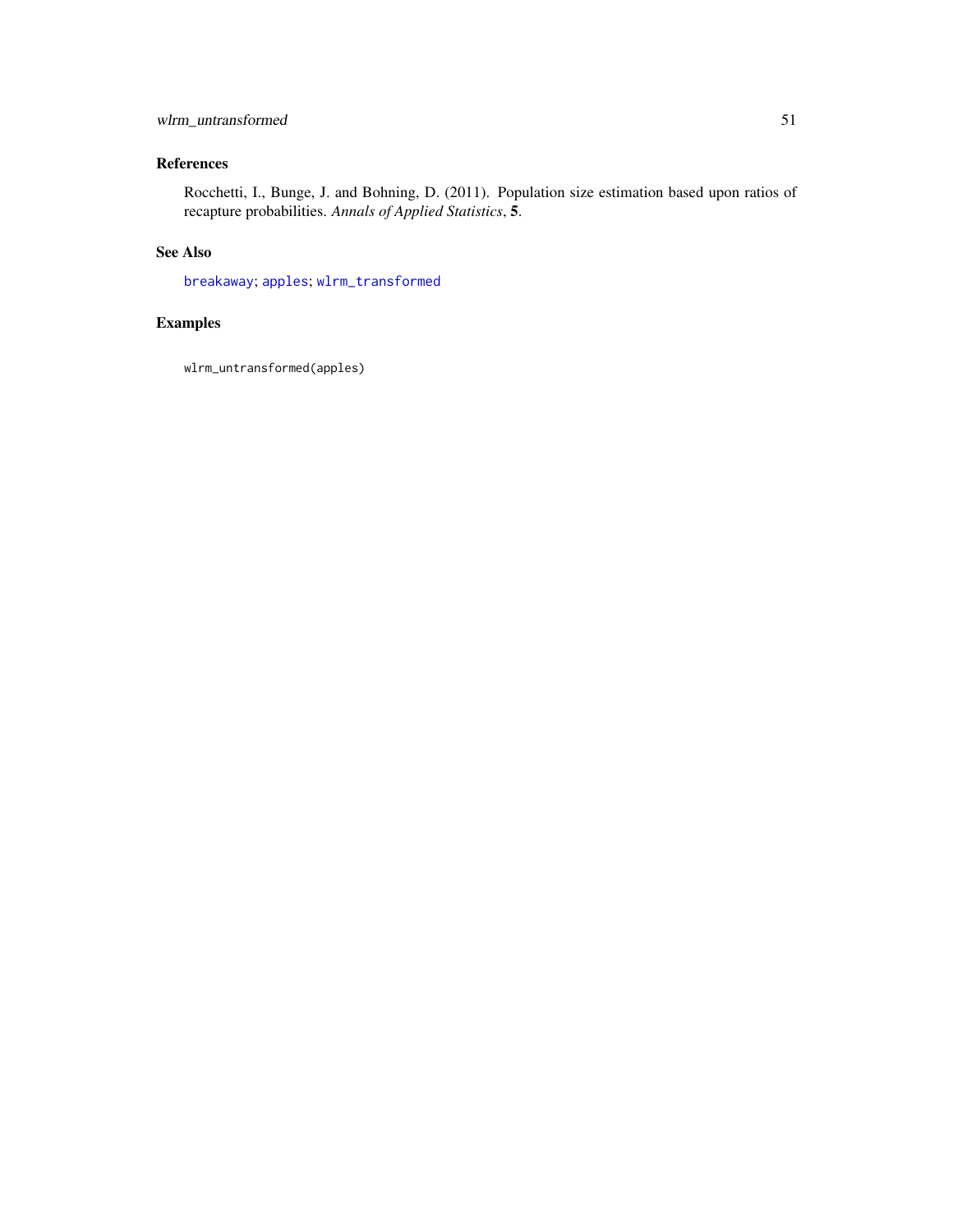# <span id="page-51-0"></span>Index

∗ datasets apples, [5](#page-4-0) atacama, [5](#page-4-0) dv, [21](#page-20-0) dv\_days\_1\_2, [22](#page-21-0) hawaii, [25](#page-24-0) submodel\_test, [42](#page-41-0) toy\_metadata, [44](#page-43-0) toy\_otu\_table, [45](#page-44-0) toy\_taxonomy, [45](#page-44-0) ∗ diversity betta, [6](#page-5-0) betta\_lincom, [9](#page-8-0) betta\_pic, [10](#page-9-0) betta\_random, [11](#page-10-0) breakaway, [13](#page-12-0) breakaway\_nof1, [15](#page-14-0) F\_test, [22](#page-21-0) kemp, [26](#page-25-0) test\_submodel, [43](#page-42-0) wlrm\_transformed, [49](#page-48-0) wlrm\_untransformed, [50](#page-49-0) ∗ error breakaway\_nof1, [15](#page-14-0) ∗ microbial breakaway, [13](#page-12-0) breakaway\_nof1, [15](#page-14-0) kemp, [26](#page-25-0) ∗ models breakaway, [13](#page-12-0) breakaway\_nof1, [15](#page-14-0) kemp, [26](#page-25-0) wlrm\_transformed, [49](#page-48-0) wlrm\_untransformed, [50](#page-49-0) ∗ nonlinear breakaway, [13](#page-12-0) breakaway\_nof1, [15](#page-14-0) kemp, [26](#page-25-0)

alpha\_estimate, [3](#page-2-0)

alpha\_estimates, [4](#page-3-0) apples, [5,](#page-4-0) *[7](#page-6-0)*, *[14](#page-13-0)*, *[16](#page-15-0)*, *[27](#page-26-0)*, *[49](#page-48-0)*, *[51](#page-50-0)* atacama, [5](#page-4-0) betta, [6,](#page-5-0) *[9](#page-8-0)*, *[11](#page-10-0)*, *[13](#page-12-0)*, *[23](#page-22-0)*, *[44](#page-43-0)* betta\_lincom, [9](#page-8-0) betta\_pic, [10](#page-9-0) betta\_random, [11,](#page-10-0) *[23](#page-22-0)*, *[44](#page-43-0)* breakaway, *[7](#page-6-0)*, [13,](#page-12-0) *[15,](#page-14-0) [16](#page-15-0)*, *[27](#page-26-0)*, *[49](#page-48-0)*, *[51](#page-50-0)* breakaway\_nof1, *[7](#page-6-0)*, *[14](#page-13-0)*, [15,](#page-14-0) *[27](#page-26-0)* build\_frequency\_count\_tables, [16](#page-15-0) chao1, [17](#page-16-0) chao1\_bc, [18](#page-17-0) chao\_bunge, [19](#page-18-0) chao\_shen, [19](#page-18-0) check\_format, [20](#page-19-0) convert, [20](#page-19-0) cutoff\_wrap, [21](#page-20-0) dv, [21](#page-20-0) dv\_days\_1\_2, [22](#page-21-0) F\_test, [22,](#page-21-0) *[44](#page-43-0)* get\_F\_stat, *[23](#page-22-0)*, [24](#page-23-0) good\_turing, [24](#page-23-0) hawaii, [25](#page-24-0) kemp, *[14](#page-13-0)*, [26](#page-25-0) make\_design\_matrix, [27](#page-26-0) make\_frequency\_count\_table, [28](#page-27-0) objective\_bayes\_geometric, [28](#page-27-0) objective\_bayes\_mixedgeo, [29](#page-28-0) objective\_bayes\_negbin, [30](#page-29-0) objective\_bayes\_poisson, [32](#page-31-0)

physeq\_wrap, [33](#page-32-0)